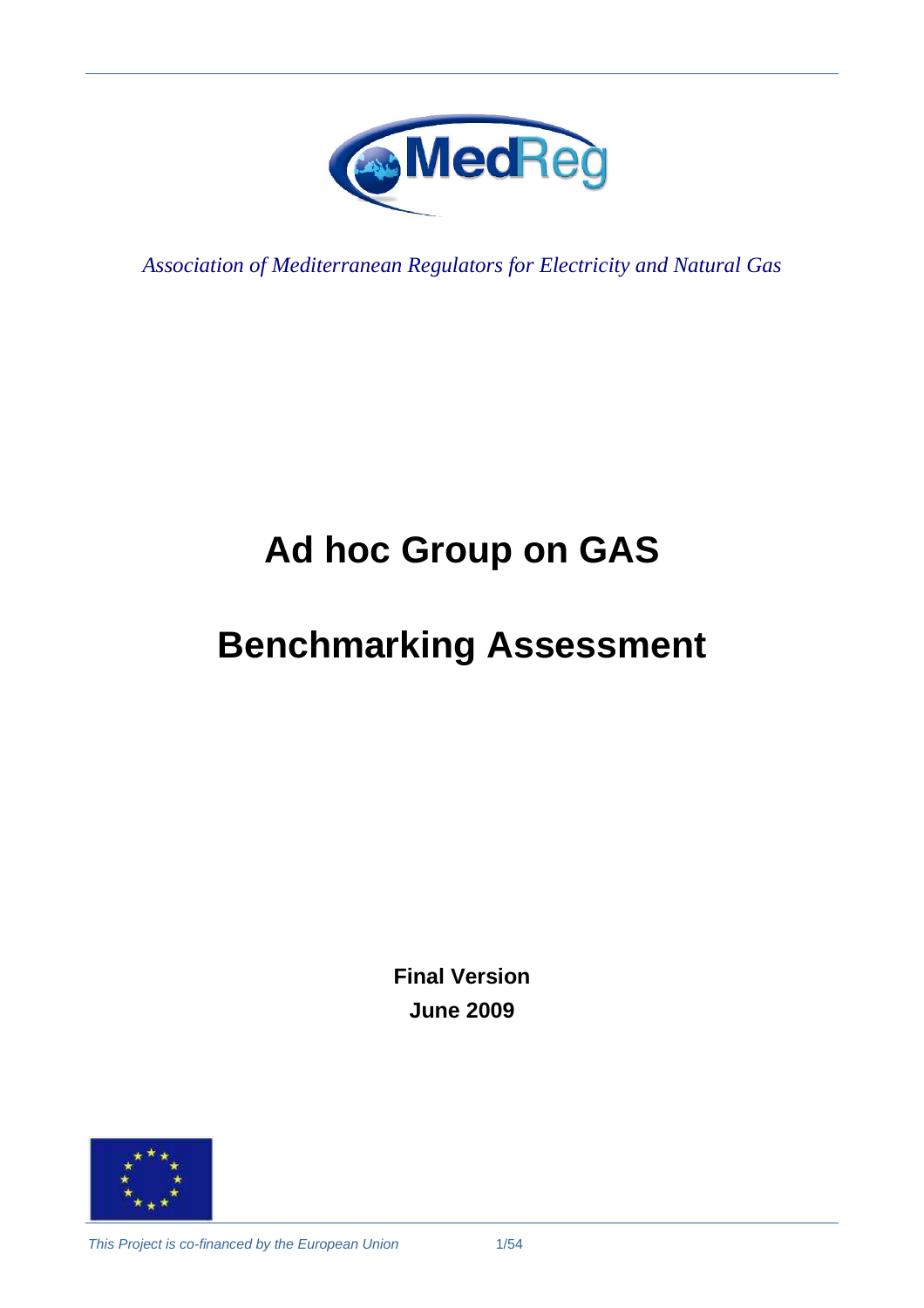

# **INDEX**

| 1              | <b>EXECUTIVE SUMMARY</b>                                                                           | 3       |
|----------------|----------------------------------------------------------------------------------------------------|---------|
| $\overline{c}$ | <b>INTRODUCTION</b>                                                                                | 7       |
| 2.1            | PURPOSE OF THE PAPER                                                                               | $\,8\,$ |
| 2.2            | <b>CONSULTATION PROCESS</b>                                                                        | $\,8\,$ |
| 2.3            | QUESTIONNAIRE STRUCTURE AND CONTAIN                                                                | 9       |
| 2.4            | <b>RESPONSES RECEIVED</b>                                                                          | 10      |
| 3              | <b>ANALISYS OF RESPONSES</b>                                                                       | 11      |
| 3.1            | <b>MARKET AND INFRASTRUCTURE</b>                                                                   | 12      |
|                | Overview of the gas market, Structure of supply and demand<br>3.1.1                                | 13      |
|                | 3.1.2 Infrastructures: transmission and distribution networks, storage and LNG terminals.          | 18      |
|                | 3.1.3 Companies: Transmission, distribution, LNG and storage.                                      | 22      |
|                | 3.1.4 Gas strategic plan and other issues                                                          | 23      |
| 3.2            | LEGAL AND REGULATORY FRAMEWORK                                                                     | 25      |
|                | 3.2.1<br>Gas sector legislation                                                                    | 25      |
|                | 3.2.2 Establishment and powers of the gas market regulator                                         | 27      |
|                | 3.2.3<br>Ownership of facilities, unbundling requirements and Licences                             | 29      |
|                | 3.2.4 Access to natural gas facilities, TPA Tariffs, Capacity allocation and congestion management |         |
|                | rules and Transparency                                                                             | 32      |
|                | 3.2.5 Promotion of competition in the natural gas sector                                           | 34      |
|                | 3.2.6 Security of supply and Public service obligations                                            | 36      |
|                | 3.2.7 Other issues raised by the respondents                                                       | 38      |
| 3.3            | <b>INVESTMENT NEEDS AND PROCESSES</b>                                                              | 39      |
|                | 3.3.1<br>Assessment of investment needs and incentives. Major infrastructure projects              | 39      |
|                | 3.3.2 Powers of the regulator on gas infrastructures                                               | 46      |
|                | 3.3.3<br>Experiences of regional and bilateral cooperation among regulators on investment issues   | 48      |
| 4              | <b>CONCLUSIONS</b>                                                                                 | 51      |
| 5              | <b>APPENDIX: QUESTIONNAIRES RECEIVED</b>                                                           | 54      |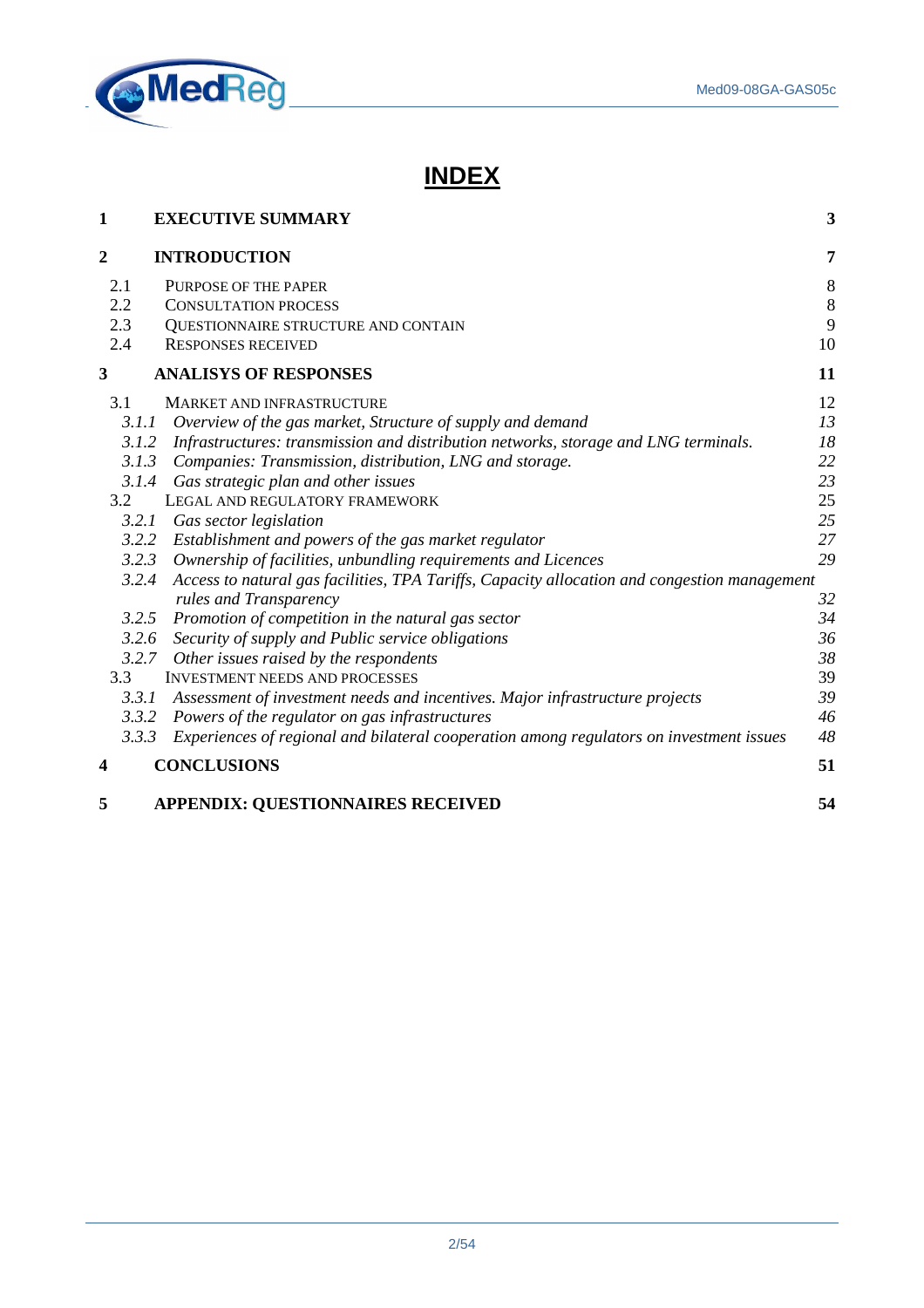

# **CONTENTS**

# **1 EXECUTIVE SUMMARY**

The permanent Mediterranean Working Group on Electricity and Natural Gas Regulation (MEDREG) was established in 2006, with the general objective "to institutionalise cooperation between the regulatory bodies of the Mediterranean region in order to achieve a consistent harmonized and investment-friendly regulatory framework aiming at providing the maximum benefits to the energy consumers of the Mediterranean region".

The current paper, regarding to the gas sector, is one of the first steps in the pointed out direction. Through the cooperation of the MEDREG Members, the Ad Hoc Group on Gas has produced this study providing the assessment of the status of gas markets and sector regulation in the MEDREG countries so far and its expected evolution.

The information used to draft this report has been extracted from data provided by Regulators (Authorities, Ministries, and Agencies) of the countries participating in this initiative, particularly from a questionnaire specifically designed by the GAS AG for this purpose. Also some complementary information has been obtained from public international statistics.

16 (out of 24 MEDREG members) answers to the referred questionnaire have been received, two of them pointing that there is no gas market in the country and, in consequence, there is no possibility to provide a detailed answer.

The core of the report is made up of three sections. The first section deals with the different situations in MEDREG countries related to the natural gas market and existing infrastructures. The second part focuses the analysis on the diverse legal and regulatory frameworks and the third section addresses the new gas investment needs and processes.

The twenty-four countries included in the region show very different structures of their gas markets, from those not having natural gas consumption at all (and not foreseen in the next future) to those relying significantly in this source as one of the main primary energy supplies of the country. There is also a variety of situations related to the availability of gas reserves within region, being some of countries net exporters of gas and others 100% dependent on external supplies, or related to the gas market organization and access regimes, being some of them fully liberalized markets while other are not open to competition.

These different features are derived from causes of diverse nature, being them geological, weather, social, historical or political reasons. They have been exposed in detail along this study and could be summarized as follow:

#### **Market and infrastructure related conclusions**

 $\triangleright$  The MEDREG region accounts for 5% of natural gas reserves in the world, which are mainly located in the North African countries, it is responsible for slightly more than 5% of the gas production and a share of 9% of the world consumption of this resource. In contrast with the location of the reserves, the consumption is mainly concentrated in the North basin of the Mediterranean Sea.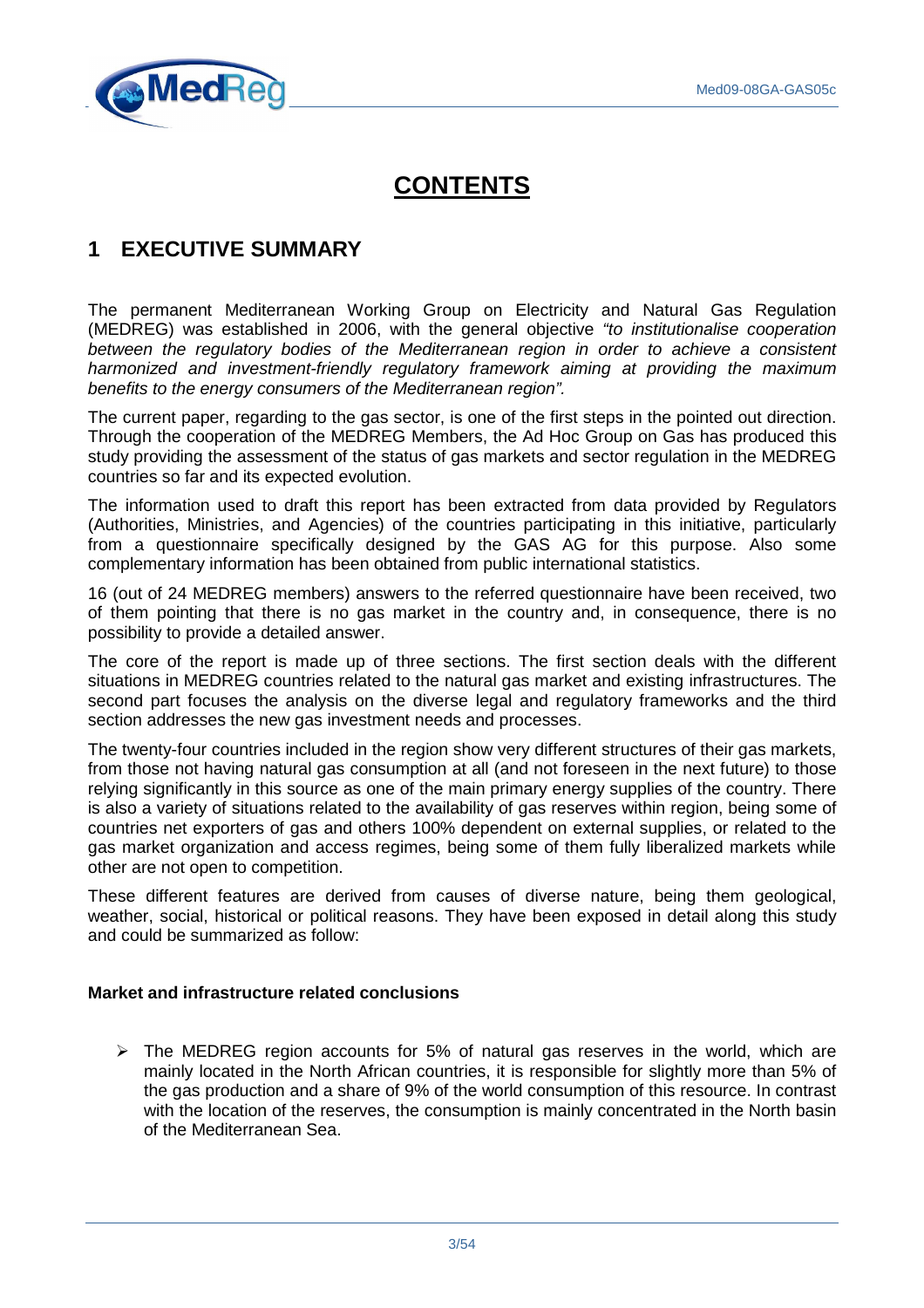

- $\triangleright$  The consumption of natural gas of the countries within the MEDREG region varies enormously, and goes from 85 bcm that the Italian market consumed in 2007, to non consumption at all, that is the case of several countries. The average consumption during that year raised to 15,3 bcm.
- $\triangleright$  The average percentage of this source in the primary energy consumed in the region is 22%. By sector, the average natural gas consumed by power plants in MEDREG area is 50%, 26% in the industrial sector and 21% by commercial and residential sectors.
- $\triangleright$  The first supplier of the region is one of MEDREG countries, Algeria, with nearly 1/3 of the gas supplied, while the second and third suppliers are The Russian Federation, with 24% of the supplies, and Norway, with 9% of them (figure 5). As a region, MEDREG supplies are relatively diversified, but this is not the case when speaking in terms of individual countries. LNG represented 20% of the gas supplies in 2007. Concerning the degree of dependence from other origins of gas, there is a potential complimentarily among countries, as some of them are totally or almost totally dependent on imports, while there are others that are not only self-sufficient but also net exporters of natural gas (both LNG and natural gas).
- $\triangleright$  Concerning the supply activity, some of the countries are supplied by a unique agent, which generally is the state owned company, while others count on a diversified number of suppliers importing gas to the country. This could be derived from the different circumstances in each market. Some countries have chosen to integrate the supply together with the production activity in the same agent, whereas others, with scarce gas resources, have completely liberalized this activity with the aim to promote competition among agents.
- $\triangleright$  The transmission networks (high pressure) totalize more than 110.000 km of pipelines, while the distribution systems have a total length of more than five times that value. There are many transit lines and important links between countries, some of them crossing the Mediterranean Sea, directly linking the producers with the consuming countries and there are also many new interconnection projects. The region accounts for a significant LNG market, with 13 LNG regasification plants and 5 LNG liquefaction plants.

#### **Legal and regulatory framework related conclusions**

- $\triangleright$  It is a general practice of the MEDREG countries to make the legislation available for all the interested parties on the ministries and / or regulators web pages, although only part of them have an English version of the documents apart from the national language.
- $\triangleright$  In general, all the countries have an independent Regulatory Agency, as well as the corresponding Ministry of Energy, Industry, Economy (or others dealing with energy issues) with some exceptions. These regulatory agencies are in general young, as they have been created during the last decade. Powers and functions differ very much among regulators, although the most extended powers are those related to act as an arbitral or solving disputes body, monitoring responsibilities of the agents participating in the market or to advise the Governments or other relevant public bodies on energy issues.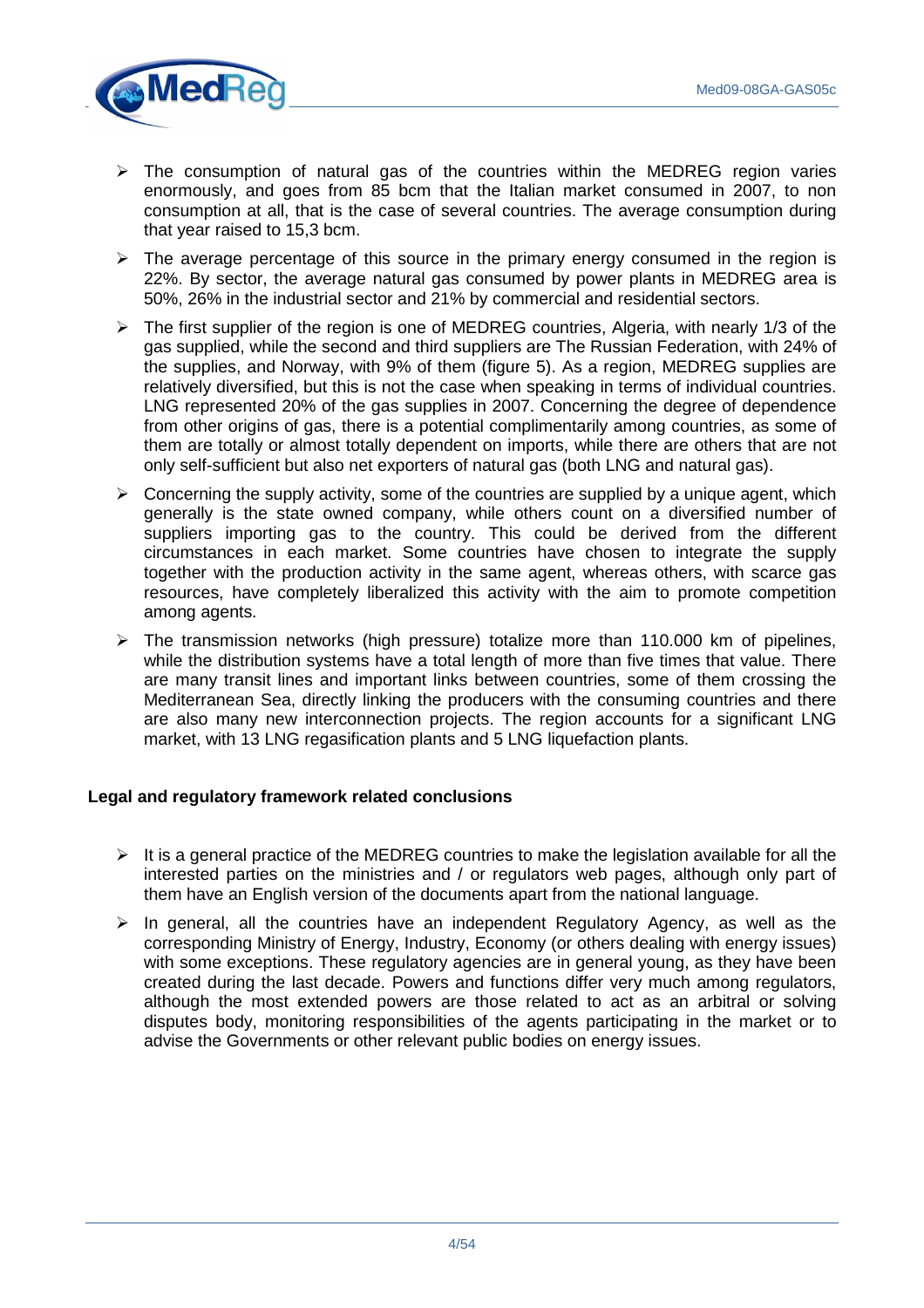

- $\triangleright$  There is a majority of countries in the region where the infrastructures belong to State owned companies. Licenses are normally required to build and exert regulated activities (i.e. transmission, distribution, LNG and storage) and also to act as a shipper or trading company. These are very frequently granted by the governments. And concerning the unbundling of activities, although there are some countries where there is not an explicit requirement to this matter, the majority of them have enforced at least an accounting unbundling. Several countries go beyond, typically the European countries, and have put in place at least a legal unbundling requirement, according to the Directive 2003/55/EC in force.
- $\triangleright$  There is a vast majority of countries where the TPA regime to the gas infrastructures is regulated. Even if the regulated TPA regime is much extended in the region, the capacity allocation mechanisms and congestion management procedures are not very developed and, in many of the cases, they are in drafting process now. In consequence, the r-TPA has not still translated to a significant competition level in their natural gas markets.
- $\triangleright$  The regulated TPA regimes, sometimes, are complemented by anti-hoarding mechanisms, being the most commonly applied both, long and short term use it or lose it. The most common TPA tariffs methodologies applied are postage stamp and entry exit tariffs. Concerning the transparency degree, there are no many requirements defined yet in the majority of the countries.
- $\triangleright$  Although there is a great number of countries that show their intention and willingness to open the gas market to competition (retail and/or wholesale activities), the majority of them still have not a real competition in place.
- $\triangleright$  In the majority of the countries, the main body responsible for disputes settlement is the regulator, although in some cases it is the Government (through any Ministry) who has this role.
- $\triangleright$  Concerning the quality of supply, there are some countries where the quality specifications are very developed, using very complete indicators like the time of supply interruptions, quality of natural gas, number of repairs, end consumers complaints or others. Even, in case of non compliance with the standards set, fines to operators and reimbursement to consumers can be imposed. Nevertheless, there are other countries where this issue is not or partially covered.
- $\triangleright$  In some of the countries the grid code has not been defined yet or is in drafting process. This is normally the case for these countries where there is in place a dominant player in the gas market, typically the vertically integrated incumbent. Nevertheless, those markets in which the competition is developed in a greater degree usually have already issued a grid code that in some cases is regularly updated, taking into account the opinion of all the participating agents with the aim to adapt it to the changing circumstances in the gas market.

#### **New investment needs and processes related conclusions**

 $\triangleright$  The assessment of new investment needs is carried out by different means. Among the ways used for this purpose, they are the definition of central but participative planning processes for some countries, it is directly assessed by the main national TSO, normally owned by the State or by the corresponding Government Agency/Ministry, or it is asked to the market players through the conduction of open seasons.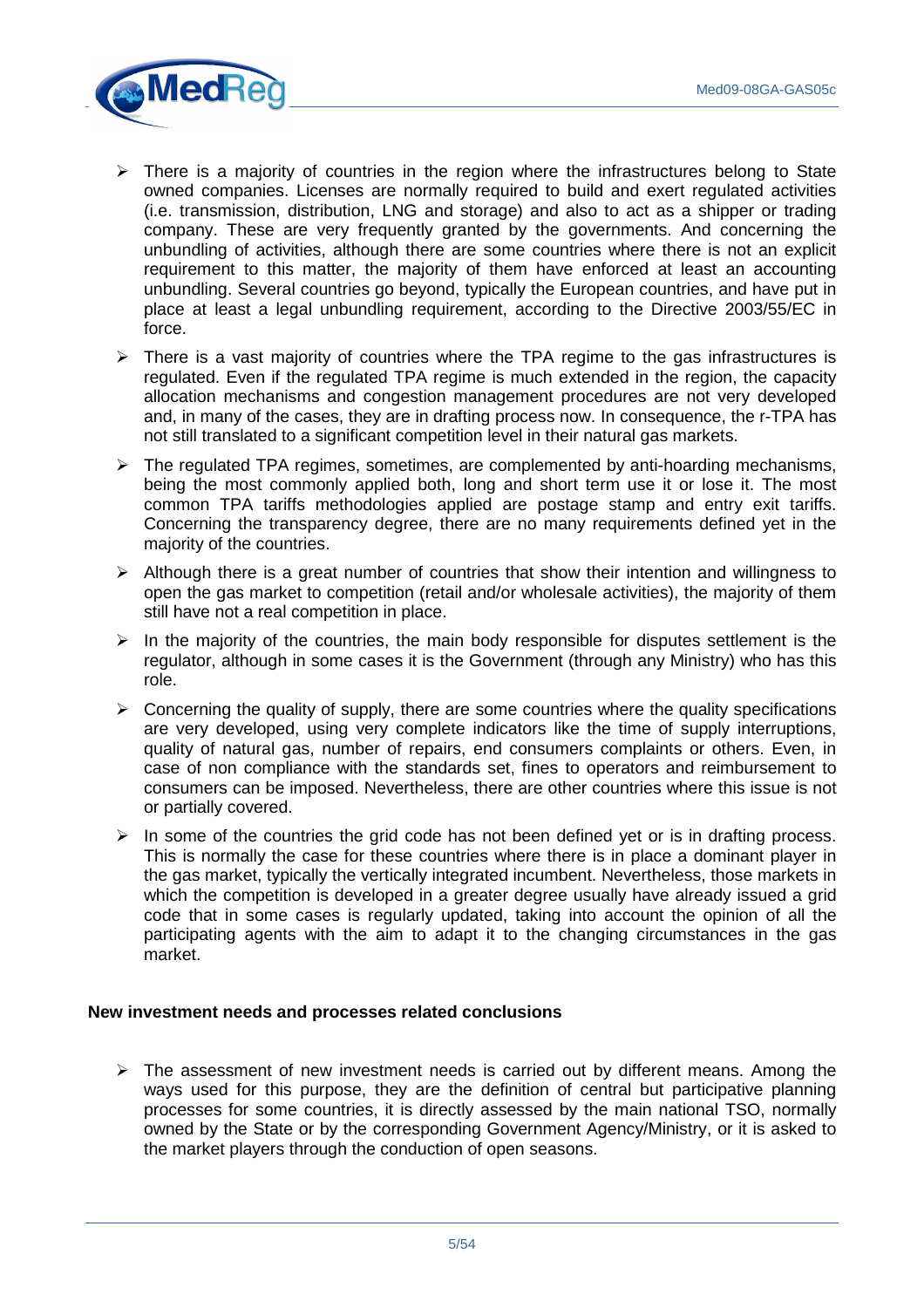

- $\triangleright$  The development of new infrastructures are incentivized through appropriated TPA tariff levels for the infrastructures to be promoted, through the direct participation of the Government in building the new assets, having, in some cases, the capacity to enforce the TSOs to construct them, by guaranteeing the promoters with a pre-fixed rate of return in a determined depreciation period, or through granting access exemptions in some particular cases and with specific conditions.
- $\triangleright$  With some exceptions, in general the main functions related to the authorization, licensing or approving new investments are directly linked with the national governments.
- $\triangleright$  There are some experiences of bilateral cooperation between MEDREG countries. They could serve as examples of possible ways to obtain significant benefits of the mutual support within the region, in terms of increase of the security of supply, diversification of sources (from both points of view, from a country consumer perspective and from a producer country viewpoint), financial and technical support, risks reduction, etc. There are multiple potential ways to cooperate between MEDREG countries, which have to be explored in the near future.

For the sake of transparency, the answers provided by all the countries are annexed at the end of this study.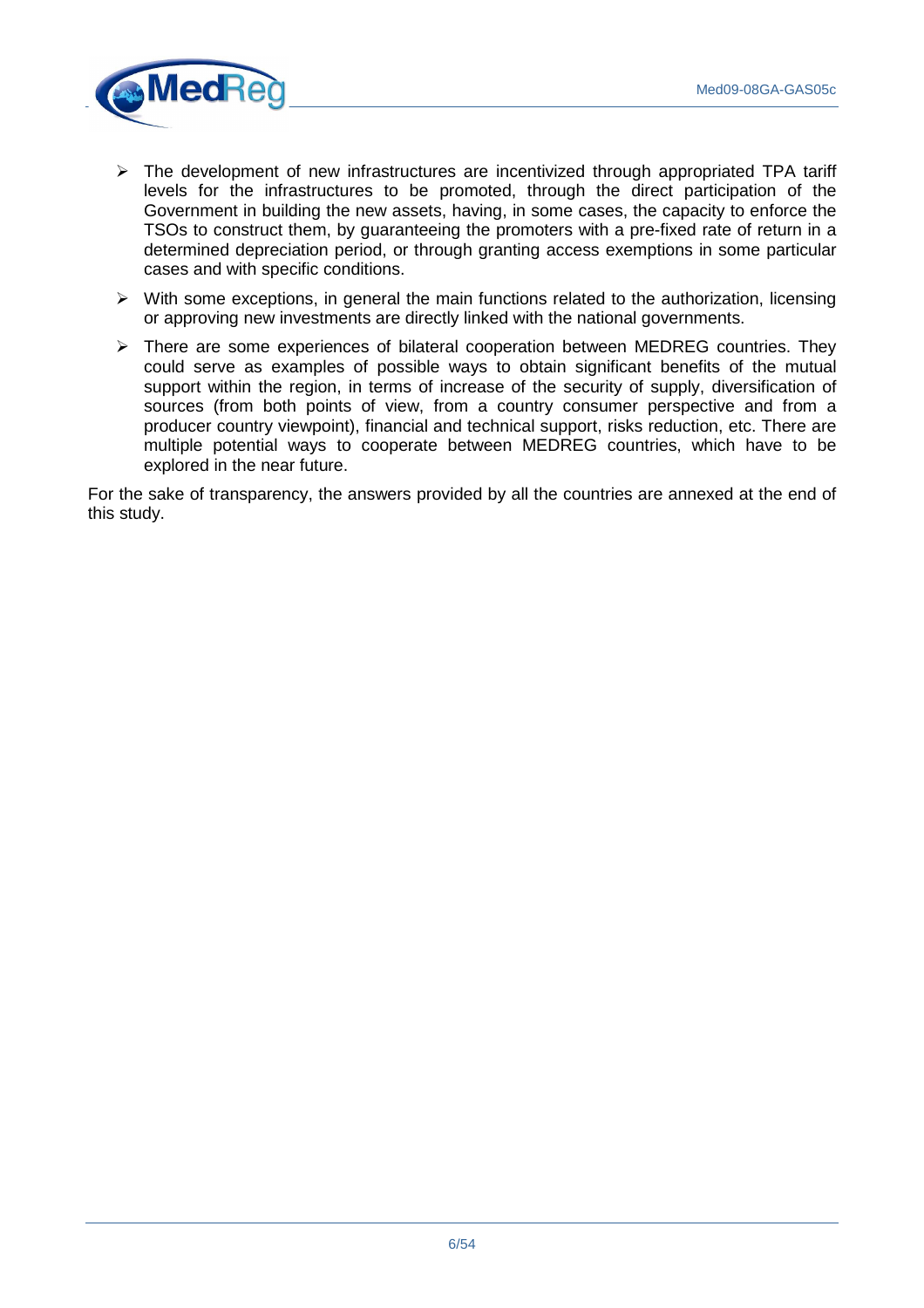

# **2 INTRODUCTION**

The permanent Mediterranean Working Group on Electricity and Natural Gas Regulation (MEDREG) was established in 2006, with the general objective "to institutionalise cooperation between the regulatory bodies of the Mediterranean region in order to achieve a consistent harmonized and investment-friendly regulatory framework aiming at providing the maximum benefits to the energy consumers of the Mediterranean region".

In order to reach this goal, four Ad hoc Groups were established: Institutional issues, Electricity, Gas and Environment Renewable energy sources and energy efficiency, which will focus on specific-sectorial issues.

In the case of the **Ad hoc Group on Gas (GAS AG)**, starting from the assessment of the current status of natural gas and LNG markets and sector regulation in the MEDREG countries and its expected evolution, it will highlight the basic requirements of harmonization and improvement of regulation that are needed to develop an integrated, competitive and functioning gas market in the region. To this aim, the GAS AG will propose and discuss common positions on the following specific issues:

- Gas market structure;
- $\triangleright$  transparency of market information and services;
- $\triangleright$  unbundling of supply, transmission, storage and distribution;
- $\ge$  non discriminatory TPA to gas infrastructures (including definition of gas transport/transit services, rules for reservation and allocation of capacities of transmission, storage and LNG infrastructures, rules for the trade of capacities, rules for balancing of the gas system, congestion management, UIOLI provisions, operational issues, roles, responsibilities and rights of shippers and system operators);
- $\triangleright$  present and future infrastructure needs from the technical, economic and financial perspectives, to reach the final goal of the establishment or a regional integrated gas market;
- $\triangleright$  tariff methodologies;
- $\triangleright$  security of supply and consumers protection in a liberalized context.

According to the previous list, the GAS AG will particularly explore the development of new gas infrastructures, which includes new gas pipelines, LNG terminals and new storage capacity, while defining common regulatory provisions that may be needed for their construction and management. In that respect, it will start from existing developments and studies, explore difficulties encountered by operators and outline common steps including guidelines for regulation aimed at facilitating the development of new facilities.

The final expected output of this group is to make some recommendations on the improvement and harmonization of the regulation of the sector that are required for the development of an integrated, functioning and competitive market in the region. These recommendations should possibly lead to a proposal concerning common rules/guidelines to be implemented in the MEDREG countries.

Nevertheless, a previous phase should be undertaken, which is a study providing the assessment of the current status of gas markets, of sector regulation in the MEDREG countries and its expected evolution. The present paper is intended to be the report answering to this expected output.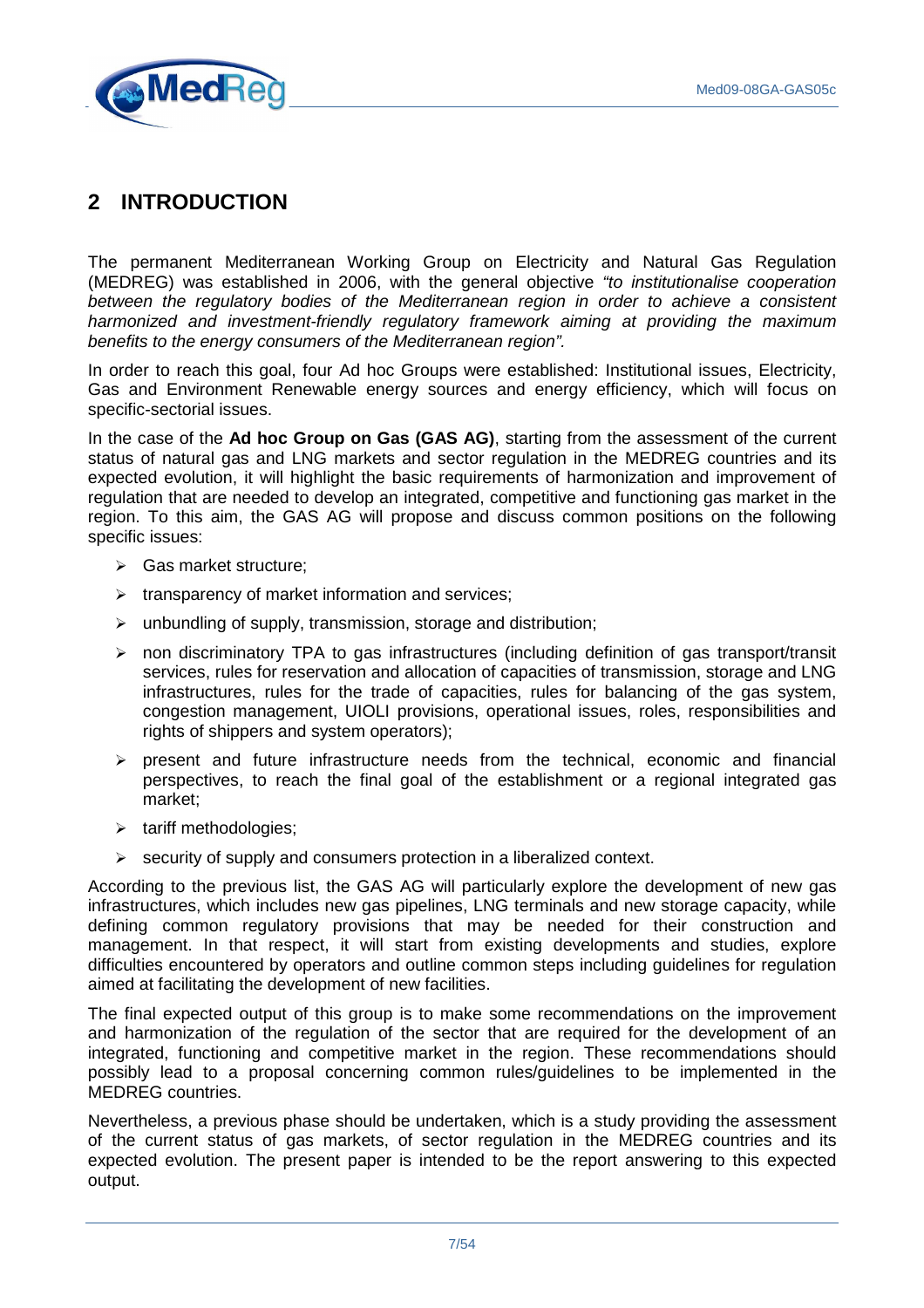

# **2.1 Purpose of the paper**

According to the MEDREG Action Plan 2009-2011<sup>1</sup>, in particular, with the expected output of the Ad Hoc Group on Gas, the purpose of this paper is to make a study providing **the assessment of the current status of gas markets, of sector regulation in the MEDREG countries and its expected evolution.**

This paper, as a first step of the MEDREG GAS AG, will place the Group in a good position to carry out, in a second phase, the study of possible recommendations on the improvement and harmonization of the regulation of the sector that are required for the development of an integrated, functioning and competitive market in the region.

# **2.2 Consultation process**

The information used to draft this report has been extracted from data provided by Regulators (Authorities, Ministries, and Agencies) of the countries participating in this initiative, particularly from a questionnaire specifically designed for this purpose. Also some complementary information has been obtained from public international statistics, i.e. Eurogas annual report, International Energy Agency data or BP Statistical review.

The questionnaire previously referred, has been drafted by the GAS AG, taking into account the comments made by the members, and then circulated among them during the first semester of 2008. The next figure summarizes the main milestones related with the purpose of this document:

| <b>Date</b>               | <b>Event</b>                                                      | <b>Description</b>                                                                                                                                                                                                                                                                                                                                                                                   |
|---------------------------|-------------------------------------------------------------------|------------------------------------------------------------------------------------------------------------------------------------------------------------------------------------------------------------------------------------------------------------------------------------------------------------------------------------------------------------------------------------------------------|
| 18 <sup>th</sup> Apr 2007 | 1 <sup>st</sup> GAS AG<br>meeting<br><sub>in</sub><br>Tunisia.    | The situation of the gas market and of its regulation in members countries<br>were discussed in general terms and the main differences among<br>countries were highlighted. It was discussed the future work of the group.<br>It was agreed to prepare a questionnaire addressed to the member<br>countries concerning the present and expected situation of the gas<br>market and of its regulation |
| 7 <sup>th</sup> Apr 2008  | 2 <sub>nd</sub><br>GAS AG meeting<br>ın<br>Nicosia.               | A general update-information of MEDREG project was made. Training<br>needs were discussed among the members, agreeing to define final<br>requirements before the end of the month. The draft of benchmarking<br>questionnaire was discussed.                                                                                                                                                         |
| 22 <sup>nd</sup> May 2008 | Sending of the Questionnaire                                      | To be completed by the 30th of June 2008. Later, the answer period was<br>extended until 15th of July 2008.                                                                                                                                                                                                                                                                                          |
| 19th Oct 2008             | 3 <sup>rd</sup><br>GAS AG<br>meeting<br><sub>in</sub><br>Nicosia. | The first draft of the benchmarking assessment is discussed among the<br>assistants. Next steps are agreed.                                                                                                                                                                                                                                                                                          |
| 11 <sup>th</sup> Nov 2008 | 6 <sup>th</sup> MEDREG GA                                         | Presentation of the benchmarking preliminary report to the General                                                                                                                                                                                                                                                                                                                                   |

<sup>1</sup> Ref.: Med08-06GA-10

 $\overline{a}$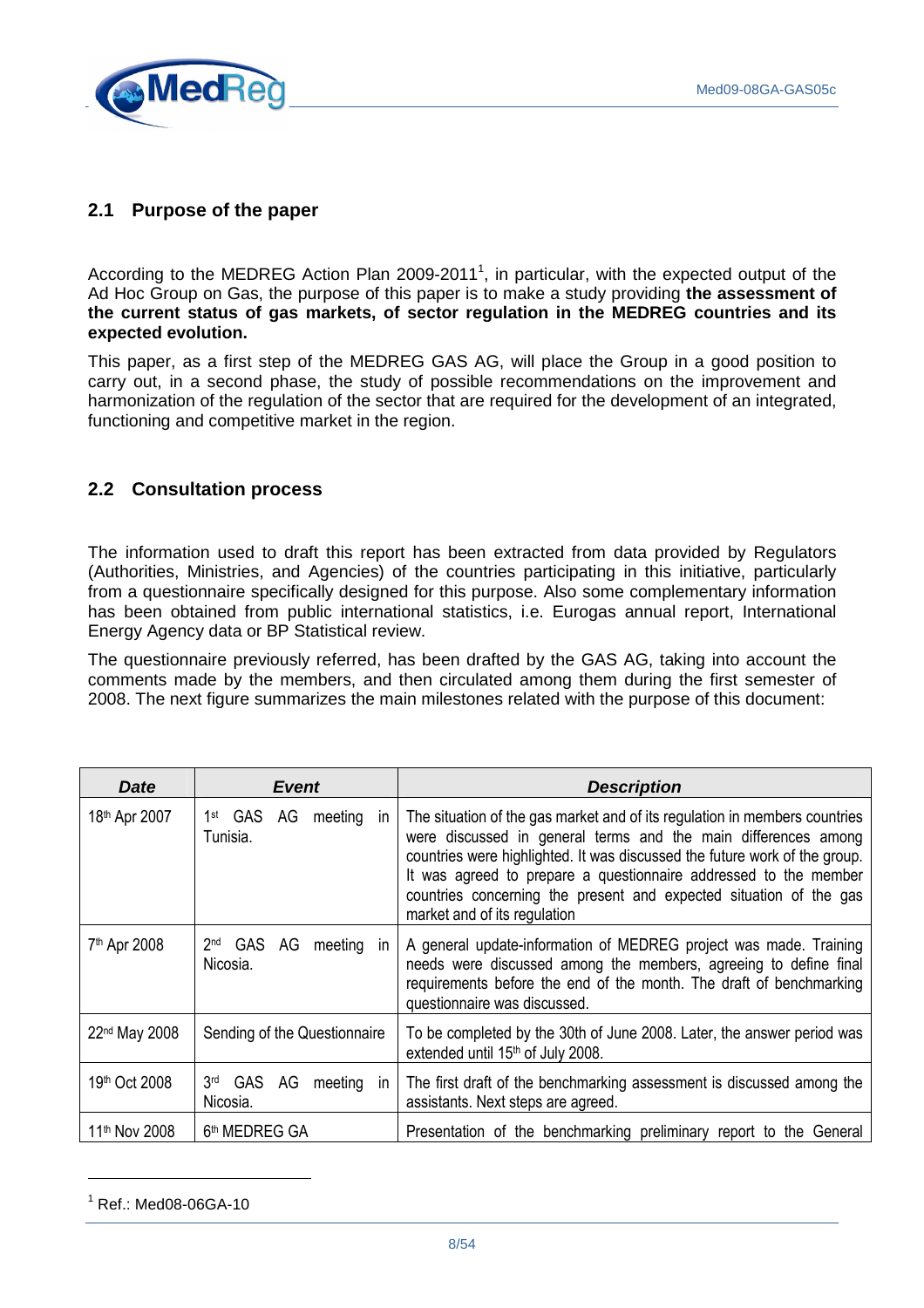

| <b>Date</b>              | <b>Event</b>                                               | <b>Description</b>                                                                                                            |
|--------------------------|------------------------------------------------------------|-------------------------------------------------------------------------------------------------------------------------------|
|                          |                                                            | Assembly.                                                                                                                     |
| 8 <sup>th</sup> Jan 2009 | Sending<br>Draft<br>0f<br>the<br>Benchmarking for comments | Circulation of the Benchmarking first version to the GAS AG members for<br>comments                                           |
| 30th Jan 2009            | Submission of comments to<br>the Benchmarking report.      | Final date for the submission of comments to the benchmarking report.                                                         |
| Mid February             | Final<br>the<br>version<br>0t<br>Benchmarking assessment   | After taking the comments received into account and getting the GAS AG<br>approval, the document will be submitted to the GA. |

# **2.3 Questionnaire structure and contain**

The questionnaire is made up of three sections:

- $\triangleright$  Part 1. Natural gas market and infrastructure
- $\triangleright$  Part 2. Natural gas legal and regulatory framework
- $\triangleright$  Part 3. Gas investment needs and processes

The first section contains questions addressed to obtain a general overview of the gas market in each country. These are related to the past evolution and current situation of that market, to the transmission, distribution, LNG and storage existing infrastructures, and to the agents participating in the market, suppliers, transmission and distribution companies.

The second section deals with the legislation, the regulatory framework in place in each country and, actually, with the organization of the gas market. The questions are addressed in order to get information on issues such as the powers of the gas market regulator, the unbundling of activities, the Third Party Access Model (if any), the tariffs, security of supply issues, etc. A complete list of is included below.

And the third part of the questionnaire includes questions aiming to get information about investments in new infrastructures, the projects foreseen for the coming years and the decision process to determine the need for new investments.

The concrete issues covered by each section of the questionnaire are:

- Part 1. Market and infrastructure
	- Overview of the gas market
	- Structure of supply
	- Gas demand
	- Transmission, distribution, LNG and storage infrastructures
	- **IMPORT And EXPORT CAPACITY OF the transmission system**
	- **Transmission, distribution, LNG and storage companies**
	- Gas strategic plan
	- Other issues raised by the respondents

Part 2. Legal and regulatory framework

- **Establishment and powers of the gas market regulator**
- **Gas sector legislation**
- **•** Ownership of facilities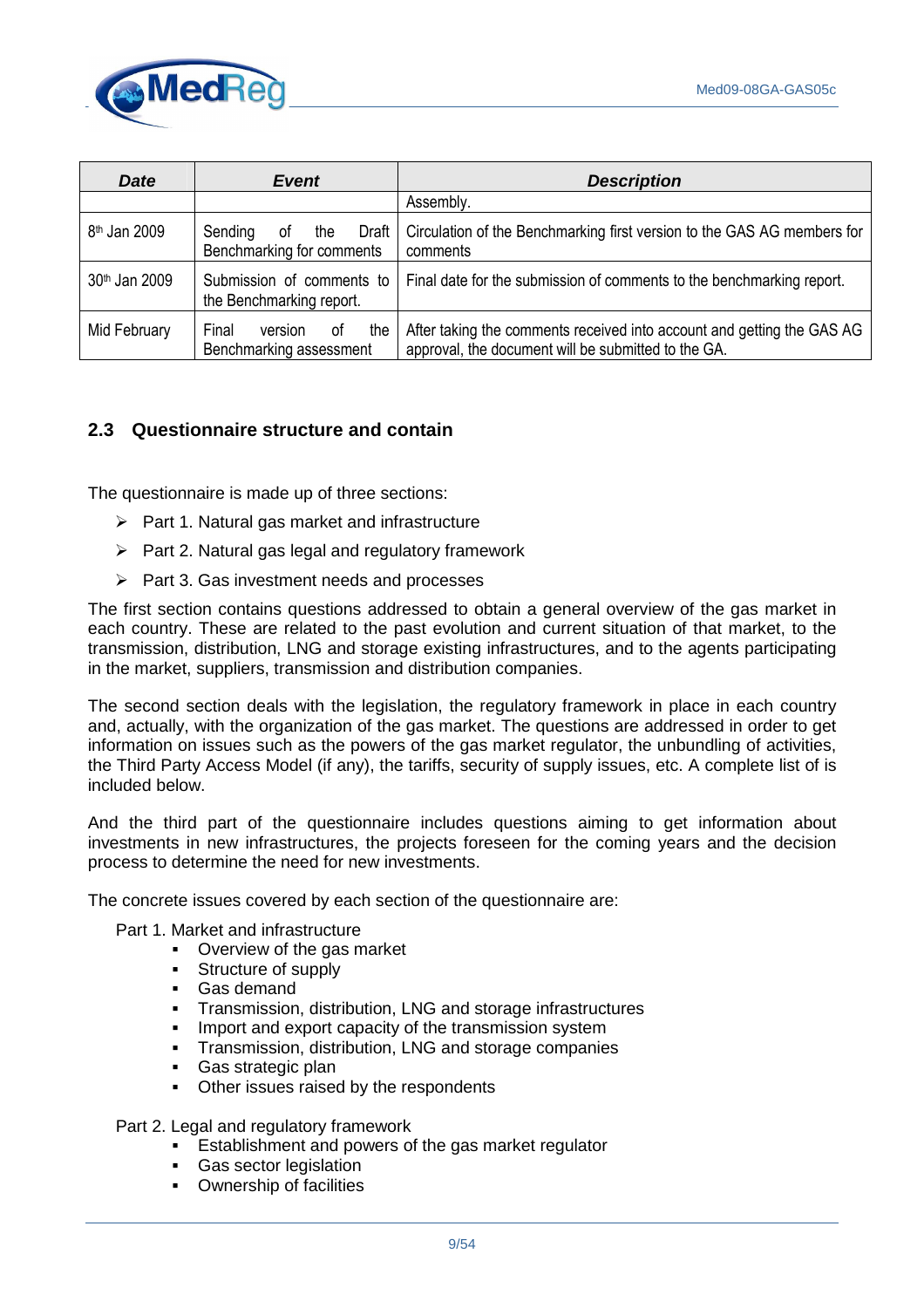

- **•** Unbundling requirements
- Access to natural gas facilities
- **•** Promotion of competition in the gas sector
- **Licences**
- **TPA Tariffs**
- Capacity allocation mechanisms and congestion management procedures
- Quality of service standards and gas grid code
- **Security of supply**
- **Dispute settlement system**
- Public service obligations
- **Transparency requirements**
- Other issues raised by the respondents

Part 3. Investment needs and processes

- Assessment of investment needs and incentives
- Powers of the regulator
- Experiences of regional and bilateral cooperation among regulators on investment issues
- **Major infrastructure projects**
- Other issues raised by the respondents

# **2.4 Responses received**

The countries that have sent an answer to the questionnaire so far (December – 2008) are the following:

|     |                    | <b>Answers</b>            |                  |                  |  |
|-----|--------------------|---------------------------|------------------|------------------|--|
|     | <b>MEMBERS</b>     | <b>Answer</b><br>received | No gas<br>market | <b>No answer</b> |  |
| 1.  | Albania (1)        |                           |                  |                  |  |
| 2.  | Algeria            |                           |                  |                  |  |
| 3.  | Bosnia-Herzegovina |                           |                  |                  |  |
| 4.  | Croatia            |                           |                  |                  |  |
| 5.  | Cyprus             |                           |                  |                  |  |
| 6.  | Egypt (2)          |                           |                  |                  |  |
| 7.  | France             |                           |                  |                  |  |
| 8.  | Fyrom              |                           |                  |                  |  |
| 9.  | Greece             |                           |                  |                  |  |
| 10. | Israel             |                           |                  |                  |  |
| 11. | Italy              |                           |                  |                  |  |
| 12. | Jordan             |                           |                  |                  |  |
| 13. | Lebanon            |                           |                  |                  |  |
| 14. | Libya              |                           |                  |                  |  |
| 15. | Malta              |                           |                  |                  |  |
| 16. | Montenegro (3)     |                           |                  |                  |  |
| 17. | Morocco            |                           |                  |                  |  |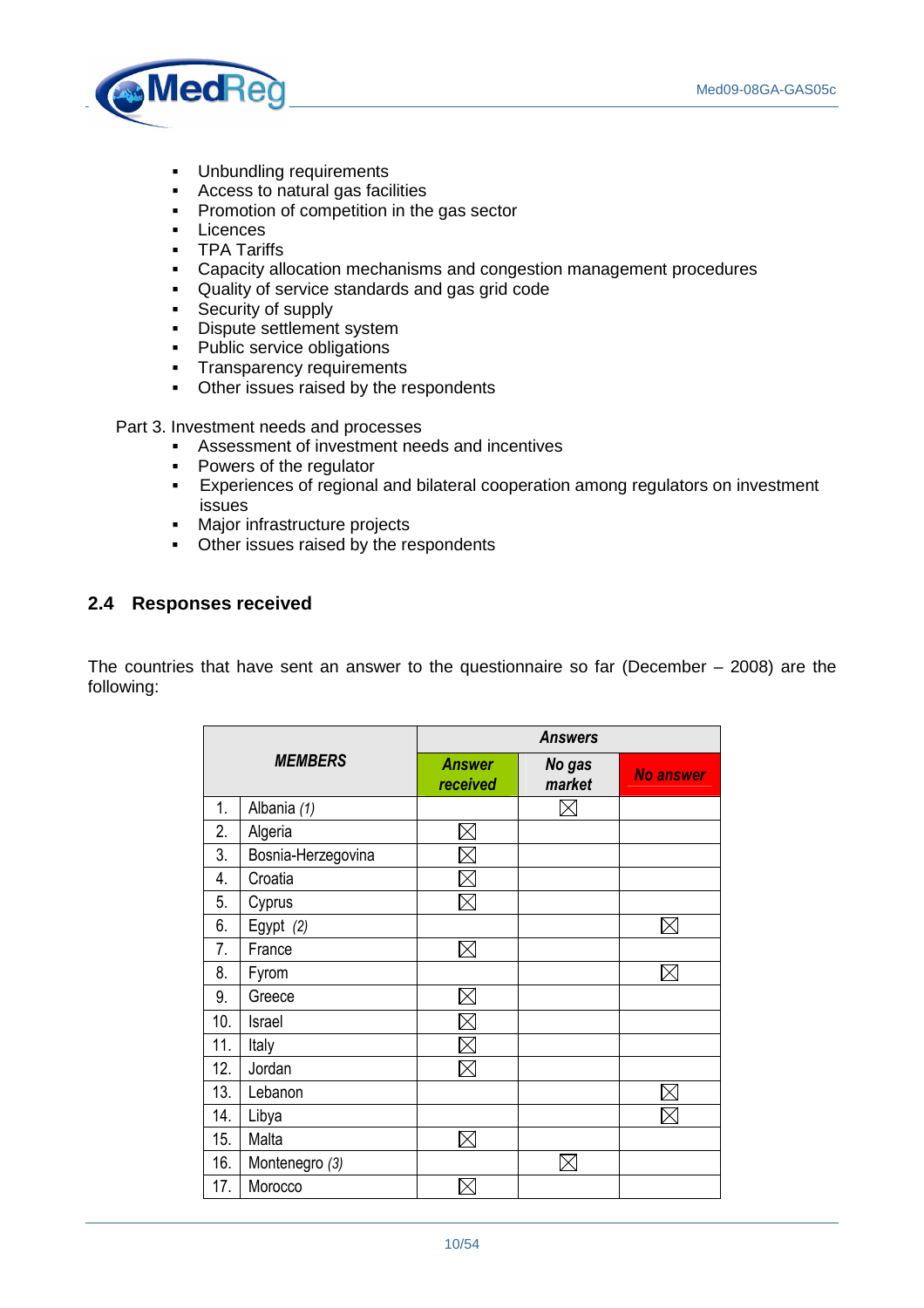

|                |                       | <b>Answers</b>            |                  |                  |
|----------------|-----------------------|---------------------------|------------------|------------------|
| <b>MEMBERS</b> |                       | <b>Answer</b><br>received | No gas<br>market | <b>No answer</b> |
| 18.            | Palestinian Territory |                           |                  |                  |
| 19.            | Portugal              |                           |                  |                  |
| 20.            | Slovenia              |                           |                  |                  |
| 21.            | Spain                 |                           |                  |                  |
| 22.            | Syria                 |                           |                  |                  |
| 23.            | Tunisia               |                           |                  |                  |
| 24.            | Turkey                |                           |                  |                  |

#### Notes:

- (1) Albania has been a natural gas producer in the past but the current level of production is insignificant and there is no natural gas market in the country. However Albania intends to establish such market and has recently passed a new natural gas law in the parliament to attract investments as well as other actions.
- (2) Egypt has announced its intention to proceed to answer the questionnaire but the GAS AG hasn't still received it.
- (3) Montenegro has neither sent an answer to the questionnaire arguing that: "There is no natural gas in the country, neither domestic, nor imported. Consequently, there is no transmission or distribution network. Only small amounts of LPG are sold in bottles for household use and delivered directly to the car tanks as a fuel (cheaper substitute for gasoline). Energy Regulatory Agency of Montenegro issues the licenses for petrol and petroleum-based products including LPG, but that is just in order to protect the basic customer rights. This is the reason why there is nothing to be filled in the questionnaire. As some international plans for pipeline development cover Montenegro, Ministry for Economy Development is preparing new Gas Law." Montenegro announces that when the new Law is issued, he will inform the Group.

# **3 ANALISYS OF RESPONSES**

The twenty-four countries included in the region show very different structures of their gas sectors, from those not having natural gas consumption at all (and not foreseen in the next future) to those relying significantly in this source as one of the main primary energy supplies of the country. There is also a variety of situations related to the availability of gas reserves within region, being some of countries net exporters of gas and others 100% dependent on external supplies, or related to the gas market organization and access regimes, being some of them fully liberalized markets while other aren't open to competition. These different features, which will be shown along this study, are derived from causes of diverse nature, being them geological, climatological, social, historical or political reasons.

All the data analysed in this section refer to 2007.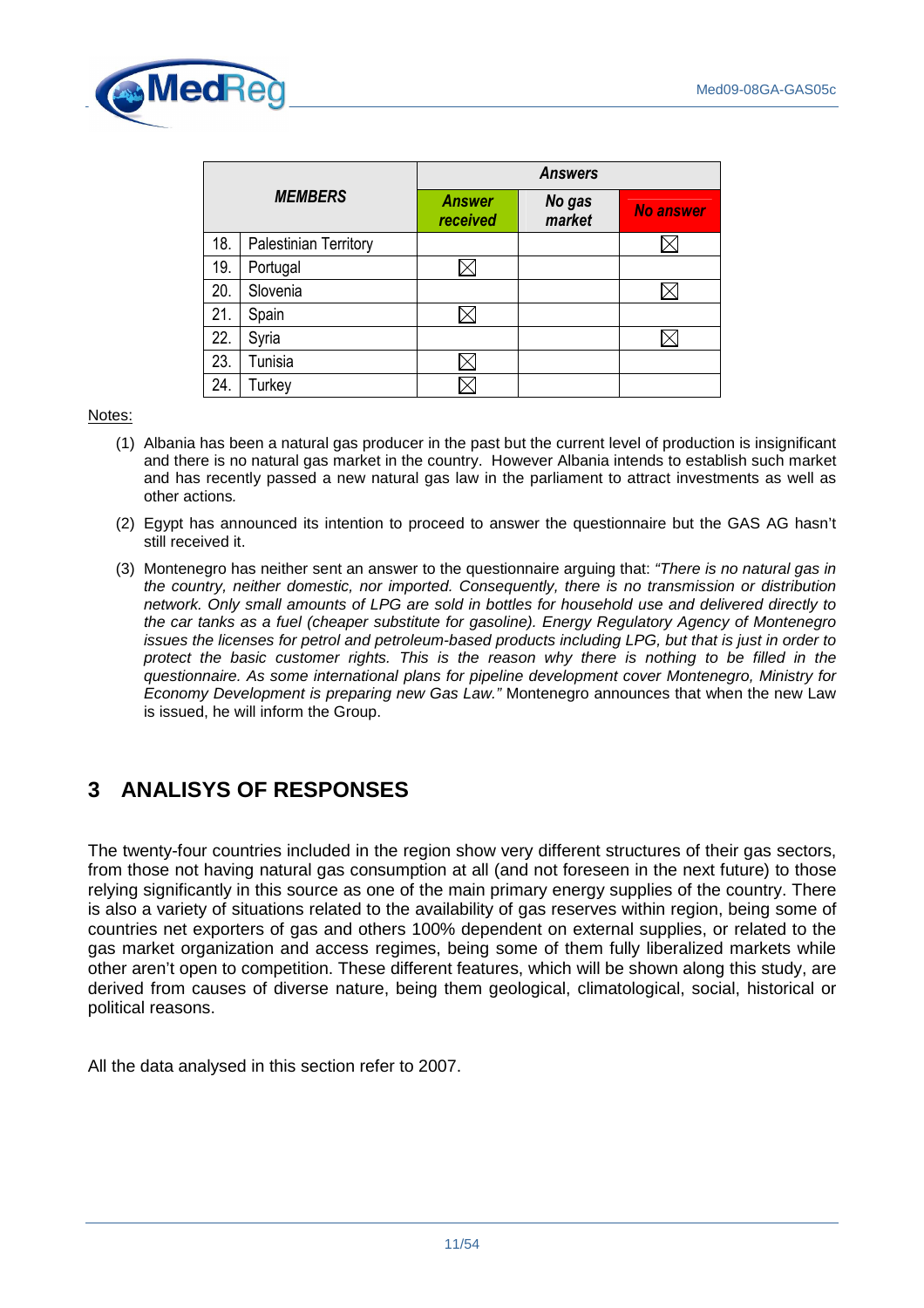

# **3.1 Market and infrastructure**

Before entering into the analysis of the particular features of the gas sector in the different MEDREG countries, let see what represents this region in a world context. As it is shown in the figure 1, the MEDREG region accounts for 5% of natural gas reserves in the world, which are mainly located in the North African countries, i.e. Algeria, Egypt and Libya. These three countries hold more than 95% of the reserves in the MEDREG region

The MEDREG region is responsible for slightly more than 5% of the gas production and the not inconsiderable share of 9% of the world consumption of this resource. In contrast with the location of the reserves, the consumption is mainly concentrated in the North basin of the Mediterranean Sea, i.e. Italy, France, Spain and Turkey. These four countries concentrate around 34 of the consumption in the region, although the North-African countries with natural gas reserves have also a significant level of consumption.



Figure 1. Natural Gas production, consumption and reserves of MEDREG countries in a world context. Source: BP Statistical Review – 2008 Report.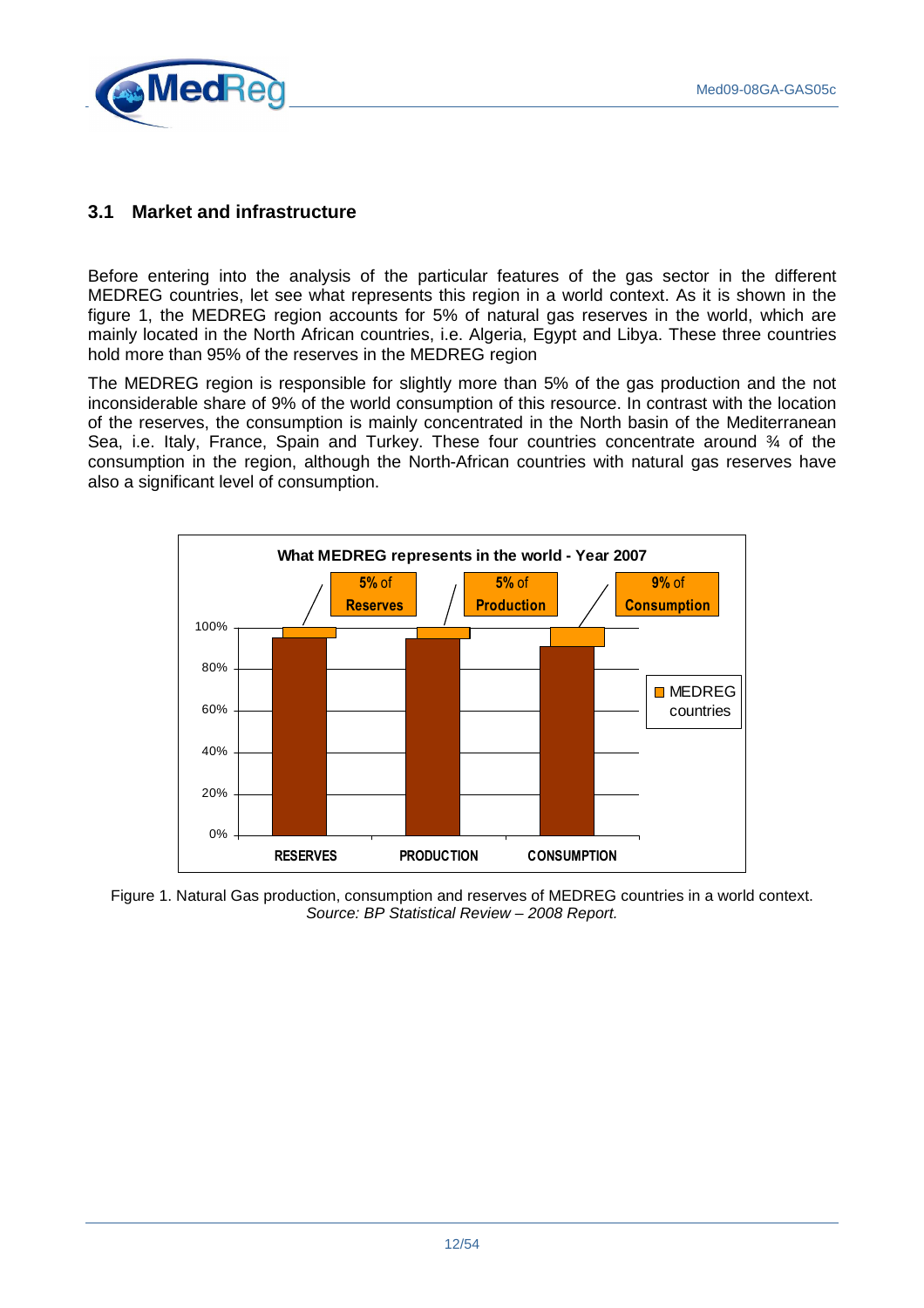

3.1.1 Overview of the gas market, Structure of supply and demand

#### **Natural gas consumption**

 $\overline{a}$ 

The consumption of natural gas of the countries within the MEDREG region varies a lot, and goes from 85 bcm that the Italian market consumed in 2007, to non consumption at all, that is the case of several countries, like Albania, Cyprus, Malta or Montenegro<sup>2</sup>. The average consumption during that year rose to 14.4 bcm. Nevertheless, this value has to be carefully interpreted, given the different volumes, nature of the consumptions and number of potential and real customers in each country, as it will be shown along this section.

Concerning the degree of dependence from other origins of gas, there is a potential complimentarily among countries, as some of them are totally or almost totally dependent on imports, while there are others that are not only self-sufficient but also net exporters of natural gas (both LNG and natural gas). In the first group we can find Greece, Portugal, Spain, France, Turkey or Jordan. None of them have a significant domestic production, below 6% in any case. And in the second group, we can find Algeria and Israel, whose consumption is supplied by domestic natural gas fields and in the case of the first one, it is net exporters. There are also intermediate positions, like Croatia that in 2007 produced 69% of its national consumption, Tunisia, whose share between domestic production and imports is very balanced, or Italy, that produces 11% of its national consumption (declining).



Figure 2. Natural gas consumption of MEDREG countries. Domestic production vs. imports. Source: MEDREG

 $2$  Cyprus foresees to introduce natural gas in the country by 2013, through a new LNG plant. Montenegro also foresees to introduce natural gas in the country, but it has not provided information about the expected date. Albania informs that it does not exist a natural gas market in the country and there are neither interconnections nor LNG terminals, but it intends to introduce this source of energy in the future. Malta is now considering the respective merits of CNG or LNG.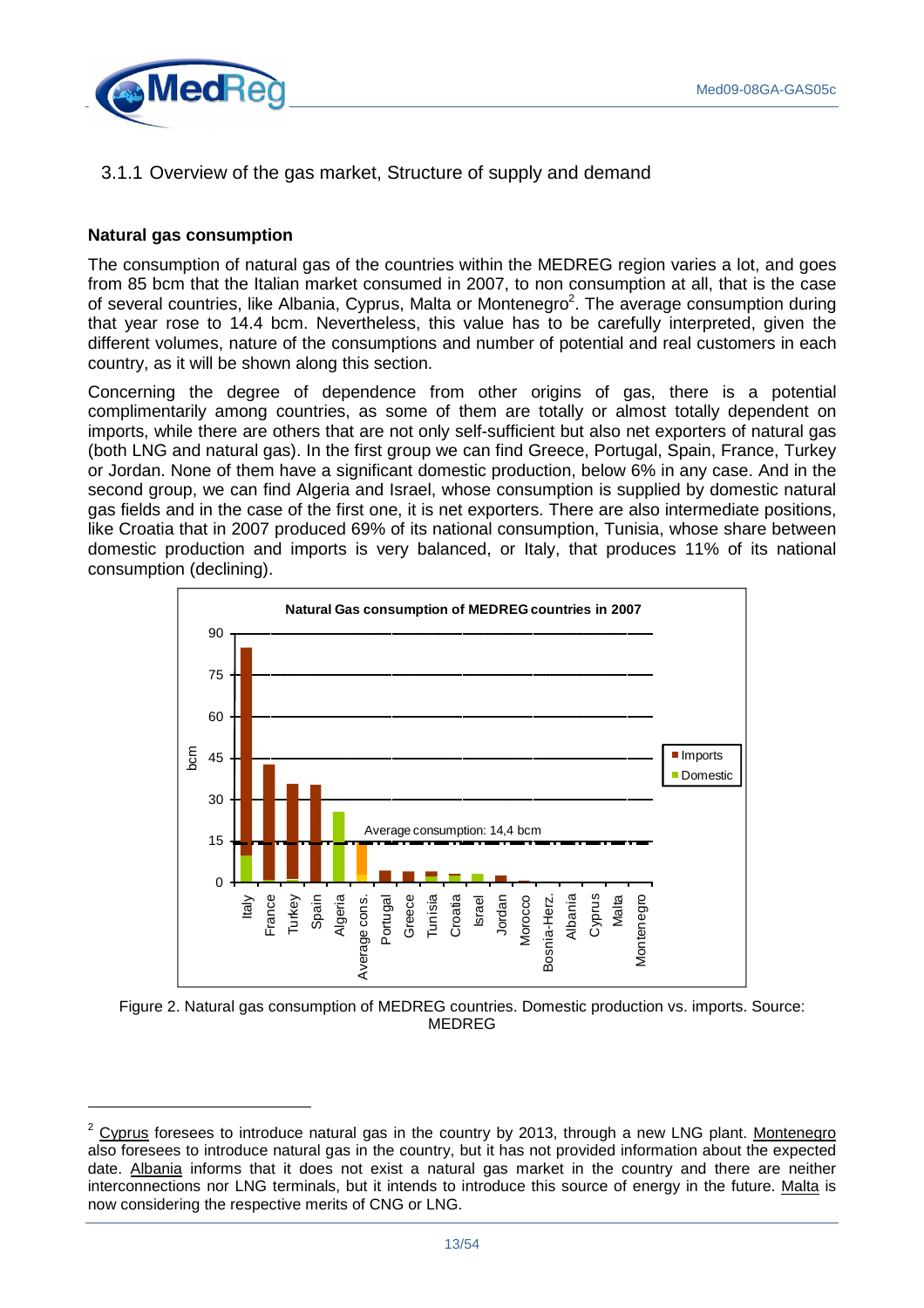



Figure 2bis. Natural gas consumption of those MEDREG countries below the average. Domestic production vs. imports. Source: MEDREG

# **Natural gas share in the mix of primary energy**

Natural gas has very different degrees of importance in the energy mix of each country. In Algeria this source represents up to 65% of the energy consumed in the country, while in some other countries the natural gas hasn't still been introduced. The average percentage of this source in the primary energy consumed in the region is 20% that is below the value that this source represents, for example, for the European Union (25%).





# **Natural gas consumption by sector**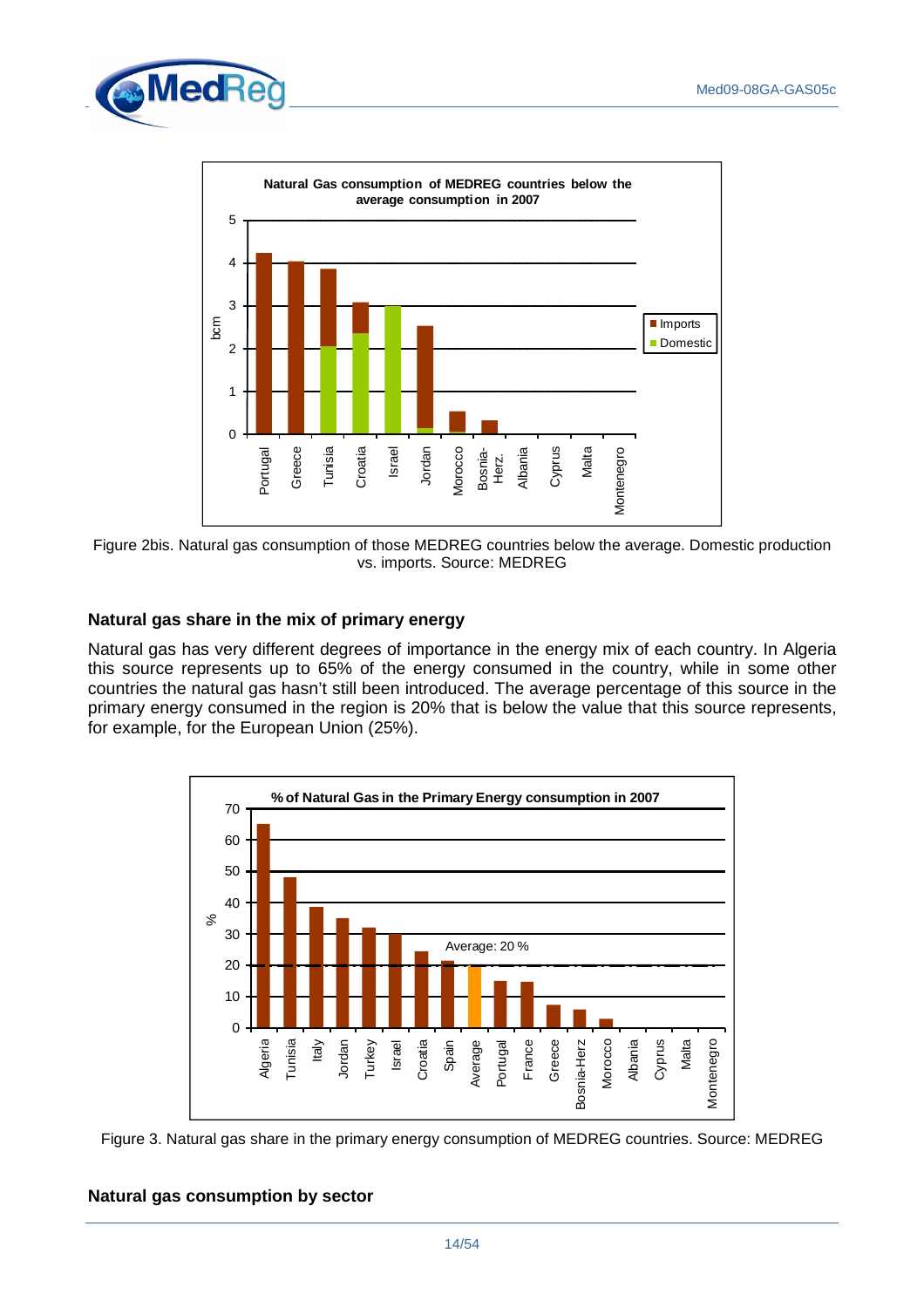

Concerning the final use of the natural gas, many of the countries in the region mainly use the gas for power generation purposes. This is particularly true in the case of Jordan, Israel or Morocco, which, at present, address all (almost all in the case of Israel and Morocco) the natural gas consumption to electricity generation, Tunisia and Greece, both of them around 74%, Turkey, 55% and Portugal, 45%. In fact, the average natural gas consumed by power plants in MEDREG area is 53%.

The second significant sector (in terms of volume of gas consumed) is the industrial sector. There are several countries where this is the predominant sector, like Spain, 50% of the supplies, or Portugal, 48%. In Algeria this sector also represents a relevant role in the domestic consumption, 38%, although below the share that the power plants consumption represents. The average share of the industrial sector in the MEDREG countries is 25%.

The commercial-residential sector appears to be a less significant sector than the previous ones in the majority of the countries, although there are exceptions. This is the case of France, where the residential consumption represents more than half of the gas consumed in that country, or Italy, 36%, where this is of the same magnitude as the power generation sector. The average participation of this sector in the countries of the MEDREG region is around 21%.

Finally, the sector others, which mainly includes the use of natural gas as raw material, for example to produce fertilizers, is clearly the less significant, except for the case of Croatia, where this sector represent 21% of the consumption of the country.



Figure 4. Natural gas consumption by sector. Source: MEDREG countries.

Taking into account the number of gas consumers, the consumption per client in each country is also very varied. In the case of Jordan, for example, the mean value is 630 Mcm per customer, which is derived from the fact that all the gas is consumed by the four power plants in the country, not having any other type of customers. The situation in Morocco is similar, with a mean consumption of 180 Mcm, due to the concentration of the consumption in only three customers: one power plant and other two industrial consumers. On the contrary, in countries like France or Italy, where the commercial - residential sector is a significant part of their national consumption, the mean value goes down to values around 4.000 cubic meters per customer and year.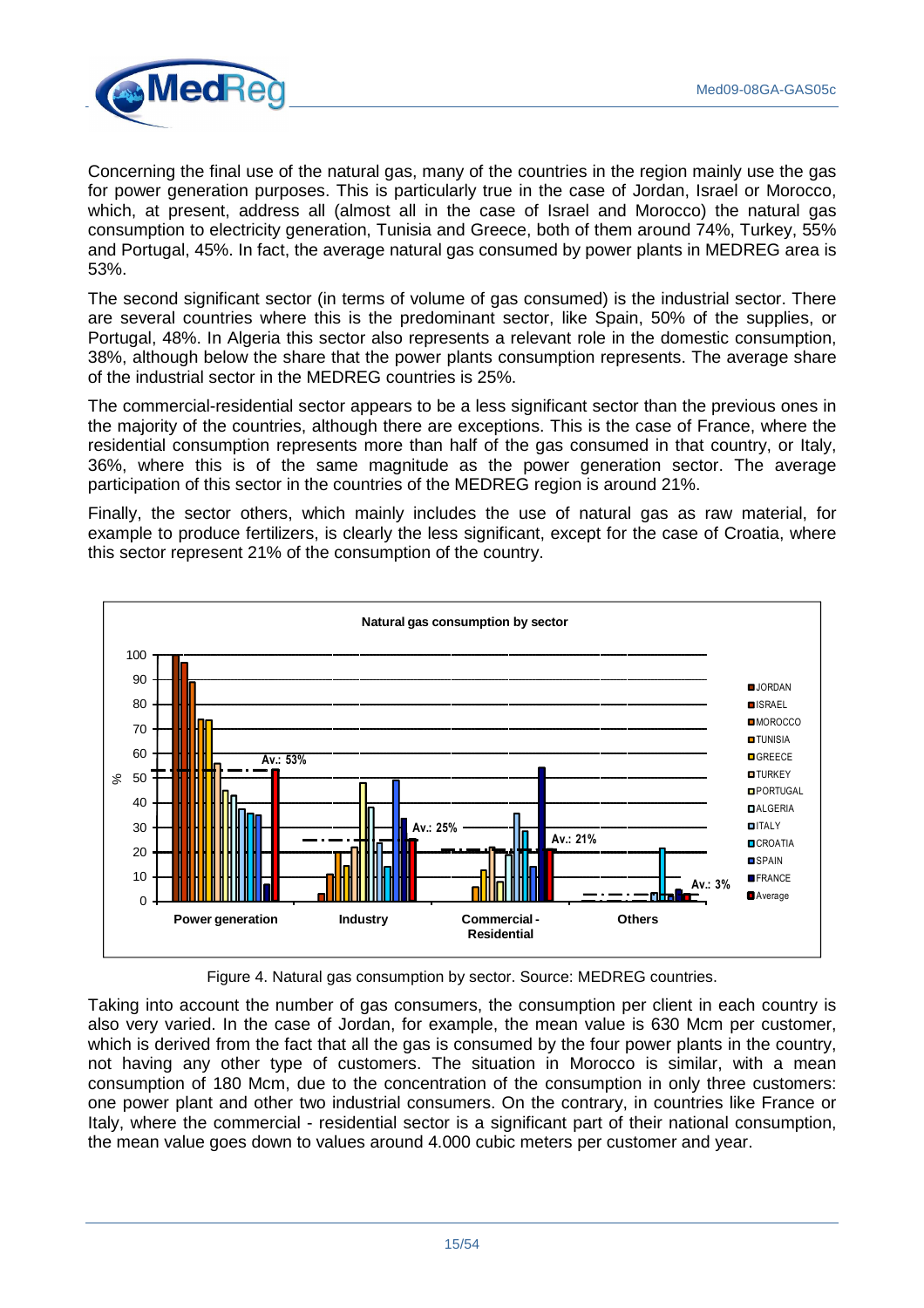

#### **Trade movements of natural gas in MEDREG region**

There are also significant trade movements among MEDREG countries, the majority of them having origin in the Southern part of the Mediterranean Basin and destination to the countries located in the Northern part. Nevertheless it represents less than half of the supplies in the region, being 54% the share of natural gas supplied from countries outside of the region.

The first supplier of the region is one of MEDREG countries, Algeria, with nearly 1/3 of the gas supplied, while the second and third suppliers are The Russian Federation, with 24% of the supplies, and Norway, with 9% of them (figure 5). As a region, MEDREG supplies are relatively diversified, but this is not the case when speaking in terms of individual countries. There are some of them fully dependent in only one origin of gas supplies, like Bosnia-Herzegovina whose 100% of gas is supplied by The Russian Federation, or Jordan, totally supplied by other MEDREG country, Egypt, while there are others that have a diversified portfolio of supplies, from inside and outside the region, like Spain, that consumes gas coming from more than seven different origins.



Figure 5. Supplies to MEDREG by country of origin in 2007. Source: MEDREG countries.

With regard to the type of supplies, the LNG represented around 20% of the natural gas supplied to the region (figure 6). The main origins of this gas were Algeria, Libya or Egypt, within MEDREG, and Nigeria from outside the region.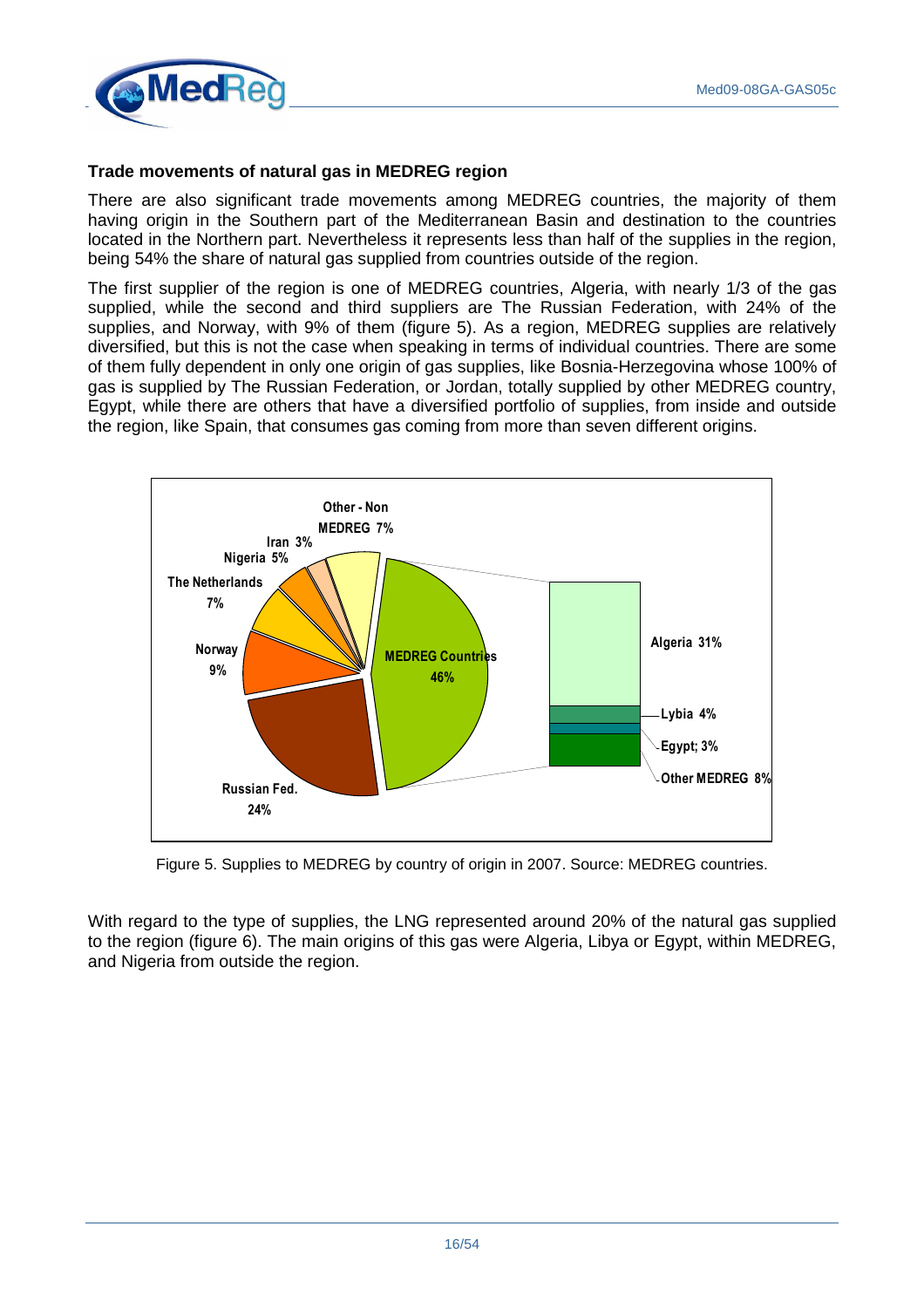



Figure 6. Supplies to MEDREG by pipeline or LNG in 2007. Source: MEDREG countries

In consequence, there is a significant level of gas trade within the region, both by pipeline and LNG, which entails that this initiative be a opportunity to identify and exploit benefits and opportunities for all the countries involved, related to the security of supply, coordination, efficiency, market developments or others.

#### **Natural Gas suppliers**

The following figure shows the number of companies supplying natural gas in each country. As it can be observed, some of the countries are supplied by a unique supplier, which generally is the state owned company, while others count on a diversified number of suppliers importing gas to the country, which is the case of Italy, France or Spain.

This could be derived from the different circumstances in each market. Some countries have chosen to integrate the supply together with the production activity in the same agent, whereas others, with scarce gas resources, have completely liberalized this activity with the aim to promote competition among agents.

| Country        | $N^{\circ}$ of<br><b>Suppliers</b> | <b>Remarks</b>                                                                                                          |  |  |
|----------------|------------------------------------|-------------------------------------------------------------------------------------------------------------------------|--|--|
| <b>Albania</b> |                                    | Inexistence of a Natural Gas Market yet                                                                                 |  |  |
| <b>Algeria</b> |                                    | Sonatrach is the unique supplier                                                                                        |  |  |
| Bosnia-Herz.   |                                    | 100% of demand is supplied by BH-Gas Company, contracted with Gazprom                                                   |  |  |
| Croatia        |                                    | 100 $%$ of supply - INA d.d.                                                                                            |  |  |
| <b>Cyprus</b>  | 0                                  | Inexistence of a Natural Gas Market yet                                                                                 |  |  |
| Egypt          | No information                     |                                                                                                                         |  |  |
| <b>France</b>  | 4                                  | Three major gas supplies                                                                                                |  |  |
| <b>Fyrom</b>   | No information                     |                                                                                                                         |  |  |
| Greece         |                                    | The public gas corporation DEPA is the incumbent supplier of gas and holds<br>100% of the market.                       |  |  |
| <b>Israel</b>  | $\mathcal{P}$                      | Named Yam Thetis. Isramco is other (very small) supplier,                                                               |  |  |
| <b>Italy</b>   | More than<br>20                    | Three of them with a significant share: they account for around 85% of total<br>supply (import and domestic production) |  |  |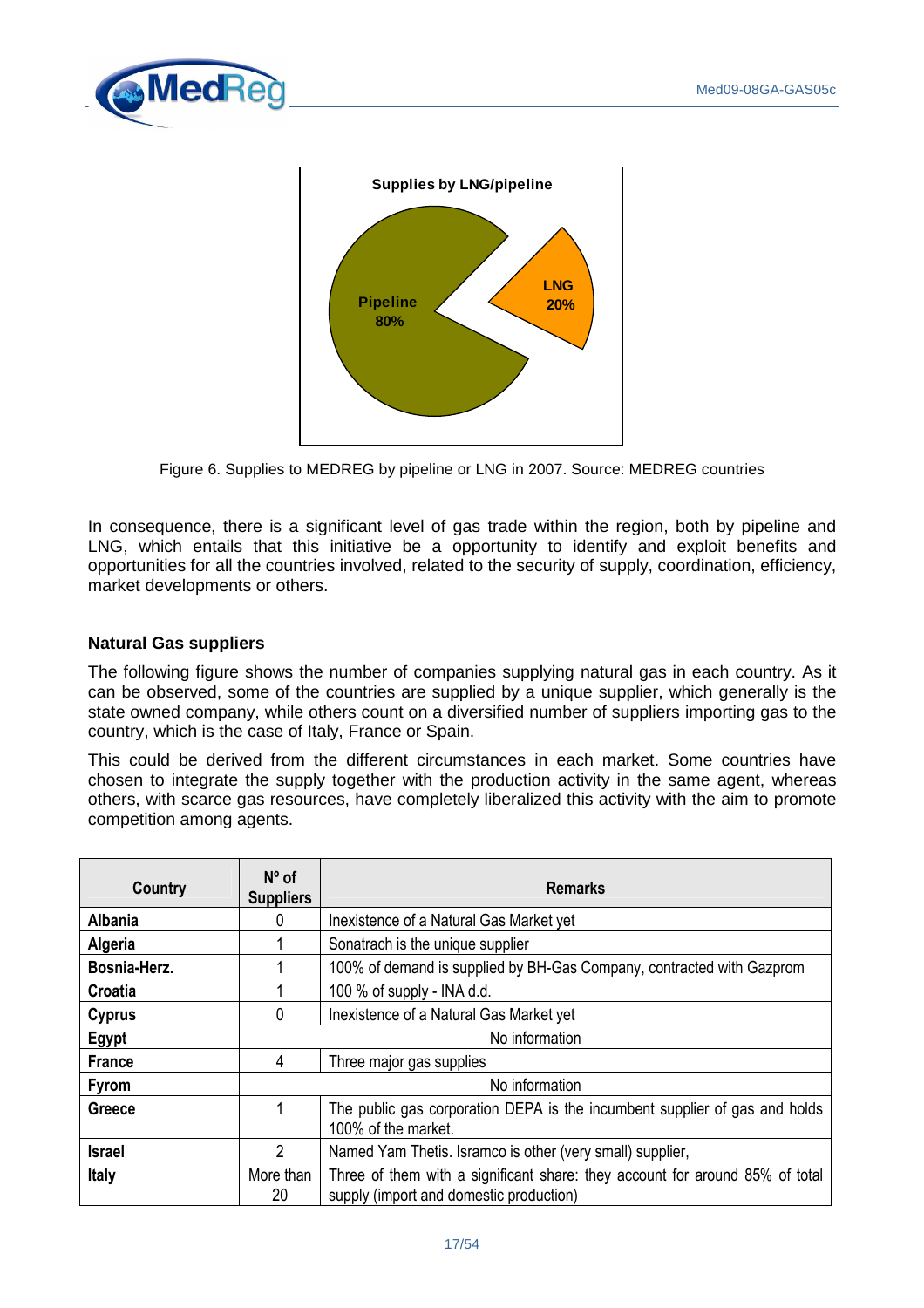

 $\overline{a}$ 

| Country                      | $N^{\circ}$ of<br><b>Suppliers</b>                                | <b>Remarks</b>                                                                                                                                                                                                                                                                                                                                                      |  |  |
|------------------------------|-------------------------------------------------------------------|---------------------------------------------------------------------------------------------------------------------------------------------------------------------------------------------------------------------------------------------------------------------------------------------------------------------------------------------------------------------|--|--|
| Jordan                       | 2                                                                 | Two companies, the Jordanian Egyptian Fajr company For Natural Gas<br>Transmission And Supply (imports) and the National petroleum company                                                                                                                                                                                                                          |  |  |
| Lebanon                      |                                                                   | No information                                                                                                                                                                                                                                                                                                                                                      |  |  |
| Libya                        |                                                                   | No information                                                                                                                                                                                                                                                                                                                                                      |  |  |
| <b>Malta</b>                 | 0                                                                 | Inexistence of a Natural Gas Market yet                                                                                                                                                                                                                                                                                                                             |  |  |
| Montenegro                   | 0                                                                 | Inexistence of a Natural Gas Market yet                                                                                                                                                                                                                                                                                                                             |  |  |
| <b>Morocco</b>               |                                                                   | No information                                                                                                                                                                                                                                                                                                                                                      |  |  |
| <b>Palestinian Territory</b> |                                                                   | No information                                                                                                                                                                                                                                                                                                                                                      |  |  |
| Portugal                     | For the time being only Galp Gas Natural imports NG into Portugal |                                                                                                                                                                                                                                                                                                                                                                     |  |  |
| <b>Slovenia</b>              | No information                                                    |                                                                                                                                                                                                                                                                                                                                                                     |  |  |
| Spain                        | 11                                                                | International and national private companies. At least five of then with a<br>significant share, above 5% of gas supplied to the Spanish market.                                                                                                                                                                                                                    |  |  |
| <b>Syria</b>                 |                                                                   | No information                                                                                                                                                                                                                                                                                                                                                      |  |  |
| <b>Tunisia</b>               | $\overline{2}$<br>Two significant suppliers. Some small ones.     |                                                                                                                                                                                                                                                                                                                                                                     |  |  |
| <b>Turkey</b>                | $\overline{2}$                                                    | BOTAS had the import and sale monopoly before the natural gas market<br>liberalization in TURKEY. Accordingly Natural Gas Market Law foresees the<br>contract release process for BOTAŞ. 4 bcm was tendered to four different<br>companies. Two of these companies obtained import license from EMRA in<br>July 2007. One of these companies started import in 2008 |  |  |

Figure 7. Suppliers of natural gas in each MEDREG country during 2007.

# 3.1.2 Infrastructures: transmission and distribution networks, storage and LNG terminals.

The figure 8 shows a map of the main natural gas infrastructures, existing and foreseen, in the MEDREG region, drawn by Gas Infrastructure Europe (GIE) $^3$  in December 2007.

 $3$  GIE is an European association representing gas transmission companies, storage system operators and LNG terminal operators in Europe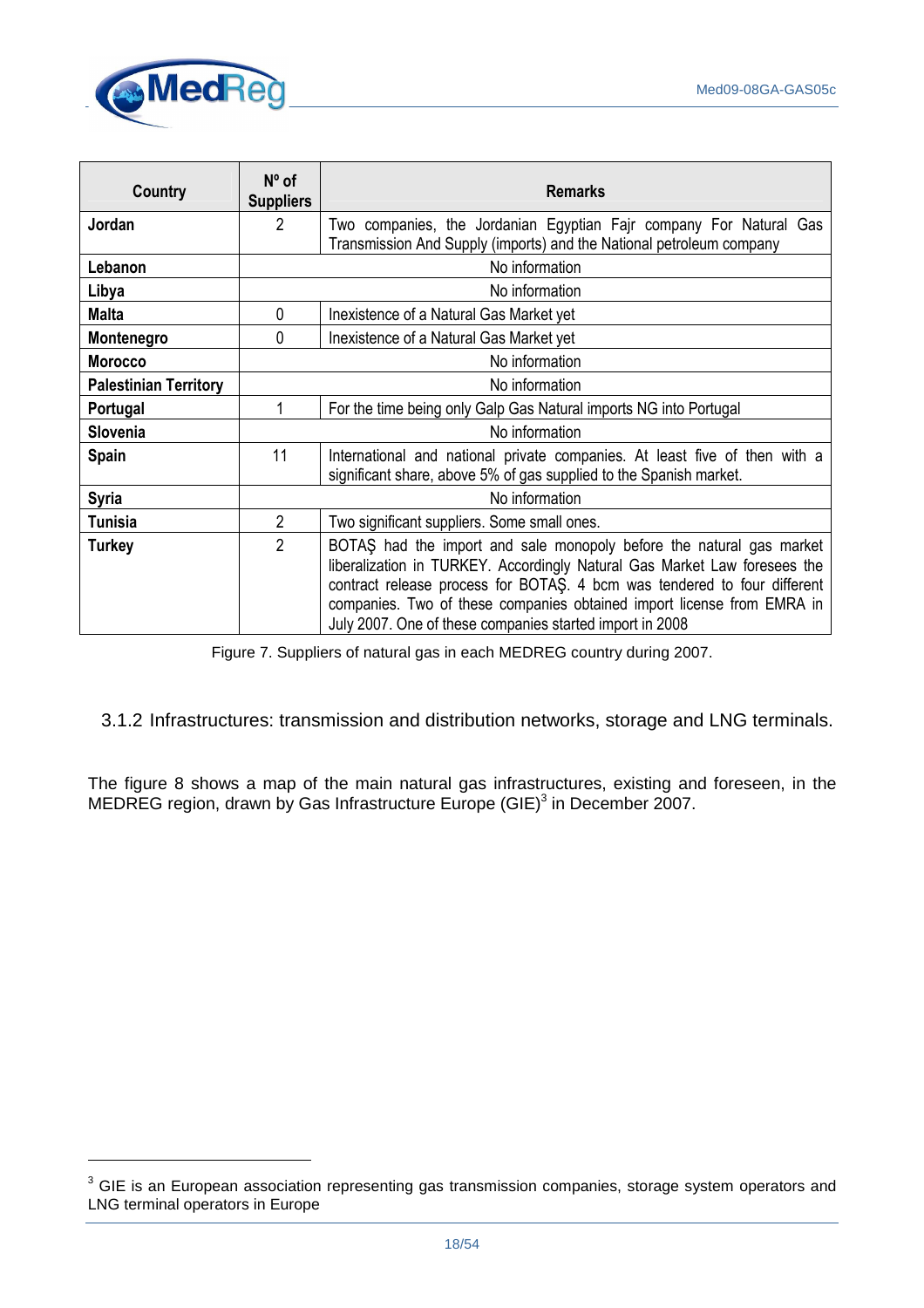



Figure 8. Natural gas infrastructures in MEDREG region. Source: Gas Infrastructure Europe – GIE (http://www.gie.eu.com/maps\_data).

The following chart summarizes the existing transmission, distribution, underground storages and LNG infrastructures in the region.

| <b>COUNTRY</b> | <b>TRANSMISSION</b><br>(km)                       | <b>DISTRIBUTION</b><br>(km)                              | <b>UNDERGROUND</b><br><b>STORAGES (bcm)</b>                                                              | <b>LNG plants</b><br>(both, liquefaction and<br>regasification plants)                            |  |
|----------------|---------------------------------------------------|----------------------------------------------------------|----------------------------------------------------------------------------------------------------------|---------------------------------------------------------------------------------------------------|--|
| <b>Albania</b> |                                                   | Inexistence of a Natural Gas Market yet                  | Depleted natural gas fields<br>have a storage capacity of<br>more than 2 Bcm                             |                                                                                                   |  |
| Algeria        | 14.823                                            | 33.340                                                   |                                                                                                          | 4 LNG liqu. plant<br>(Arzew and Skikda)<br>No data available on the<br>capacities                 |  |
| Bosnia-Herz.   | 195                                               | 1.461                                                    |                                                                                                          |                                                                                                   |  |
| Croatia        | 2.085                                             | 17.134                                                   | 1 Storage site<br>Working volume: 0,56 bcm/y<br>Send out cap.: 0,24 Mm <sup>3</sup> /h                   |                                                                                                   |  |
| <b>Cyprus</b>  | Inexistence of a Natural Gas Market yet           |                                                          |                                                                                                          |                                                                                                   |  |
| Egypt          | No information                                    |                                                          |                                                                                                          |                                                                                                   |  |
| <b>France</b>  | 37.700                                            | 193.178                                                  | 7 Storage sites<br>Working volume: 11,7 bcm/y<br>(máx. average)<br>Send out cap.: 8,3 Mm <sup>3</sup> /h | 2 LNG plant (Fos Tonkin,<br>Montoir)<br>Capacity: 17 bcm/y<br>Storage: 510.000 m <sup>3</sup> GNL |  |
| <b>Fyrom</b>   | No information                                    |                                                          |                                                                                                          |                                                                                                   |  |
| Greece         | 1.064                                             | 3.839                                                    |                                                                                                          | 1 LNG plant (Revithoussa)<br>Capacity: 1,4 bcm/y<br>Storage: 130.000 m <sup>3</sup> GNL           |  |
| <b>Israel</b>  | 200                                               |                                                          |                                                                                                          |                                                                                                   |  |
| Italy          | 32.344<br>(8.500 national<br>network and the rest | 231.329<br>1.787 in high pressure<br>92.548 in medium p. | 10 Storage sites<br>Working volume: 13,4 bcm/y<br>Send out cap.: 10,6 Mm3/h                              | 1 LNG plant (Panigaglia)<br>Capacity: 3,6 bcm/y (Máx.<br>Reg. Cap. 11,4 Mm <sup>3</sup> /day)     |  |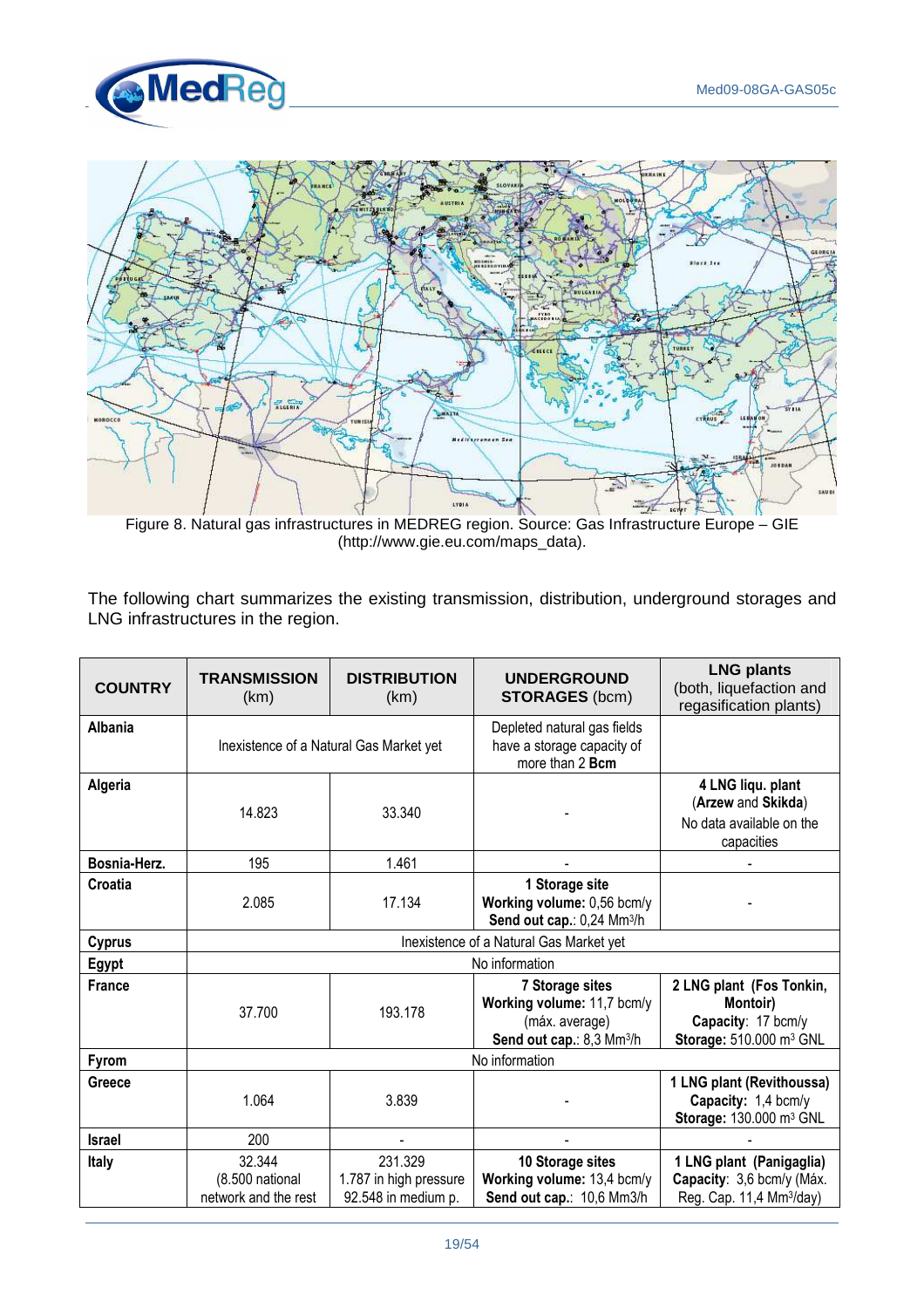

| <b>COUNTRY</b>                  | <b>TRANSMISSION</b><br>(km)                    | <b>DISTRIBUTION</b><br>(km) | <b>UNDERGROUND</b><br><b>STORAGES (bcm)</b>                               | <b>LNG plants</b><br>(both, liquefaction and<br>regasification plants)                                                                           |
|---------------------------------|------------------------------------------------|-----------------------------|---------------------------------------------------------------------------|--------------------------------------------------------------------------------------------------------------------------------------------------|
|                                 | regional networks)                             | 136.994 in low p.           |                                                                           | Storage: 88.000 m <sup>3</sup> GNL                                                                                                               |
| Jordan                          | 423                                            |                             |                                                                           |                                                                                                                                                  |
| Lebanon                         |                                                |                             | No information                                                            |                                                                                                                                                  |
| Libya                           |                                                |                             | No information                                                            |                                                                                                                                                  |
| <b>Malta</b>                    |                                                |                             | Inexistence of a Natural Gas Market yet                                   |                                                                                                                                                  |
| Montenegro                      |                                                |                             | Inexistence of a Natural Gas Market yet                                   |                                                                                                                                                  |
| <b>Morocco</b>                  | 595 (540 transit lines<br>and 55 transmission) |                             |                                                                           |                                                                                                                                                  |
| Palestinian<br><b>Territory</b> | No information                                 |                             |                                                                           |                                                                                                                                                  |
| Portugal                        | 1.218                                          | 12.753                      | 1 Storage site<br>Working volume: 0,12 bcm/y<br>Send out cap.: 0,6 Mm3/h  | 1 LNG plant (Sines)<br>Capacity: 5,5 bcm/y<br>Storage: 240.000 m <sup>3</sup> GNL                                                                |
| Slovenia                        | No information                                 |                             |                                                                           |                                                                                                                                                  |
| Spain                           | 8.634<br>(above 16 bar)                        | 54.457                      | 2 Storage sites<br>Working volume: 2,2 bcm/y<br>Send out cap.: 0,52 Mm3/h | 6 LNG plant (Barcelona,<br>Sagunto, Cartagena,<br>Huelva, Mugardos and<br>Bilbao)<br>Capacity: 54 bcm/y<br>Storage: 2.187.000 m <sup>3</sup> GNL |
| Syria                           | No information                                 |                             |                                                                           |                                                                                                                                                  |
| Tunisia                         | 2.550                                          | 5.998                       |                                                                           |                                                                                                                                                  |
| <b>Turkey</b>                   | 10.000                                         | 5.000                       | 1 Storage site<br>Working volume: 1,6 bcm/y<br>Send out cap.: ? Mm3/h     | 2 LNG plant (Marmara<br>Ereglisi, Aliaga)<br>Capacity: 11,2 bcm/y<br>Storage: 535.000 m <sup>3</sup> GNL                                         |

Figure 9. Natural gas infrastructures in each MEDREG country.

#### **Transmission and distribution networks**

The transmission networks (high pressure) totalize more than 110.000 km of pipelines, while the distribution systems have a total length of more than five times that value. The degree of development of the transmission and distribution networks varies a lot among the countries, as it depends on very different circumstances, such as being an import or export country, the final use of the natural gas (for residential uses – disseminated network, of more concentrated for electricity generation purposes), historical or political decisions, etc.

There are many transit lines and important links between countries, some of them crossing the Mediterranean Sea, directly linking the producers with the consuming countries. This is the case of the interconnection Algeria – Morocco – Spain - Portugal, the Algeria – Tunisia – Italy interconnection or the Green Stream (Libya – Italy).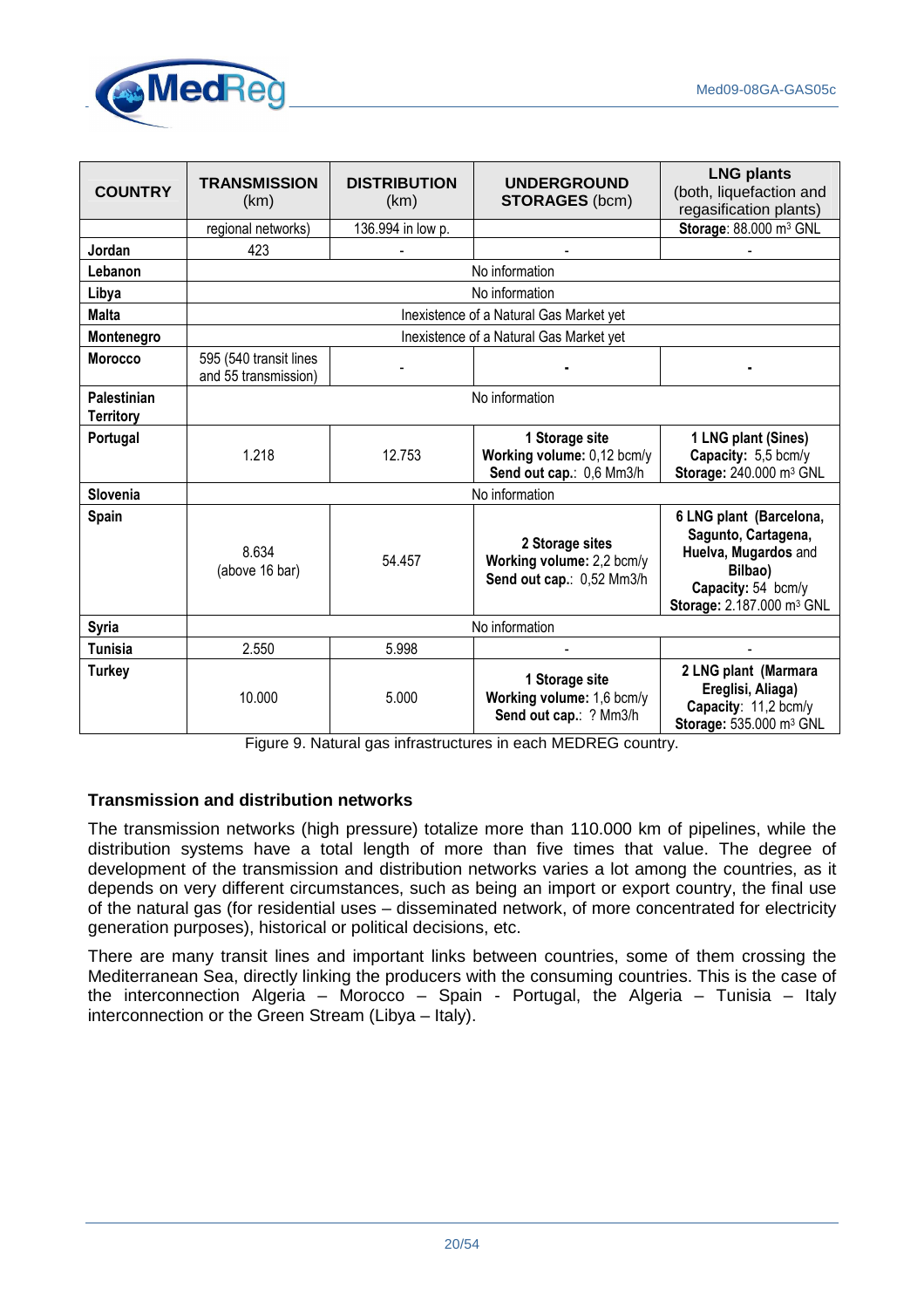

There are also many new interconnection projects, with different degree of firmness and development, increasing the links and consequently the trade among MEDREG countries, like the Medgaz (Algeria – Spain), the Galsi project (Algeria – Sardinia – continental Italy) or the Turkey-Greece-Italy interconnection, whose first part has already start to operate. The Trans Sahara Gas project, a 4400 km pipeline that will link Nigeria to Europe via Niger and Algeria, or the Trans Adriatic Pipeline, that will connect Turkey with Italy through Greece and Albania, are also examples of pipelines under study in the region. $4$ 

#### **Underground storage capacity**

 $\overline{a}$ 

There are many underground storages, most of them located in the Northern countries, but not geographically equally distributed: Italy, with 10 sites and a storage volume of more than 13 bcm, and France, with 7 sites and almost 12 bcm, are the two countries with the most storage capacity in the region, totalizing 85% of it. In any case, the producing countries count on important fields of natural gas and they don't need to resort to this type of facilities for security of supply reasons.

The majority of these infrastructures are old depleted gas fields, although some of them have been built in salt caverns, (i.e. in Portugal) which normally present a reduced storage volume but a significant emission capacity.

Despite the lack of gas market, Albania has storage capacities of more than 2 bcm in depleted gas fields that can be expanded in drilled salt dome structures.

#### **LNG terminals: both, regasification and liquefaction**

According to the information submitted by the members, there are 13 LNG regasification terminals in the region, all of them located in the North Mediterranean coast (importing countries), that represent an import capacity of 94 bcm/year. 2/3 of this LNG import capacity is concentrated in the Iberian Peninsula given the fact that the supplies of Spain and Portugal relay on LNG in a significant proportion.

The regasification capacity is expected to increase in the near future, as there are many projects of new terminals in several MEDREG importing countries, i.e. Albania, Croatia, Cyprus, Italy, France, Morocco and Spain. This confirms the predictions that foresee an increase of the role of LNG in the coming years.

On the other hand, in the southern coast of the Mediterranean Sea there are 5 liquefaction terminals, two of them placed in the locations of Arzew and Skikda (Algeria), another in Marsa El Brega (Libya) and the rest, Damietta and Idku, located in Egypt. Given its proximity, the destinies of the cargoes departing from these terminals are very frequently the North MEDREG countries.

<sup>&</sup>lt;sup>4</sup> These are only some examples of new interconnection pipelines. A more exhaustive list of new projects can be found in figure 15.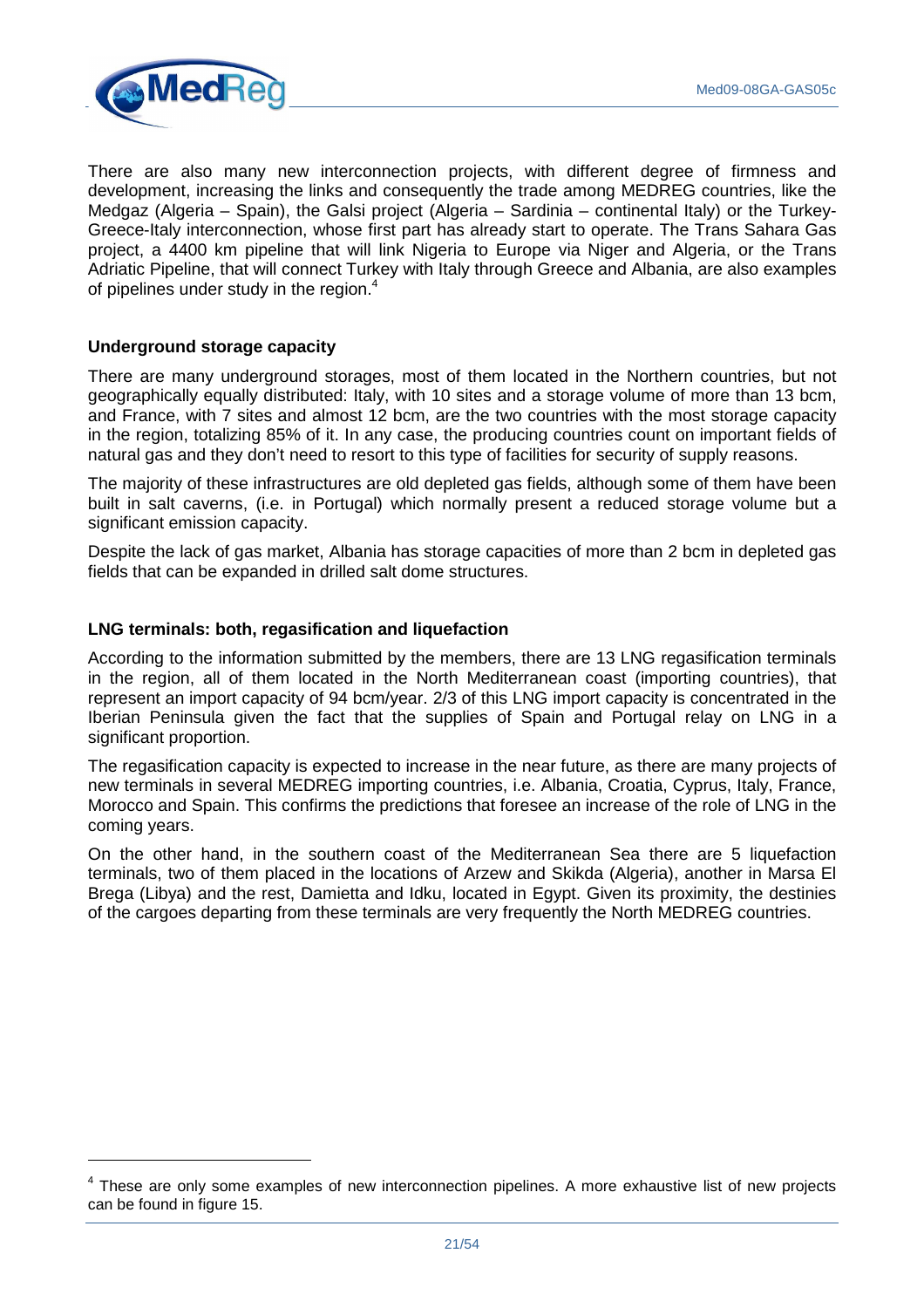

3.1.3 Companies: Transmission, distribution, LNG and storage.

In **Algeria**, there are two main transmission companies, Sonelgaz Gas Transmission (GRTG) and Sonatrach Transport by Pipelines (TRC), the first one supplying exclusively the domestic market, and the second one connected to production fields used for supplying the GRTG transmission system as well as for export. There are four distribution companies, regionally based. All the companies are owned by the State. The situation is very similar for **Bosnia and Herzegovina**, where BH-Gas Sarajevo and Gas Promet Pale are the two main transmission companies and the distribution is shared among four companies, all being owned by the State.

The only transmission company in **Croatia** is Plinacro d.o.o., also 100 % state owned, while the distribution is carried out by more than 30 companies, of different sizes, the majority of them being property of the municipality. **Israel** has also only one transmission state-owned company, Israel Natural Gas Lines (INGL) but, on the contrary, it hasn't any distributor, although the development of this activity is under tendering process.

In the case of **France**, there are two transmission system operators (TSOs): GRTgaz and TIGF. GRTgaz is a wholly-owned subsidiary of Gaz de France (privatized on July 17th, 2008 to complete the merger between GDF and Suez); it operates on four balancing zones (North, West, East and South); and TIGF is a wholly-owned subsidiary of Total (private company); it operates in the South-West of France. The distribution is largely dominated by GDF which holds a 96% share of the gas distributed in the country. France has two other important distributors, Gaz de Strasbourg and Gaz de Bordeaux, as well as 23 local distribution companies. Both, Montoir and Fos Tonkin LNG plants are owned by GDF, as well as the majority of the underground storages, except for the Lussagnet site, which belongs to TIGF.

There is one TSO in **Greece**, DESFA SA (owned 100% by DEPA which is a state owned company by 65%). DESFA was established in February 2007 and in essence is the part of DEPA which was responsible for the system operation (transmission system and LNG facility). DESFA is the owner and operator of the transmission system and the LNG terminal. There are 3 local distribution (and supply) companies called "EPA". Each EPA operates under an exclusive 30-year license to develop and operate the gas distribution system and supply consumers with consumption less than 10 MNm3 all within its area. A 49% share and the management of each EPA are on a private investor who got the concession after tendering. The remaining 51% of the share is owned by DEPA. It holds exclusive rights of developing distribution networks in the rest of Greece, which may be granted to future EPAs.

In **Italy** the two main transmission operators are Snam Rete Gas, an Eni Group company set up in November 2000, and Società Gasdotti Italia, owned by ABN AMRO Global Infrastructure Fund, although Edison manages the network through a management contract with SGI. The segment of natural gas distribution remains quite fragmented, even if the number of companies has decreased in the last years, from 800 ten years ago, to 275 in 2007. In this year, only seven of these operators had more than 500 thousands customers. 75% of natural gas is distributed by just 32 companies. The remaining 243 companies distribute the remaining 25% of the total volume.

Jordanian Egyptian FAJR is the company for Natural Gas Transmission and Supply in **Jordan**. It implements the Arab gas pipe line (second phase) on build own operate and transfer basis (BOOT) Under The License Agreement Signed With The Government Of Jordan on 2004, FAJR purchase gas from Egypt at delivery point At Aqaba, build operates & maintain the gas transmissions System and supply gas to power stations & industrial customers. There is no distribution activity in Jordan.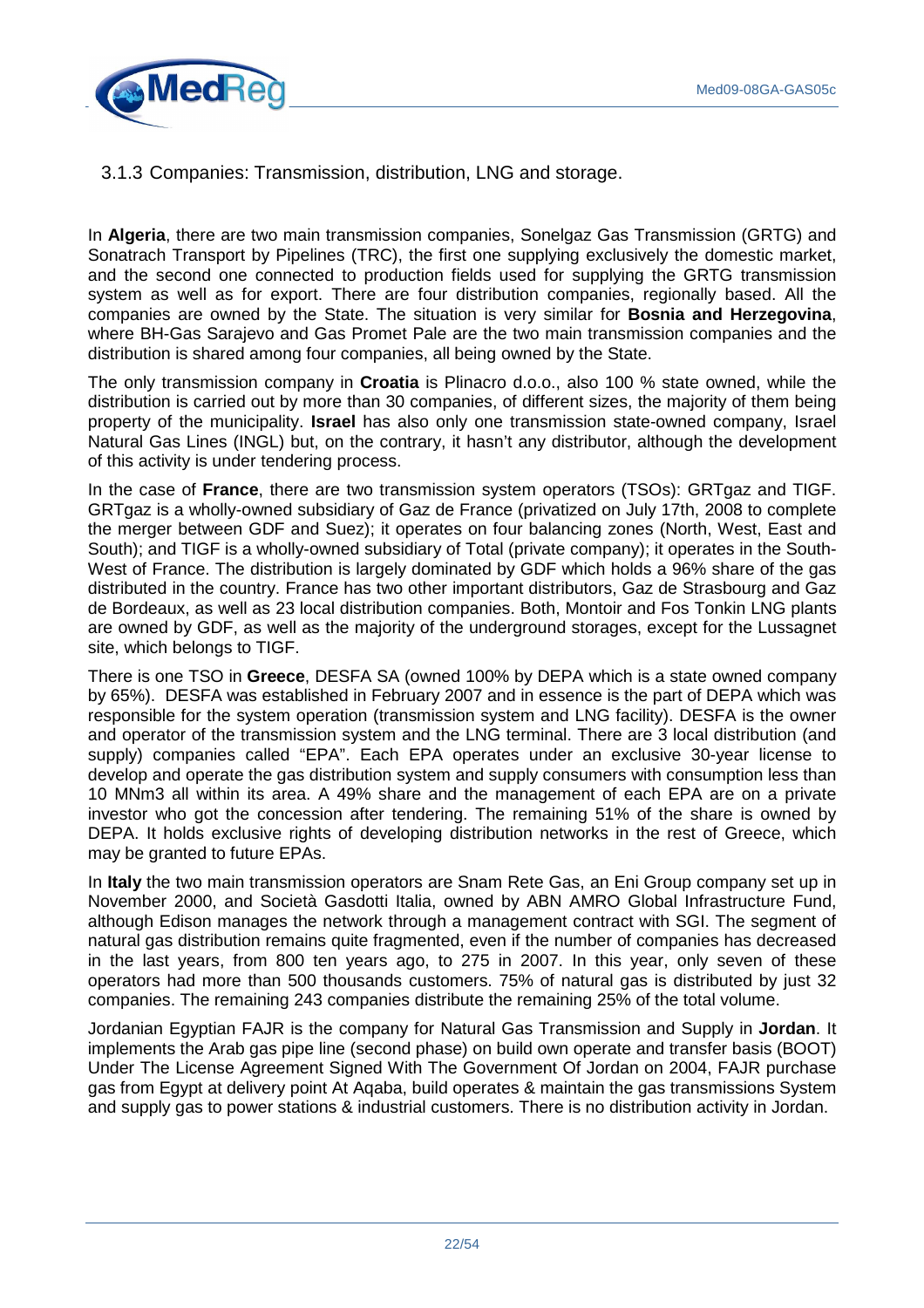

The **Portuguese** REN Gasodutos, S.A. is the only private company that holds the natural gas transmission concession. Pursuant to its obligations as transmission system operator (TSO), REN Gasodutos must separate its activities from trading activities, i.e. natural gas transmission, SNGN Global Technical Management and Access to the National System of Natural Gas Transmission (RNTGN). There are 11 distribution private companies; all of them are inherently licensed as last resort suppliers.

There are many transmission companies in **Spain**, being Enagás the main TSO, as it owns 89% of the transmission system. Other transmission companies are Gas Natural (6%), Endesa (3%) and Naturgas (2%). There are also several distribution companies that can be joined within four groups: Gas Natural group, Endesa group, Naturgas group and Unión Fenosa group. Enagas is also the owner of three LNG terminals, while the shareholders of the other three plants are some of the national electricity companies (Fenosa, Endesa, or Iberdrola), international and national oil and gas companies (Sonatrach, Repsol, BP, Oman Oil) and some financial, industrial and local public institutions. Concerning underground storages, they belong to Repsol and Enagas, but both of them are operated by the latter.

In **Tunisia**, STEG is the only State owned company owner of the transmission network, while other Italian private company, TTPC (Trans Tunisian Pipeline Company) is the owner and operator of the 370 km double pipeline of transit, from Algeria to Italy. STEG is also the only distribution company in the country.

There is only one TSO in **Turkey**, namely BOTAŞ, vertically integrated until 2009. After this date, BOTAS shall be restructured into a horizontally integrated legal entity. Among the companies to be formed as a result of restructuring, the companies, other than the one involved in transmission activities, shall be privatised within two years. There are 58 distribution companies which have distribution licenses. 51 of them are new companies that obtained distribution licenses after the distribution license tenders held by EMRA. The six existing distribution operators respectively IGDAS; BASKENTGAZ, ESGAZ, BURSAGAZ and IZGAZ are the largest operators at the moment. ESGAZ, BURSAGAZ are privatized and the privatization tenders for BASKENTGAZ and IZGAZ have been held.

# 3.1.4 Gas strategic plan and other issues

There is a wide range of situation concerning the existence and availability of a gas strategy plan in place in MEDREG countries, summarized in the following figure. Once again, the different strategies are justified by diverse reasons, being the first one the availability or not of natural gas resources (i.e. producing countries – to develop the exporting capacity – the consuming countries – to develop the transmission and entry infrastructures or to increase the security of supply), but having also a great impact the political and market decisions to develop or not the sector.

| Country | Gas strategic plan                                                                                                                            |  |  |  |
|---------|-----------------------------------------------------------------------------------------------------------------------------------------------|--|--|--|
| Albania | The Albanian Energy Strategy foresees an important role for the natural gas in the future energy balance of<br>the country. For this purpose; |  |  |  |
|         | - A new Law for Natural Gas Regulation is already in place                                                                                    |  |  |  |
|         | - Private investments are encouraged for                                                                                                      |  |  |  |
|         | Connecting Albania with natural gas networks (TAP, IAP, Energy Community Ring)<br>$\circ$                                                     |  |  |  |
|         | Constructing LNG plant(s)<br>∩                                                                                                                |  |  |  |
| Algeria | Objectives of gas strategy are set in the frame of national energy policy carried out and monitored by ministry                               |  |  |  |
|         | of energy:                                                                                                                                    |  |  |  |
|         | - Medium and long term prospects of the sector foresee a re-launch of the production system, an important                                     |  |  |  |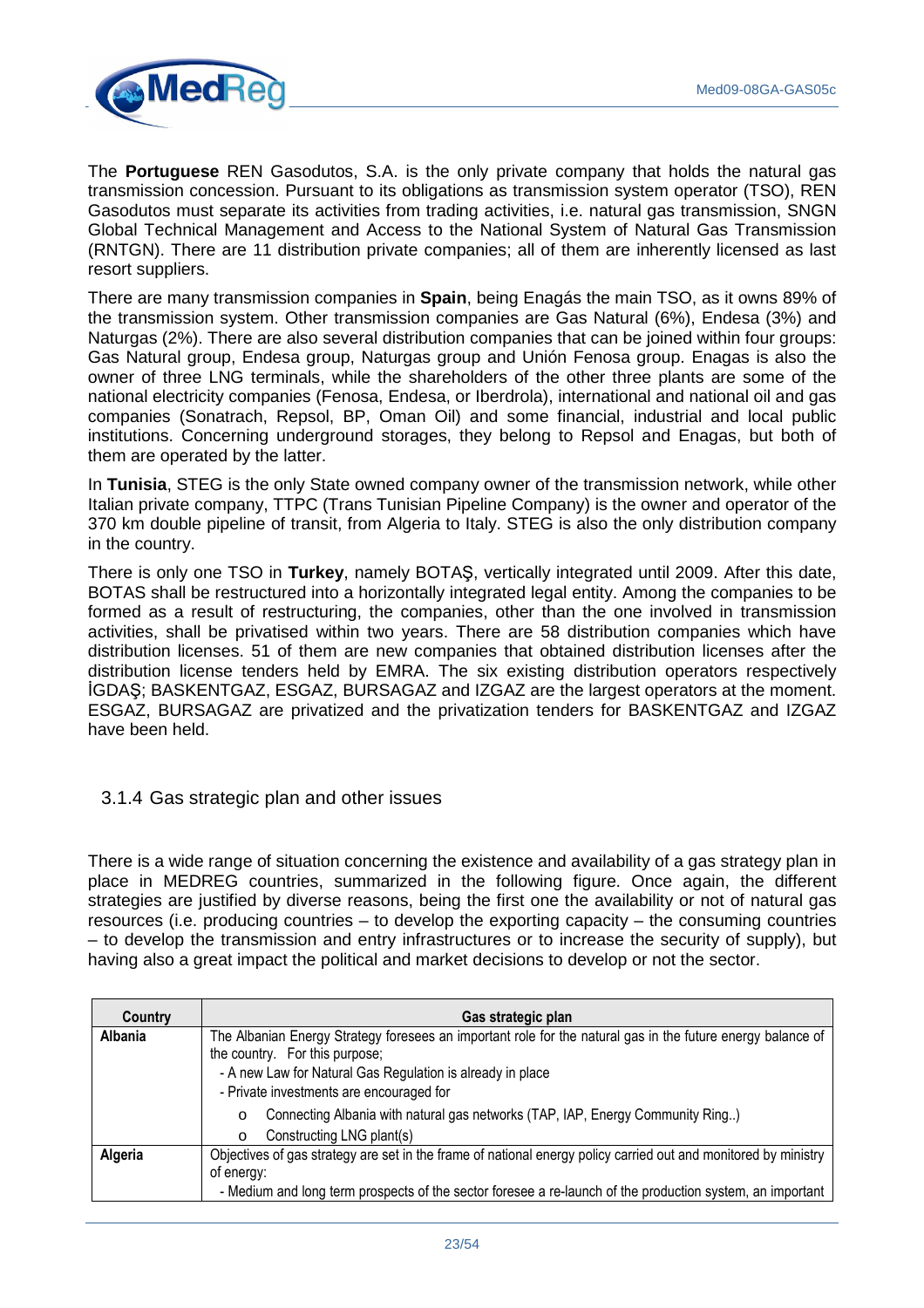

| <b>Country</b> | Gas strategic plan                                                                                                                                                                                                                                                                                                                                                                                                                                                                                                                                                                                                                                                              |
|----------------|---------------------------------------------------------------------------------------------------------------------------------------------------------------------------------------------------------------------------------------------------------------------------------------------------------------------------------------------------------------------------------------------------------------------------------------------------------------------------------------------------------------------------------------------------------------------------------------------------------------------------------------------------------------------------------|
|                | increase of natural gas and LNG exports as well as a re-launch of the petrochemical industry. Algeria                                                                                                                                                                                                                                                                                                                                                                                                                                                                                                                                                                           |
|                | intends to develop exports capacities to bring them to 85 bcm by 2010.                                                                                                                                                                                                                                                                                                                                                                                                                                                                                                                                                                                                          |
|                | - Energy policy aims at natural gas use - the most abundant and the less drawn energy - to meet national<br>demand.                                                                                                                                                                                                                                                                                                                                                                                                                                                                                                                                                             |
|                | - Medium term gas distribution program is set and financed by government. For the period 2005-2009, a<br>target of 1.6 million domestic customers is set                                                                                                                                                                                                                                                                                                                                                                                                                                                                                                                        |
| Bosnia-Herz.   | Energy strategy in the Economics Institute BiH is under preparation. Energy Sector Study has been finalized<br>and published at http://www.eihp.hr/bh-study/index.htm                                                                                                                                                                                                                                                                                                                                                                                                                                                                                                           |
| Croatia        | The Croatian Energy Strategy has been adopted in 2002. Among the other energy sources, the strategy also<br>covers the natural gas sector. The strategy is publicly available. The update/upgrade of the Croatian Energy<br>Strategy is in drafting phase currently                                                                                                                                                                                                                                                                                                                                                                                                             |
| <b>Cyprus</b>  | In the framework of introducing Natural Gas in the energy system of Cyprus Government has decided to<br>construct an Energy Centre at Vassilikos area for import and storage of Natural Gas in LNG form. The<br>creation of a land based Energy Centre will be the exclusive Receiving Terminal, with Storage facilities and<br>installations for Regasification of Liquefied Natural Gas (LNG). The Energy Centre will satisfy the present<br>and future demand of Cyprus in Natural Gas. Natural Gas will mainly be used for electricity generation by<br>EAC.<br>Upon the introduction of Natural gas in Cyprus and for the first year the annual gas demand is estimated to |
|                | be around 1bcm and for the year 2035 the demand is estimated to be triple that of the first year.                                                                                                                                                                                                                                                                                                                                                                                                                                                                                                                                                                               |
| Egypt          | No information                                                                                                                                                                                                                                                                                                                                                                                                                                                                                                                                                                                                                                                                  |
| <b>France</b>  | The Law of July 13th, 2005 gives the main long-term orientations of the energy policy in France<br>- Guaranteeing security supply and aiming at national energy self-sufficiency;<br>- Ensuring competitive prices of energy;                                                                                                                                                                                                                                                                                                                                                                                                                                                   |
|                | - Preserving health and environment, in particular by fighting against greenhouse effect;                                                                                                                                                                                                                                                                                                                                                                                                                                                                                                                                                                                       |
|                | - Guaranteeing national and territorial cohesion by ensuring everyone's access to energy.<br>The ministerial order of October 27th, 2006 sets up the emergency measures to be undertaken to guarantee                                                                                                                                                                                                                                                                                                                                                                                                                                                                           |
|                | the gas supply in case of crisis. The main measures are :                                                                                                                                                                                                                                                                                                                                                                                                                                                                                                                                                                                                                       |
|                | The actors of the gas sector have an obligation of public service related to security of supply. They have to<br>take every necessary first measure to guarantee the continuity of supply when a crisis occurs; they are<br>requested to inform regularly the energy ministry about the developments.<br>If these measures turn out to be insufficient, the government can take additional measures. The government<br>is allowed to requisition people, goods and services. It has also a right to control the distribution of energy                                                                                                                                          |
|                | resources and of raw materials. An emergency response unit is set up.                                                                                                                                                                                                                                                                                                                                                                                                                                                                                                                                                                                                           |
| <b>Fyrom</b>   | No information                                                                                                                                                                                                                                                                                                                                                                                                                                                                                                                                                                                                                                                                  |
| Greece         | The strategy is included in the National Report on Energy Planning 2008 -2012" which was developed and<br>completed by the Greek Ministry of Development in collaboration with the Regulatory Authority for Energy<br>(RAE)                                                                                                                                                                                                                                                                                                                                                                                                                                                     |
| <b>Israel</b>  |                                                                                                                                                                                                                                                                                                                                                                                                                                                                                                                                                                                                                                                                                 |
| <b>Italy</b>   | The law n. 239/04 sets, in the framework of the EU legislation, the general objectives of the national energy<br>policy (among them: assuring security, flexibility, continuity of the supply, and fair economic condition for the<br>final customers). The responsibility for the long term planning of the national gas system is under the<br>responsibilities of the Ministry of industry that, up to now, has not envisaged the necessity to define a<br>centralized plan for the planning of the system while, in the meantime, it's supporting the development of the<br>gas projects proposed by the sector operators.                                                  |
| Jordan         | Strategy Is Included In The Jordan Energy Strategy, available on the web site of the Ministry Of Energy &<br>Mineral Resources (www.memr.gov.jo)                                                                                                                                                                                                                                                                                                                                                                                                                                                                                                                                |
| Lebanon        | No information                                                                                                                                                                                                                                                                                                                                                                                                                                                                                                                                                                                                                                                                  |
| Libya          | No information                                                                                                                                                                                                                                                                                                                                                                                                                                                                                                                                                                                                                                                                  |
| <b>Malta</b>   | During 2007 the Malta Resources Authority commissioned a study on possible energy interconnections. The<br>study provides a number of alternative possibilities for the thermal power generating sector highlighting<br>feasibilities. The study was presented to the Maltese Government however no official position has yet been<br>taken                                                                                                                                                                                                                                                                                                                                     |
| Montenegro     | Inexistence of a Natural Gas Market yet                                                                                                                                                                                                                                                                                                                                                                                                                                                                                                                                                                                                                                         |
| <b>Morocco</b> | There is a project to set a natural gas code, currently in process of development                                                                                                                                                                                                                                                                                                                                                                                                                                                                                                                                                                                               |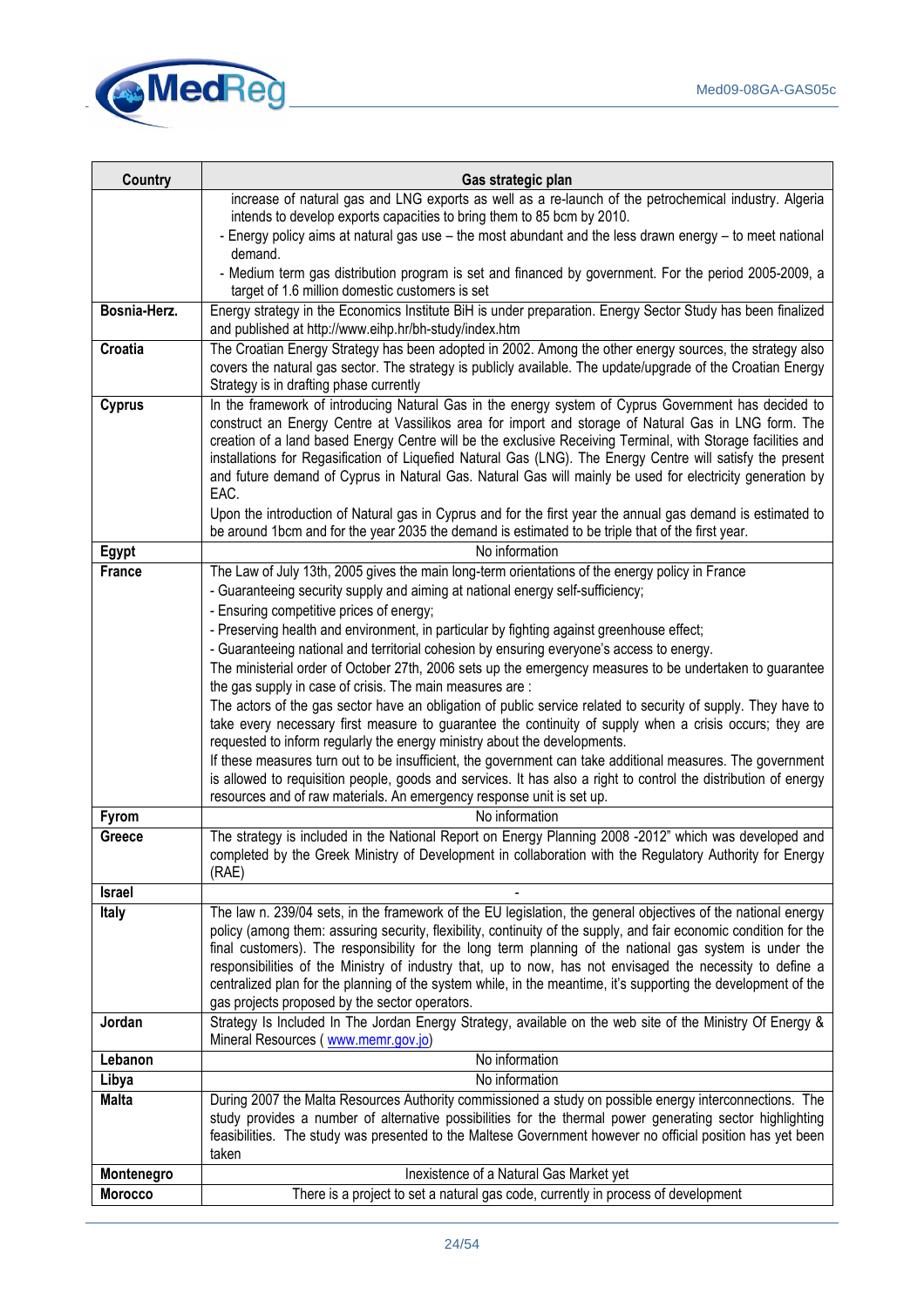

| Country                  | Gas strategic plan                                                                                                                                                                                                                                                                                                                                                                                                                                                                                                                                                                                                                                                                                                                                                                                                                                                                                                                                                                                                                                                                                                                                                                                                                                                                                                                                                                                                                                                                                                                                                              |  |  |  |  |
|--------------------------|---------------------------------------------------------------------------------------------------------------------------------------------------------------------------------------------------------------------------------------------------------------------------------------------------------------------------------------------------------------------------------------------------------------------------------------------------------------------------------------------------------------------------------------------------------------------------------------------------------------------------------------------------------------------------------------------------------------------------------------------------------------------------------------------------------------------------------------------------------------------------------------------------------------------------------------------------------------------------------------------------------------------------------------------------------------------------------------------------------------------------------------------------------------------------------------------------------------------------------------------------------------------------------------------------------------------------------------------------------------------------------------------------------------------------------------------------------------------------------------------------------------------------------------------------------------------------------|--|--|--|--|
| Palestinian<br>Territory | No information                                                                                                                                                                                                                                                                                                                                                                                                                                                                                                                                                                                                                                                                                                                                                                                                                                                                                                                                                                                                                                                                                                                                                                                                                                                                                                                                                                                                                                                                                                                                                                  |  |  |  |  |
| Portugal                 | The gas strategy plan was prepared by the Government and is currently under analysis and considered<br>opinion of the regulator. The final plan will be public available                                                                                                                                                                                                                                                                                                                                                                                                                                                                                                                                                                                                                                                                                                                                                                                                                                                                                                                                                                                                                                                                                                                                                                                                                                                                                                                                                                                                        |  |  |  |  |
| Slovenia                 | No information                                                                                                                                                                                                                                                                                                                                                                                                                                                                                                                                                                                                                                                                                                                                                                                                                                                                                                                                                                                                                                                                                                                                                                                                                                                                                                                                                                                                                                                                                                                                                                  |  |  |  |  |
| <b>Spain</b>             | There is a Gas System Planning procedure, responsibility of the Government, in which the Autonomous<br>Communities, the Technical System Manager, other system agents, transmission operators, distributors and<br>marketers, and CNE also take part. Planning is in general indicative, except for the high-pressure gas<br>pipelines, the calculation of the total regasification of liquefaction capacity needed to supply the gas system,<br>hydrocarbon strategic reserve storage plants, in which case it shall be on a mandatory and minimum<br>enforceable basis for guaranteed supply of gas. The document deals, inter alia, with the following areas:<br>Demand forecast for natural gas over the stipulated period (ten years).<br>Development forecast of the high pressure natural gas transportation network and total liquefied<br>natural gas regasification capacity required to supply gas to the gas system, with the aim of<br>meeting demand with gas infrastructure optimisation criteria nation-wide.<br>Defining of priority gasification areas, network expansion and stages of execution, with the aim of<br>assuring uniform development in the gas system nation-wide.<br>Forecasts relating to gas storage installations, and regasification plants. It assures gas system<br>stability and regular and continuous gas supplies.<br>Environmental protection criteria are established.<br>The new projects for increasing entry capacity over the next three years are specified in the Planning<br>Document 2008-2016, available on www.mityc.es |  |  |  |  |
| <b>Syria</b>             | No information                                                                                                                                                                                                                                                                                                                                                                                                                                                                                                                                                                                                                                                                                                                                                                                                                                                                                                                                                                                                                                                                                                                                                                                                                                                                                                                                                                                                                                                                                                                                                                  |  |  |  |  |
| <b>Tunisia</b>           | A gas strategy plan is projected                                                                                                                                                                                                                                                                                                                                                                                                                                                                                                                                                                                                                                                                                                                                                                                                                                                                                                                                                                                                                                                                                                                                                                                                                                                                                                                                                                                                                                                                                                                                                |  |  |  |  |
| <b>Turkey</b>            |                                                                                                                                                                                                                                                                                                                                                                                                                                                                                                                                                                                                                                                                                                                                                                                                                                                                                                                                                                                                                                                                                                                                                                                                                                                                                                                                                                                                                                                                                                                                                                                 |  |  |  |  |

Figure 10. Natural gas strategic plan in each MEDREG country.

# **3.2 Legal and regulatory framework**

#### 3.2.1 Gas sector legislation

It is a general practice of the MEDREG countries to make the legislation available for all the interested parties on the ministries and / or regulators web pages, although only part of them have an English version of the documents apart from the national language.

The following figure summarizes the main legislation related to the gas sector in each country, as well as the internet site where it can be found and the languages in which it is available.

| Country      | <b>Primary and Secondary legislation - Availability</b>                         | Languages      |
|--------------|---------------------------------------------------------------------------------|----------------|
| Albania      | Primary Legislation                                                             | Albanian       |
|              | - Law Nr 9946 dated June 30, 2008 (Natural Gas)                                 | English        |
|              | - Law Nr 7746 dated 28 July 1993 (HC exploration and production as amended)     |                |
|              | Secondary Legislation                                                           |                |
|              | - In process of development.                                                    |                |
|              | Availability: (www.ere.gov.al)                                                  |                |
| Algeria      | - Law 02-01 of February 5th, 2002 and its implementation texts                  | Arabic         |
|              | - Law 05-07 of April 28th, 2005 and its implementation texts                    | French         |
|              | - Amendment 06-10 of July 29th, 2006 of law 05-07                               | Not in English |
|              | Availability: www.mem-algeria.org and www.creg.gov.dz                           |                |
| Bosnia-Herz. | - Law on Gas in RS, Decree on Organization and Regulation of Gas Sector in FBIH | National lang. |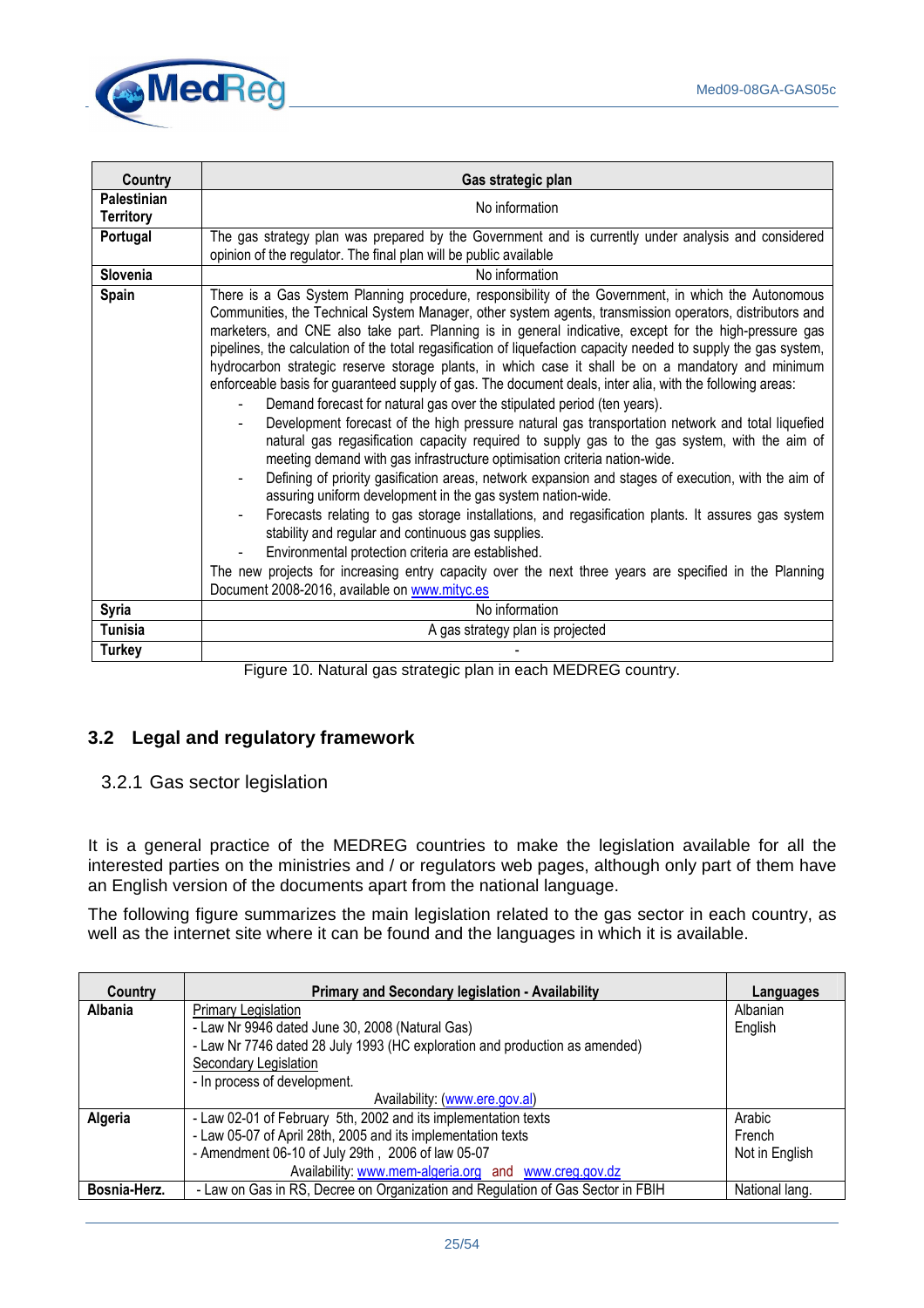

| <b>Country</b> | Primary and Secondary legislation - Availability                                                                                                                              | <b>Languages</b> |
|----------------|-------------------------------------------------------------------------------------------------------------------------------------------------------------------------------|------------------|
|                | www.reers.ba/site/actual_legislation_energy_sector/442/energy_sector.aspx                                                                                                     | English          |
| Croatia        | Primary legislation:                                                                                                                                                          | National lang.   |
|                | - The Law on Energy ("Official Gazette", No. 177/04, 76/07)                                                                                                                   | English          |
|                | - The Law on Regulation of Energy Activities ("Official Gazette", No. 177/04, 76/07)                                                                                          |                  |
|                | - The Law on Gas Market ("Official Gazette", No. 40/07, 152/08)                                                                                                               |                  |
|                | Secondary legislation:                                                                                                                                                        |                  |
|                | - Grid Code for Access to the Transportation System ("Official Gazette", No. 126/03)                                                                                          |                  |
|                | - Tariff system for Natural Gas Transportation ("Official Gazette", No. 32/06, 03/07)<br>- Tariff system for Natural Gas Distribution ("Official Gazette", No. 34/07 i 47/07) |                  |
|                | - Tariff system for Natural Gas Supply for Tariff Customers ("Official Gazette", No. 34/07 i                                                                                  |                  |
|                | 47/07)                                                                                                                                                                        |                  |
|                | - The Regulation on the security of natural gas supply ("Official Gazette", No. 112/08)                                                                                       |                  |
|                | - Tariff system for Natural Gas Storage ("Official Gazette", No. 151/08)                                                                                                      |                  |
|                | Availability: www.hera.hr                                                                                                                                                     |                  |
| <b>Cyprus</b>  | Primary Legislation                                                                                                                                                           | Greek            |
|                | - Law Regulating the Natural Gas Market, number N.183(I)/2004 (in Greek only) Laws for the                                                                                    | Not in English   |
|                | amendment of the Law regulating the Natural Gas Market of 2004, number N.103(I)/2006                                                                                          |                  |
|                | and N.199(I)/2007                                                                                                                                                             |                  |
|                | Secondary Legislation                                                                                                                                                         |                  |
|                | - Regulation of 2006 on regulating the NG market (FEES)                                                                                                                       |                  |
|                | - Regulation of 2006 on regulating the NG market (ISSUE OF LICENCES)<br>- Regulation of 2006 on regulating the NG market (INVESTIGATION PROCEDURES)                           |                  |
|                | Availability: www.cera.org.cy                                                                                                                                                 |                  |
| Egypt          | No information                                                                                                                                                                |                  |
| <b>France</b>  | - Law 2003-8 of 3 January 2003 transposing the 1998 directive (gas)                                                                                                           | French           |
|                | - Laws 2004-803 of 9 August 2004, 2005-781 of 13 July 2005 and 2006-1537 of 7 December                                                                                        | Partially<br>in  |
|                | 2006 transposing the 2003 directives                                                                                                                                          | English          |
|                | - Regulation 1775/2005                                                                                                                                                        |                  |
|                | Availability: www.cre.fr/en/documents/reglementation/directives_et_lois                                                                                                       |                  |
| <b>Fyrom</b>   | No information                                                                                                                                                                |                  |
| Greece         | Primary Legislation:                                                                                                                                                          | Greek            |
|                | - The central piece governing the gas sector is Gas Law 3428/2005 transposing Directive                                                                                       | English          |
|                | 2003/55/EC, while particular provisions (e.g. provisions for the eligibility of power                                                                                         |                  |
|                | generators) of the former gas legislation (Law 2364/1995 and Law 3175/2003) still remain<br>into force.                                                                       |                  |
|                | Secondary legislation:                                                                                                                                                        |                  |
|                | - (a) a Network Code regulating the operation, maintenance and expansion of the NGS as                                                                                        |                  |
|                | well as the provision of TPA services, (b) standard TPA contracts and (c) published                                                                                           |                  |
|                | regulated tariffs.                                                                                                                                                            |                  |
|                | - Ministerial Decision 1227/2007, which establishes the procedure for the conclusion and the                                                                                  |                  |
|                | contents of the standard transmission contract for the access and use of the Transmission                                                                                     |                  |
|                | System.                                                                                                                                                                       |                  |
|                | Availability: www.rae.gr                                                                                                                                                      |                  |
| <b>Israel</b>  | - Natural Gas Industry Act (2002) and Gas Safety Act (1989 - safety issues)                                                                                                   |                  |
| <b>Italy</b>   | Availability: www.mni.gov.il<br>- Legislative decree n. 164, of 23 May 2000 (Letta Decree) and Law n. 239, of 23 August                                                       | Italian          |
|                | 2004 (Marzano Law)                                                                                                                                                            | Not in English   |
|                | - Secondary legislation issued by the Ministry                                                                                                                                |                  |
|                | - AEEG Deliberations                                                                                                                                                          |                  |
|                | - Only Law n. 481 of November 14th 1995 on "Norms governing competition and the                                                                                               |                  |
|                | regulation of public utilities. The institution of regulatory bodies for public utilities" is                                                                                 |                  |
|                | available in English                                                                                                                                                          |                  |
| Jordan         | Availability: www.autorita.energia.it                                                                                                                                         | Arabic           |
|                | - Applicable government legislation<br>Availability: www.lob.gove.jo and www.memr.gov.jo                                                                                      | Not in English   |
| Lebanon        | No information                                                                                                                                                                |                  |
|                |                                                                                                                                                                               |                  |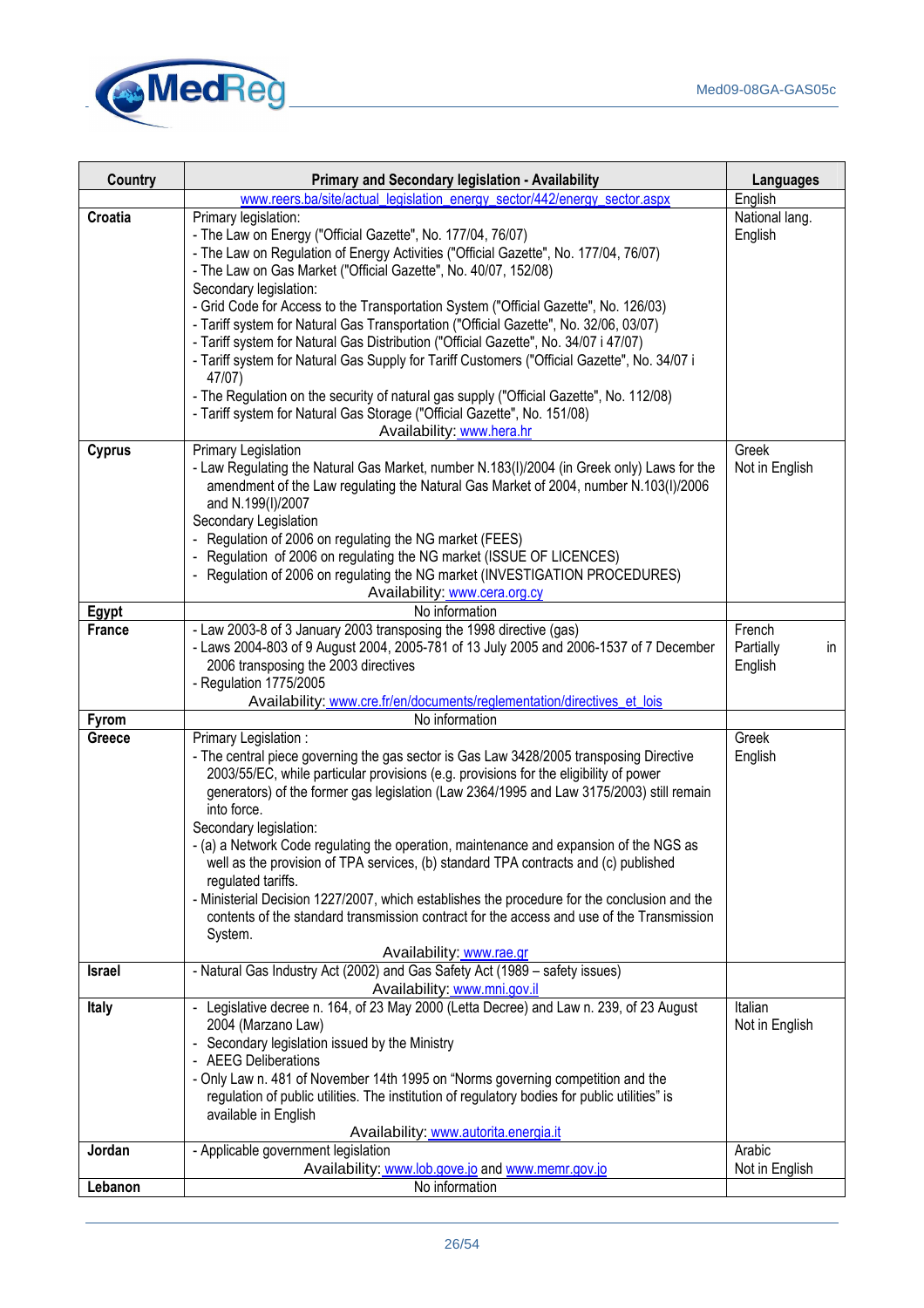

| <b>Country</b>                  | Primary and Secondary legislation - Availability                                                                                                                                                                                                                                                                                                                                                                                                                                                                                                                                                                                                                                                                                                                                                                                                                                                                                                                                                                                                                                                                                                                           | <b>Languages</b>                           |
|---------------------------------|----------------------------------------------------------------------------------------------------------------------------------------------------------------------------------------------------------------------------------------------------------------------------------------------------------------------------------------------------------------------------------------------------------------------------------------------------------------------------------------------------------------------------------------------------------------------------------------------------------------------------------------------------------------------------------------------------------------------------------------------------------------------------------------------------------------------------------------------------------------------------------------------------------------------------------------------------------------------------------------------------------------------------------------------------------------------------------------------------------------------------------------------------------------------------|--------------------------------------------|
| Libya                           | No information                                                                                                                                                                                                                                                                                                                                                                                                                                                                                                                                                                                                                                                                                                                                                                                                                                                                                                                                                                                                                                                                                                                                                             |                                            |
| Malta                           | - Natural Gas (Marketing) Regulations, 2004<br>- Natural Gas Supply (Safeguard of Security) Regulations, 2006<br>- Petroleum for the Inland (Wholesale) Fuel Market Regulations, 2007                                                                                                                                                                                                                                                                                                                                                                                                                                                                                                                                                                                                                                                                                                                                                                                                                                                                                                                                                                                      | National lang.<br>English                  |
|                                 | - These basically transpose EU obligations and requirements.                                                                                                                                                                                                                                                                                                                                                                                                                                                                                                                                                                                                                                                                                                                                                                                                                                                                                                                                                                                                                                                                                                               |                                            |
|                                 | Availability: htttp://docs.justice.gov.mt/lom/Legislation/English                                                                                                                                                                                                                                                                                                                                                                                                                                                                                                                                                                                                                                                                                                                                                                                                                                                                                                                                                                                                                                                                                                          |                                            |
| Montenegro                      | Inexistence of a Natural Gas Market yet                                                                                                                                                                                                                                                                                                                                                                                                                                                                                                                                                                                                                                                                                                                                                                                                                                                                                                                                                                                                                                                                                                                                    |                                            |
| Morocco                         | Natural gas code in development                                                                                                                                                                                                                                                                                                                                                                                                                                                                                                                                                                                                                                                                                                                                                                                                                                                                                                                                                                                                                                                                                                                                            |                                            |
| Palestinian<br><b>Territory</b> | No information                                                                                                                                                                                                                                                                                                                                                                                                                                                                                                                                                                                                                                                                                                                                                                                                                                                                                                                                                                                                                                                                                                                                                             |                                            |
| Portugal                        | - Primary legislation: Decree-Law n.º 30/2006, of 15 February; Decree-Law n.º 140/2006, of<br>26 July<br>- Secondary legislation: Order n.º 19624-A/2006, of 25 September (approved Gas<br>Regulation: Commercial Code; Quality Service Code; Tariff Code; Grid Access Code)                                                                                                                                                                                                                                                                                                                                                                                                                                                                                                                                                                                                                                                                                                                                                                                                                                                                                               | Portuguese<br>Not in English               |
|                                 | Availability: www.erse.pt                                                                                                                                                                                                                                                                                                                                                                                                                                                                                                                                                                                                                                                                                                                                                                                                                                                                                                                                                                                                                                                                                                                                                  |                                            |
| Slovenia<br>Spain               | No information<br>- Hydrocarbons Act (Law 34/1998), as amended by Law 12/2007 transposing Directive                                                                                                                                                                                                                                                                                                                                                                                                                                                                                                                                                                                                                                                                                                                                                                                                                                                                                                                                                                                                                                                                        | Spanish                                    |
|                                 | 2003/55/EC<br>- Royal Decree 949/2001, regulating third party access to gas facilities and establishing a<br>natural gas integrated economic system<br>- Royal Decree 1434/2002 which regulates the activities of transmission, distribution and                                                                                                                                                                                                                                                                                                                                                                                                                                                                                                                                                                                                                                                                                                                                                                                                                                                                                                                           | English                                    |
|                                 | supply of natural gas                                                                                                                                                                                                                                                                                                                                                                                                                                                                                                                                                                                                                                                                                                                                                                                                                                                                                                                                                                                                                                                                                                                                                      |                                            |
|                                 | Availability: www.cne.es and www.mityc.es                                                                                                                                                                                                                                                                                                                                                                                                                                                                                                                                                                                                                                                                                                                                                                                                                                                                                                                                                                                                                                                                                                                                  |                                            |
| <b>Syria</b>                    | No information                                                                                                                                                                                                                                                                                                                                                                                                                                                                                                                                                                                                                                                                                                                                                                                                                                                                                                                                                                                                                                                                                                                                                             |                                            |
| <b>Tunisia</b>                  | - Décret - Loi n°85-9 du 14 septembre 1985, ratifié par la loi n°85-93 du 22 novembre 1985<br>et instituant des dispositions spéciales concernant la recherche et la production des<br>hydrocarbures liquides et gazeux,<br>- La loi n°87-9 du 6 mars 1987, modifiant la loi n°85-9 portant modification du décret-loi<br>n°85-9 du 14 septembre 1985,<br>- Loi n99-93 du 17 Août 1999, portant promulgation du code des hydrocarbures,<br>- Décret n°2000-713 du 5 Août 2000 fixant la composition et le fonctionnement du comité<br>consultatif des hydrocarbures,<br>- Décret n°2000-946 du 02 mai 2000 fixant les coordonnées géographiques et les numéros<br>des sommets des périmètres élémentaires constituant les titres des hydrocarbures,<br>- Décret n°2000-1027 du 15 mai 2000, fixant le prix du gaz commercial écoulé sur le marché<br>local par les titulaires de concessions d'exploitation d'hydrocarbures,<br>- Décret n°2000-1322 du 13 juin 2000, fixant les modalités de calcul et d'application du<br>rapport "R" relatif à la détermination des taux de redevance proportionnelle à la production<br>des hydrocarbures et l'impôt sur les bénéfices | National lang.<br>French<br>Not in English |
| <b>Turkey</b>                   | By-law on License, Tariffs, Internal Installations, Certificate, Transmission Network<br>Operation, Distribution and Consumer Services, on Facilities and Communications and<br><b>Board Decisions</b><br>Availability: www.epdk.org.tr                                                                                                                                                                                                                                                                                                                                                                                                                                                                                                                                                                                                                                                                                                                                                                                                                                                                                                                                    | National lang.<br>English                  |

Figure 11. Natural gas legislation in each country. Availability and language of publication.

# 3.2.2 Establishment and powers of the gas market regulator

All the countries that have submitted information have an independent regulatory agency, as well as the corresponding Ministry of Energy, Industry, Economy (or others dealing with energy issues) with two exceptions: Jordan and Tunisia. These regulatory agencies are in general young, as they have been created during the last decade, with some exceptions, like Italy or Spain, whose regulatory bodies have been functioning for more than ten years.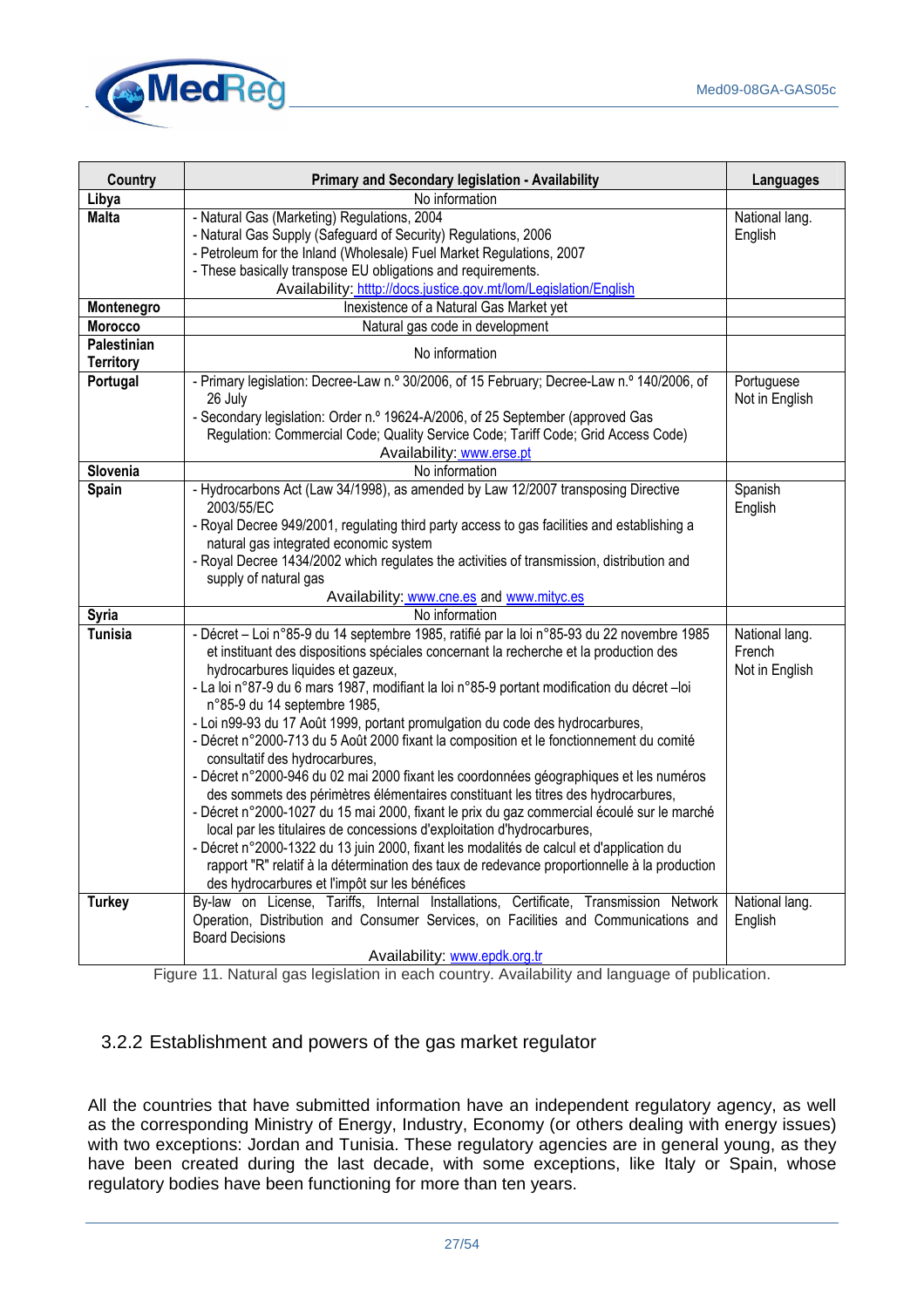

Powers and functions differ strongly among regulators. The next figure tries to summarize their responsibilities regarding the main tasks identified (it is not an exhaustive list of them). According to it and without entering in particular cases, the most extended powers are those related to act as an arbitral or solving disputes body, monitoring responsibilities of the agents participating in the market or to advise the Governments or other relevant public bodies on energy issues.

| <b>Country</b>     | Regulator<br>(starting<br>date) | Issue of<br>Licences | Setting<br><b>Tariffs</b> | Issue of<br>2ndary<br>legislation | Advisory<br>Powers                                                                                                                                                                                                                                                          | Imposition<br>of Fines | Arbitral<br>Solving<br><b>Disputes</b> | Approval<br>οf<br>transport<br>Network<br>Code | Approval<br>of TPA<br>Rules |
|--------------------|---------------------------------|----------------------|---------------------------|-----------------------------------|-----------------------------------------------------------------------------------------------------------------------------------------------------------------------------------------------------------------------------------------------------------------------------|------------------------|----------------------------------------|------------------------------------------------|-----------------------------|
| Albania            | ERE<br>(2008)                   |                      |                           |                                   | Inexistence of a Natural Gas Market yet. Law provides powers and competences for issuing licenses,<br>setting tariffs. Issuing secondary legislation, imposition of fines solving disputes, guaranteeing TPA to the<br>ERE. Regulation framework in process of preparation. |                        |                                        |                                                |                             |
| Algeria            | CREG +<br><b>ARH</b><br>(2005)  | Yes                  | Yes                       | <b>No</b>                         | Yes                                                                                                                                                                                                                                                                         | nc                     | nc                                     | nc                                             | Yes                         |
| Bosnia-Herz.       | <b>RERS</b><br>(2007)           | No                   | No                        | <b>No</b>                         | <b>No</b>                                                                                                                                                                                                                                                                   | No                     | Yes                                    | No                                             | <b>No</b>                   |
| Croatia            | <b>CERA</b><br>(2005)           | Yes                  | <b>No</b>                 | Yes                               | Yes                                                                                                                                                                                                                                                                         | No                     | Yes                                    | No                                             | Yes                         |
| <b>Cyprus</b>      | <b>CERA</b><br>(2004)           | <b>No</b>            | Yes                       | Yes                               | Yes                                                                                                                                                                                                                                                                         | Yes                    | Yes                                    | Yes                                            | Yes                         |
| Egypt              |                                 |                      |                           |                                   | No information                                                                                                                                                                                                                                                              |                        |                                        |                                                |                             |
| <b>France</b>      | <b>CRE</b><br>(2003)            | <b>No</b>            | <b>No</b>                 | <b>No</b>                         | Yes                                                                                                                                                                                                                                                                         | Yes                    | Yes                                    | Yes                                            | Yes                         |
| <b>Fyrom</b>       | No information                  |                      |                           |                                   |                                                                                                                                                                                                                                                                             |                        |                                        |                                                |                             |
| <b>Greece</b>      | <b>RAE</b><br>(1999)            | <b>No</b>            | <b>No</b>                 | <b>No</b>                         | Yes                                                                                                                                                                                                                                                                         | Yes                    | Yes                                    | <b>No</b>                                      | <b>No</b>                   |
| <b>Israel</b>      | No                              | na                   | na                        | na                                | na                                                                                                                                                                                                                                                                          | na                     | na                                     | na                                             | na                          |
| <b>Italy</b>       | <b>AEEG</b><br>(1996)           | <b>No</b>            | Yes                       | Yes                               | Yes                                                                                                                                                                                                                                                                         | Yes                    | Yes                                    | Yes                                            | Yes                         |
| Jordan             | No                              | na                   | na                        | na                                | na                                                                                                                                                                                                                                                                          | na                     | na                                     | na                                             | na                          |
| Lebanon            |                                 |                      |                           |                                   | No information                                                                                                                                                                                                                                                              |                        |                                        |                                                |                             |
| Libya              |                                 |                      |                           |                                   | No information                                                                                                                                                                                                                                                              |                        |                                        |                                                |                             |
| <b>Malta</b>       | <b>MRA</b><br>(2000)            | Yes                  | Yes                       | Yes                               | Yes                                                                                                                                                                                                                                                                         | <b>No</b>              | Yes                                    | <b>No</b>                                      | <b>No</b>                   |
| Montenegro         |                                 |                      |                           |                                   | Inexistence of a Natural Gas Market yet                                                                                                                                                                                                                                     |                        |                                        |                                                |                             |
| <b>Morocco</b>     | <b>No</b>                       | na                   | na                        | na                                | na                                                                                                                                                                                                                                                                          | na                     | na                                     | na                                             | na                          |
| <b>Palestinian</b> |                                 |                      |                           |                                   | No information                                                                                                                                                                                                                                                              |                        |                                        |                                                |                             |
| <b>Territory</b>   |                                 |                      |                           |                                   |                                                                                                                                                                                                                                                                             |                        |                                        |                                                |                             |
| Portugal           | <b>ERSE</b><br>(1998)           | <b>No</b>            | Yes                       | Yes                               | Yes                                                                                                                                                                                                                                                                         | <b>No</b>              | Yes                                    | Yes                                            | Yes                         |
| Slovenia           |                                 |                      |                           |                                   | No information                                                                                                                                                                                                                                                              |                        |                                        |                                                |                             |
| Spain              | <b>CNE</b><br>(1998)            | <b>No</b>            | <b>No</b>                 | <b>No</b>                         | Yes                                                                                                                                                                                                                                                                         | <b>No</b>              | Yes                                    | <b>No</b>                                      | <b>No</b>                   |
| <b>Syria</b>       |                                 |                      |                           |                                   | No information                                                                                                                                                                                                                                                              |                        |                                        |                                                |                             |
| <b>Tunisia</b>     | No                              | na                   | na                        | na                                | na                                                                                                                                                                                                                                                                          | na                     | na                                     | na                                             | na                          |
| <b>Turkey</b>      | <b>EMRA</b><br>(2001)           | Yes                  | Yes                       | Yes                               | Yes                                                                                                                                                                                                                                                                         | Yes                    | Yes                                    | Yes                                            | Yes                         |

Figure 12. Powers of the regulatory agencies.

na: not applicable nc: Not clear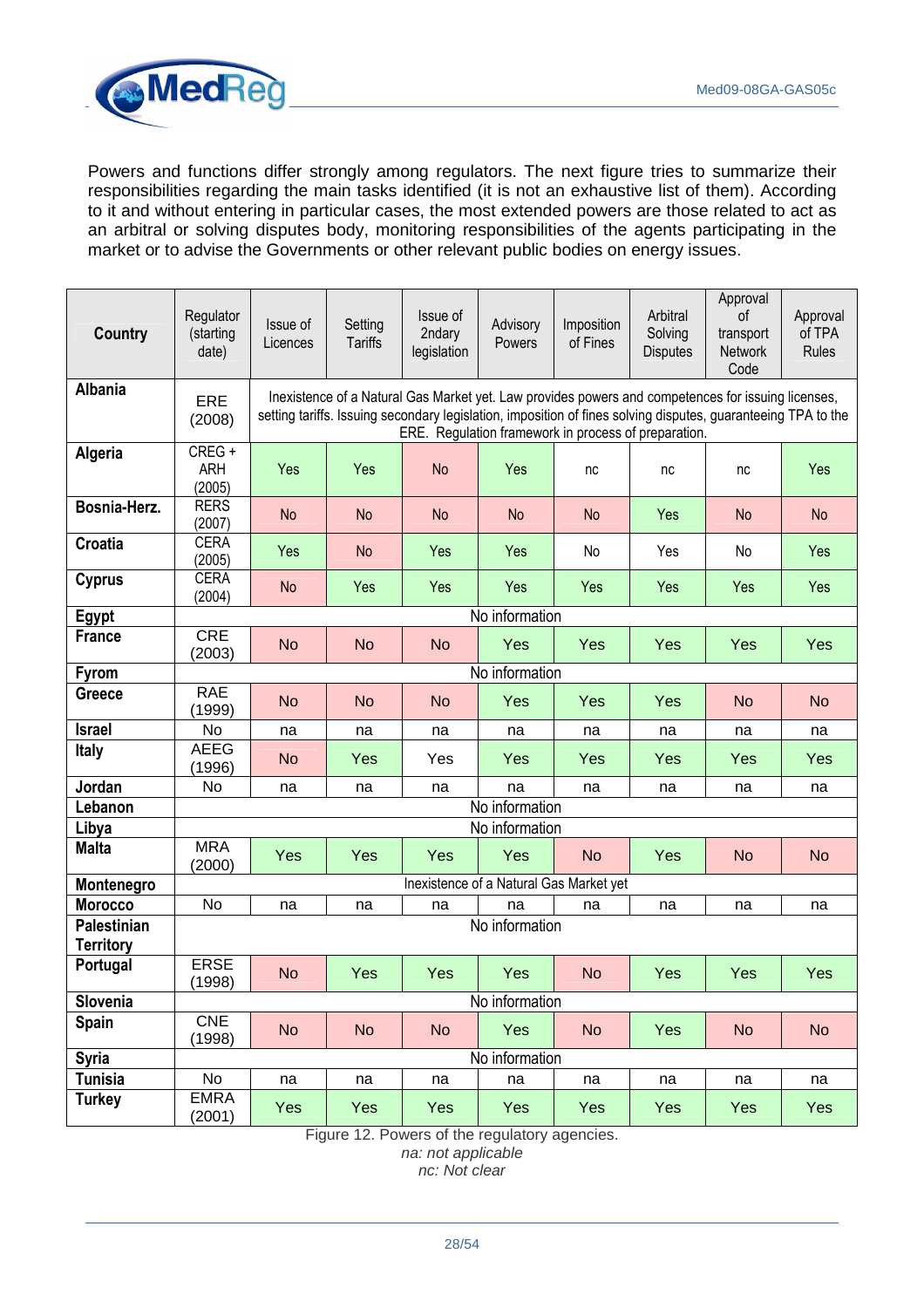

# 3.2.3 Ownership of facilities, unbundling requirements and Licences

As it can be observed in the figure below, there is a majority of countries in the region where the infrastructures belong to State owned companies.

Licenses are normally required to build and exert regulated activities (i.e. transmission, distribution, LNG and storage) but also for act as a shipper or trading company. These are very frequently granted by the governments.

Concerning the unbundling of activities, although there are some countries where there is not an explicit requirement to this matter, the majority of them have enforced at least an accounting unbundling. Nevertheless, several countries go beyond, typically the European countries, and have put in place at least a legal unbundling requirement, according to the Directive 55/2003/EC in force.

The figure below summarizes the current practices in place in each MEDREG country.

| <b>Country</b> | <b>Ownership of facilities</b>                                                                                                                                                                                                           | Licenses                                                                                                                                      | <b>Unbundling requirements</b>                                                                                                                                                                                                                                                                                                                                                                                                                                                                                                |
|----------------|------------------------------------------------------------------------------------------------------------------------------------------------------------------------------------------------------------------------------------------|-----------------------------------------------------------------------------------------------------------------------------------------------|-------------------------------------------------------------------------------------------------------------------------------------------------------------------------------------------------------------------------------------------------------------------------------------------------------------------------------------------------------------------------------------------------------------------------------------------------------------------------------------------------------------------------------|
| <b>Albania</b> | na                                                                                                                                                                                                                                       | na                                                                                                                                            | na                                                                                                                                                                                                                                                                                                                                                                                                                                                                                                                            |
| Algeria        | Sonelgaz (GRTG) owns the<br>transmission network supplying the<br>domestic market, while the rest<br>belongs to Sonatrach (TRC). There<br>are 4 distribution companies,<br>regionally based. All the companies<br>are owned by the State | 1. Transmission system management<br>2. Transport system concessions<br>3. Distribution networks concessions<br>4.Direct lines                | Legal unbundling of activities.<br>(Transmission network is a Monopoly<br>Model)                                                                                                                                                                                                                                                                                                                                                                                                                                              |
| Bosnia-Herz.   | 25 km of transmission network<br>owned by Gaspromet, 40 km by<br>Sarajevo gas Lukavica and 130 km<br>owned by BH-Gas. The distribution<br>is shared among four companies.<br>All of them are owned by the State.                         | There are no licenses issued by the<br>regulator yet. RERS is developing<br>Procedural act for this purpose.                                  | Accounting and functional unbundling<br>of transmission and distribution and<br>accounting unbundling of supply<br>activity. Enterprises have started<br>unbundling process in compliance<br>with RS Law. TSO that belongs to a<br>vertically integrated undertaking,<br>must be independent from other<br>activities unrelated to transport in the<br>sense of legal status, organization<br>and decision making.                                                                                                            |
| Croatia        | Transmission network is operated<br>by Plinacro d.o.o., 100 % state<br>owned. Underground gas storage<br>Okoli is owned by INA d.d.,<br>vertically integrated joint stock<br>company.                                                    | CERA is responsible for licenses<br>issuing. Rulebook on Licenses for<br>Performing Energy Activities is issued<br>by the Ministry of Economy | Unbundling of accounts: All activities<br>Ownership unbundling: Transmission<br>Legal unbundling: gas distribution                                                                                                                                                                                                                                                                                                                                                                                                            |
| <b>Cyprus</b>  | na                                                                                                                                                                                                                                       | No licences granted so far<br>At present CERA derogates from its<br>powers to grant, suspend and/or<br>revoke licences.                       | The licence is obliged to keep<br>separate accounts for each of his<br>activities required to be licensed,<br>available for inspection Where the<br>distribution system operator is part of<br>a vertically integrated undertaking, it<br>shall be independent at least in terms<br>of its legal form, organisation and<br>decision making from other activities<br>not relating to distribution. These<br>rules shall not create an obligation to<br>separate the ownership of assets of<br>the distribution system from the |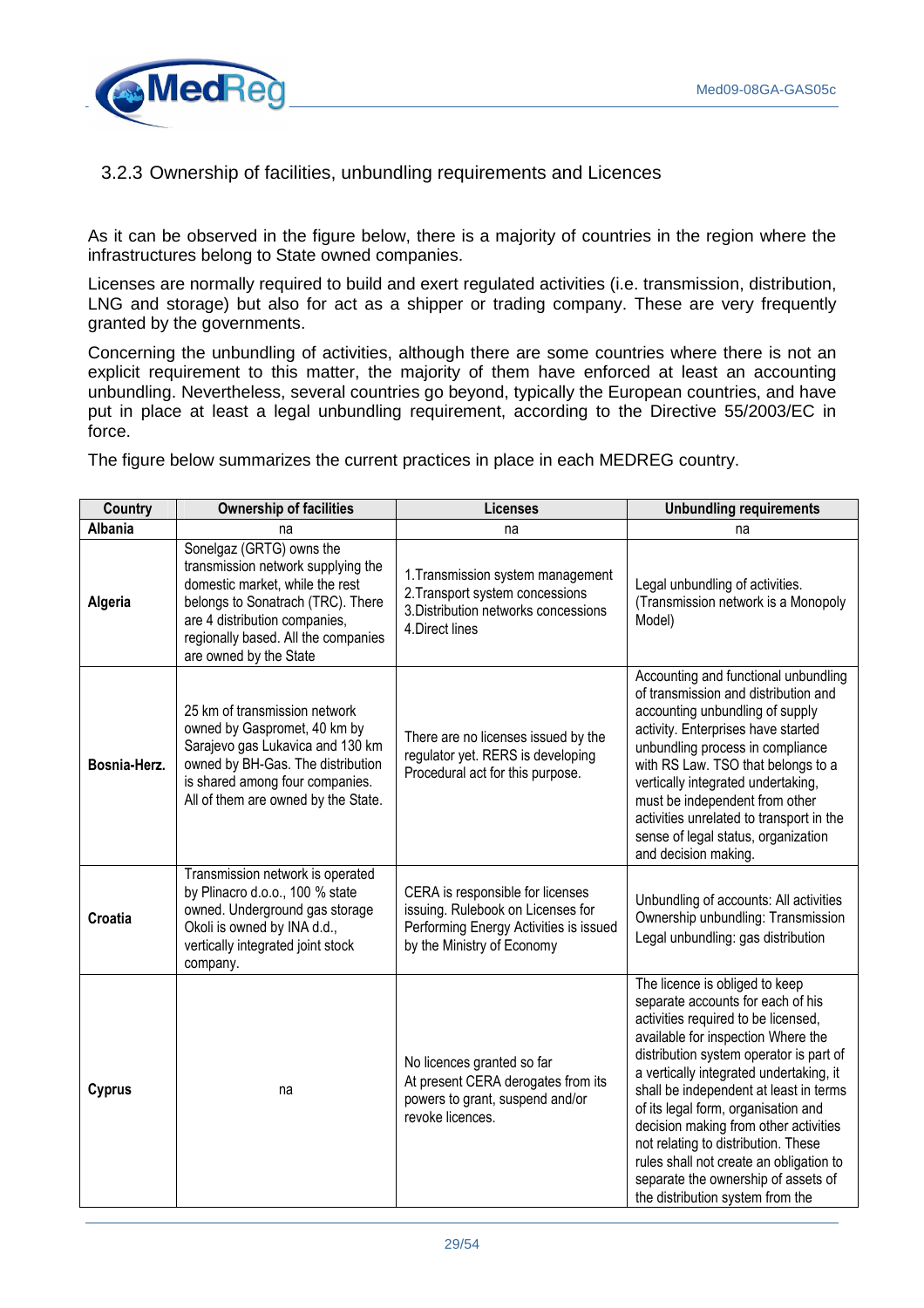

| <b>Country</b> | <b>Ownership of facilities</b>                                                                                                                                                                                                                                                                                                                                                                                                                                                                                                                                     | <b>Licenses</b>                                                                                                                                                                                                                                                                                                                                 | <b>Unbundling requirements</b>                                                                                                                                                                                                                                                                                             |
|----------------|--------------------------------------------------------------------------------------------------------------------------------------------------------------------------------------------------------------------------------------------------------------------------------------------------------------------------------------------------------------------------------------------------------------------------------------------------------------------------------------------------------------------------------------------------------------------|-------------------------------------------------------------------------------------------------------------------------------------------------------------------------------------------------------------------------------------------------------------------------------------------------------------------------------------------------|----------------------------------------------------------------------------------------------------------------------------------------------------------------------------------------------------------------------------------------------------------------------------------------------------------------------------|
|                |                                                                                                                                                                                                                                                                                                                                                                                                                                                                                                                                                                    |                                                                                                                                                                                                                                                                                                                                                 | vertically integrated undertaking.<br>Some issues regarding the<br>organisational unbundling have to be<br>clarified in the future. As far as<br>ownership unbundling is concerned<br>Cyprus has already requested an<br>exemption through the 1st reading of<br>the Energy Package and the Energy<br>Council of 6.6.2008. |
| Egypt          | nr                                                                                                                                                                                                                                                                                                                                                                                                                                                                                                                                                                 | nr                                                                                                                                                                                                                                                                                                                                              | nr                                                                                                                                                                                                                                                                                                                         |
| <b>France</b>  | Two TSOs: GRTgaz and TIGF.<br>GRTgaz is a wholly-owned<br>subsidiary of Gaz de France<br>(privatized on July 17th, 2008 to<br>complete the merger between GDF<br>and Suez); and TIGF is a wholly-<br>owned subsidiary of Total (private<br>company). France has two other<br>important distributors, Gaz de<br>Strasbourg and Gaz de Bordeaux,<br>as well as 23 local distribution<br>companies. Both, Montoir and Fos<br>Tonkin LNG plants are owned by<br>GDF, as well as the majority of the<br>underground storages, except for<br>the Lussagnet site, to TIGF | Issued by the Ministry in charge of<br>Industry, General Direction of Energy<br>and Raw Materials (DGEMP)                                                                                                                                                                                                                                       | Transmission and distribution system<br>operators are fully legally unbundled                                                                                                                                                                                                                                              |
| <b>Fyrom</b>   | nr                                                                                                                                                                                                                                                                                                                                                                                                                                                                                                                                                                 | nr                                                                                                                                                                                                                                                                                                                                              | nr                                                                                                                                                                                                                                                                                                                         |
| Greece         | Only one TSO, DESFA SA (owned<br>100% by DEPA which is a state<br>owned company by 65%). It is the<br>owner and operator of the transport<br>system and the LNG terminal.<br>There are 3 local distribution<br>companies operating under an<br>exclusive 30-year license, being<br>51% of the shares owned by DEPA.<br>It holds exclusive rights to develop<br>distribution networks in the rest of<br>Greece, which may be granted to<br>future distribution companies.                                                                                           | Type of licenses:<br>1. Gas supply licenses, for supplying<br>gas to eligible and non-eligible<br>customers<br>2.Infrastructure ownership licenses<br>3. Infrastructure Operation licenses<br>4. Gas distribution licenses                                                                                                                      | The TSO DESFA has competences<br>regarding the operation, maintenance<br>and expansion of the NNGS as well<br>as the provision of TPA services<br>under non-discriminatory terms.<br>DESFA is legally unbundled from the<br>incumbent DEPA S.A. and holds full<br>ownership of the NGS assets                              |
| <b>Israel</b>  | Transmission system - government<br>through the state company INGL (to<br>be privatized in the future).<br>International interconnection and<br>any supply facilities - private.<br>Distribution facilities are going to be<br>private as well.                                                                                                                                                                                                                                                                                                                    | The Ministry is responsible for issuing<br>licenses, needs to conduct formal<br>consultation process with the Natural<br>Gas council.                                                                                                                                                                                                           | There is full unbundling in the<br>transmission segment (transmission<br>activity is stand alone); in the<br>distribution business the unbundling<br>is legal (and full TPA), supply doesn't<br>require licensing; all these<br>requirements are in the primary<br>legislation                                             |
| <b>Italy</b>   | Snam Rete Gas (ENI Group) is the<br>main TSO in Italy. International<br>interconnectors are partially<br>controlled by the Italian incumbent<br>ENI.<br>GNL Italia is at present the only<br>LNG operator. It owns and operates<br>the terminal of Panigaglia. Is                                                                                                                                                                                                                                                                                                  | Condition and procedures for the<br>issuance of licences, permits and<br>concessions are defined with decrees<br>of the Ministry of Economic<br>Development. Only in the case of the<br>concessions for distribution the<br>responsible body is the competent<br>municipality. The concession for the<br>distribution service is granted on the | Natural gas transport and dispatching<br>are subject to corporate unbundling<br>from all other gas sector activities,<br>except for storage activities. Storage<br>activities -subject to account and<br>managing unbundling from transport<br>and dispatching and to corporate<br>unbundling from all other gas sector    |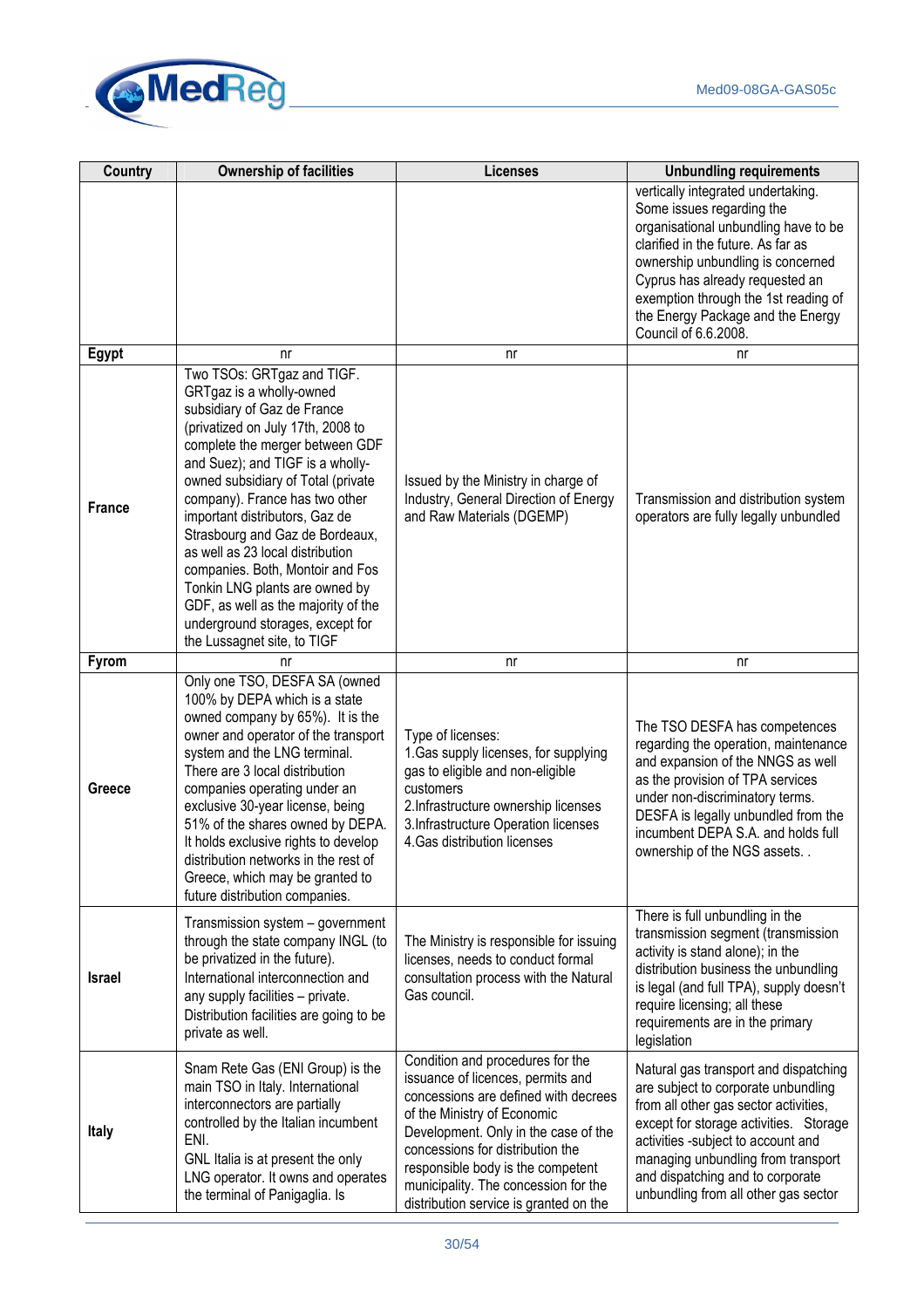

| Country                         | <b>Ownership of facilities</b>                                                                                                                                                                                                                                                                                                                                                        | <b>Licenses</b>                                                                                                                                                                                                                                                                                                                                                                                                                | <b>Unbundling requirements</b>                                                                                                                                                                                                                                                                                                                                                                         |
|---------------------------------|---------------------------------------------------------------------------------------------------------------------------------------------------------------------------------------------------------------------------------------------------------------------------------------------------------------------------------------------------------------------------------------|--------------------------------------------------------------------------------------------------------------------------------------------------------------------------------------------------------------------------------------------------------------------------------------------------------------------------------------------------------------------------------------------------------------------------------|--------------------------------------------------------------------------------------------------------------------------------------------------------------------------------------------------------------------------------------------------------------------------------------------------------------------------------------------------------------------------------------------------------|
|                                 | entirely controlled by Snam Rete<br>Gas.                                                                                                                                                                                                                                                                                                                                              | basis of a tender procedure. AEEG                                                                                                                                                                                                                                                                                                                                                                                              | activities.                                                                                                                                                                                                                                                                                                                                                                                            |
|                                 | Storage facilities: two storage<br>operators are Stogit (totally owned<br>by ENI) and Edison Stoccaggio.                                                                                                                                                                                                                                                                              | can suggest amendments,<br>suspensions and revocations of<br>licenses and defines the quality<br>standards of the distribution service.                                                                                                                                                                                                                                                                                        | Account and functional unbundling<br>requirements for energy companies in<br>the gas sector                                                                                                                                                                                                                                                                                                            |
| Jordan                          | Domestic gas: National Petroleum<br>Company is the concession holder.<br>Imported gas: Jordanian Egyptian<br>Fajr company For Natural Gas<br>Transmission and Supply (Fajr):<br>implement the Arab gas pipeline,<br>purchase gas from Egypt, build<br>operate and maintain the gas<br>transmissions system in Jordan and<br>supply gas to power stations and<br>industrial customers. | Licenses agreement between Fajr<br>company & the government of Jordan<br>signed on 25/1/2004                                                                                                                                                                                                                                                                                                                                   | At the end of the a certain period Fajr<br>company will unbundle its activities<br>into two companies one for transport<br>which own The Pipe Line & The other<br>for selling gas to consumers.<br>Unbundling will be in 2022                                                                                                                                                                          |
| Lebanon                         | nr                                                                                                                                                                                                                                                                                                                                                                                    | nr                                                                                                                                                                                                                                                                                                                                                                                                                             | n <sub>r</sub>                                                                                                                                                                                                                                                                                                                                                                                         |
| Libya                           | nr                                                                                                                                                                                                                                                                                                                                                                                    | nr                                                                                                                                                                                                                                                                                                                                                                                                                             | nr                                                                                                                                                                                                                                                                                                                                                                                                     |
| <b>Malta</b>                    | nr                                                                                                                                                                                                                                                                                                                                                                                    | No licenses have been issued and no<br>requests have been made.                                                                                                                                                                                                                                                                                                                                                                | The Natural Gas (Marketing)<br>Regulations authorizes the Authority<br>to monitor the effective unbundling of<br>accounts, to ensure there are no<br>cross-subsidies between<br>transmission, distribution, storage,<br>LNG and supply activities                                                                                                                                                      |
| Montenegro                      | na                                                                                                                                                                                                                                                                                                                                                                                    | na                                                                                                                                                                                                                                                                                                                                                                                                                             | na                                                                                                                                                                                                                                                                                                                                                                                                     |
| <b>Morocco</b>                  | The transmission network is owned<br>by ONHYM                                                                                                                                                                                                                                                                                                                                         | nr                                                                                                                                                                                                                                                                                                                                                                                                                             | nr                                                                                                                                                                                                                                                                                                                                                                                                     |
| Palestinian<br><b>Territory</b> | nr                                                                                                                                                                                                                                                                                                                                                                                    | nr                                                                                                                                                                                                                                                                                                                                                                                                                             | nr                                                                                                                                                                                                                                                                                                                                                                                                     |
| Portugal                        | The assets are owned by:<br><b>Transmission: REN Gasodutos</b><br>LNG terminal: REN Atlântico<br>Storage: REN Armazenamento e<br>Transgás (GALP group with<br>majority of capital private)<br>The majority of REN assets are<br>state owned.<br>There are 11 distribution<br>companies, all private                                                                                   | <b>Concession Contract; Public service</b><br>licenses (regional and local) and<br>private licenses. Only public service<br>licenses and concession contracts<br>are regulated. The rights and<br>obligations of concession contracts<br>and public service licenses are similar<br>and exclusive                                                                                                                              | Transmission is legally unbundled<br>from other activities and so are its<br>assets.<br>Distribution is legally unbundled both<br>from the transmission activity.<br>Legal unbundling from the last resort<br>supply activity is also anticipated, but<br>not when the number of customers<br>supplied by distribution operators is<br>lower than 100 thousand.<br>Accounting Unbundling for the rest. |
| Slovenia                        | nr                                                                                                                                                                                                                                                                                                                                                                                    | nr                                                                                                                                                                                                                                                                                                                                                                                                                             | nr                                                                                                                                                                                                                                                                                                                                                                                                     |
| Spain                           | All the assets are owned by private<br>companies:<br>Transmission: Enagás, Gas<br>Natural, Naturgas, Endesa.<br>Int. interconnectors: Enagas,<br>Naturgas<br>LNG: Enagás (3 term.), Reganosa,<br>BBG, SAGGAS.<br>Storages: Enagás and Ripsa                                                                                                                                           | Ministry of Industry:<br>a. Issues licenses for trading and<br>supply at National level.<br>b. Issues licenses for transmission<br>network facilities. The CNE issues a<br>report assessing the compliance with<br>the requirements set in RD<br>1434/2002.<br>Autonomous Communities:<br>c. Licenses for trading and supply<br>when it only applies inside one<br>Autonomous Community.<br>d.Issues licenses for distribution | Legal unbundling of activities,<br>whereby regulated tasks such as<br>LNG plants activities, storage,<br>transmission and distribution should<br>be separated from liberalized<br>activities.<br>Ownership unbundling for ENAGAS,<br>the main TSO and Technical<br>Manager of the whole system.                                                                                                        |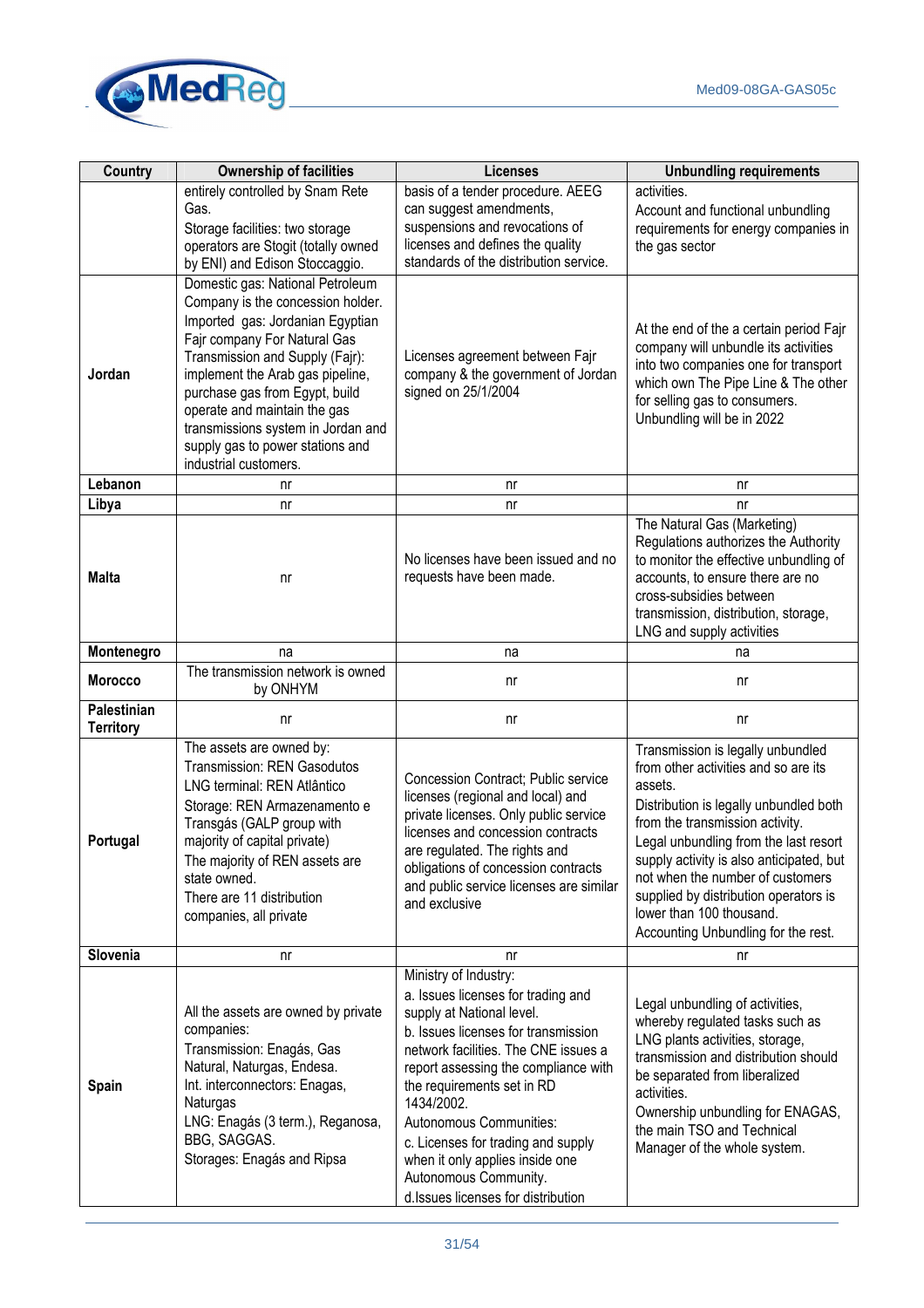

| Country        | <b>Ownership of facilities</b>                | <b>Licenses</b>             | <b>Unbundling requirements</b>                                                                                                                                                                                                                        |
|----------------|-----------------------------------------------|-----------------------------|-------------------------------------------------------------------------------------------------------------------------------------------------------------------------------------------------------------------------------------------------------|
|                |                                               | network facilities.         |                                                                                                                                                                                                                                                       |
| <b>Syria</b>   | nr                                            | nr                          | nr                                                                                                                                                                                                                                                    |
| <b>Tunisia</b> | STEG - State owned company.                   | na                          | production, transmission, distribution<br>-Unbundling of accounts                                                                                                                                                                                     |
| <b>Turkey</b>  | Transmission grid is state owned,<br>Maramara | <b>EMRA</b> grants licenses | Legal entities engaged in wholesale<br>of natural gas cannot involve in<br>transmission or distribution activities<br>within or out of the system.<br>The vertically integrated legal entity<br>nature of BOTAS shall continue until<br>the year 2009 |

Figure 13. Ownership of facilities, licensing responsible and unbundling requirements. na: not applicable nr: no response

# 3.2.4 Access to natural gas facilities, TPA Tariffs, Capacity allocation and congestion management rules and Transparency

There is a vast majority of countries where the TPA regime to the gas infrastructures is regulated. Even if the regulated TPA regime is much extended in the region, the capacity allocation mechanisms (CAM) and congestion management procedures (CMP) are not very developed and, in many of the cases, they are in drafting process now. In consequence, the r-TPA hasn't still translated to a significant competition level in their natural gas markets, only in some of the cases, as it can be seen in the next section.

The regulated TPA regimes are, at times, complemented by anti-hoarding mechanisms, being the most commonly applied both, long and short term use it or lose it. The most common TPA tariffs methodologies applied are postage stamp and entry exit tariffs. Concerning the transparency degree, there are no many requirements defined yet in the majority of the countries.

| Country       | <b>TPA regime</b>                       | Anti-hoarding<br>mechanisms -<br>application | <b>TPA Tariffs</b>                                                         | <b>CAM &amp; CMP mechanisms</b>                                               | <b>Transparency</b><br>requirements                                                                                          |
|---------------|-----------------------------------------|----------------------------------------------|----------------------------------------------------------------------------|-------------------------------------------------------------------------------|------------------------------------------------------------------------------------------------------------------------------|
| Albania       | Law<br>provides for<br>regulated<br>TPA | na                                           | na                                                                         | na                                                                            | Gas Law provides articles to<br>secure transparency for the<br>future operations.                                            |
| Algeria       | Regulated<br>TPA.                       | no                                           | Postage stamp tariffs                                                      | nr                                                                            | Market not set yet                                                                                                           |
| Bosnia-Herz.  | nr                                      | no                                           | TPA tariffs do not exist yet.<br>RERS is developing tariff<br>methodology. | Clear methodology is not<br>defined yet.                                      | Law on Gas in RS and<br>Decree in FBIH define<br>transparency requirements                                                   |
| Croatia       | Regulated<br>TPA.                       | n a                                          | Gas transmission: postage<br>stamp principle.                              | It will be defined in the<br>Ordinance on natural gas<br>market organization. | It will be defined in the<br>Ordinance on natural gas<br>market organization.                                                |
| <b>Cyprus</b> | na                                      | n a                                          | na                                                                         | na                                                                            | <b>CERA</b> establishes<br>requirements and asks for<br>information to guarantee the<br>transparency of the<br>stakeholders. |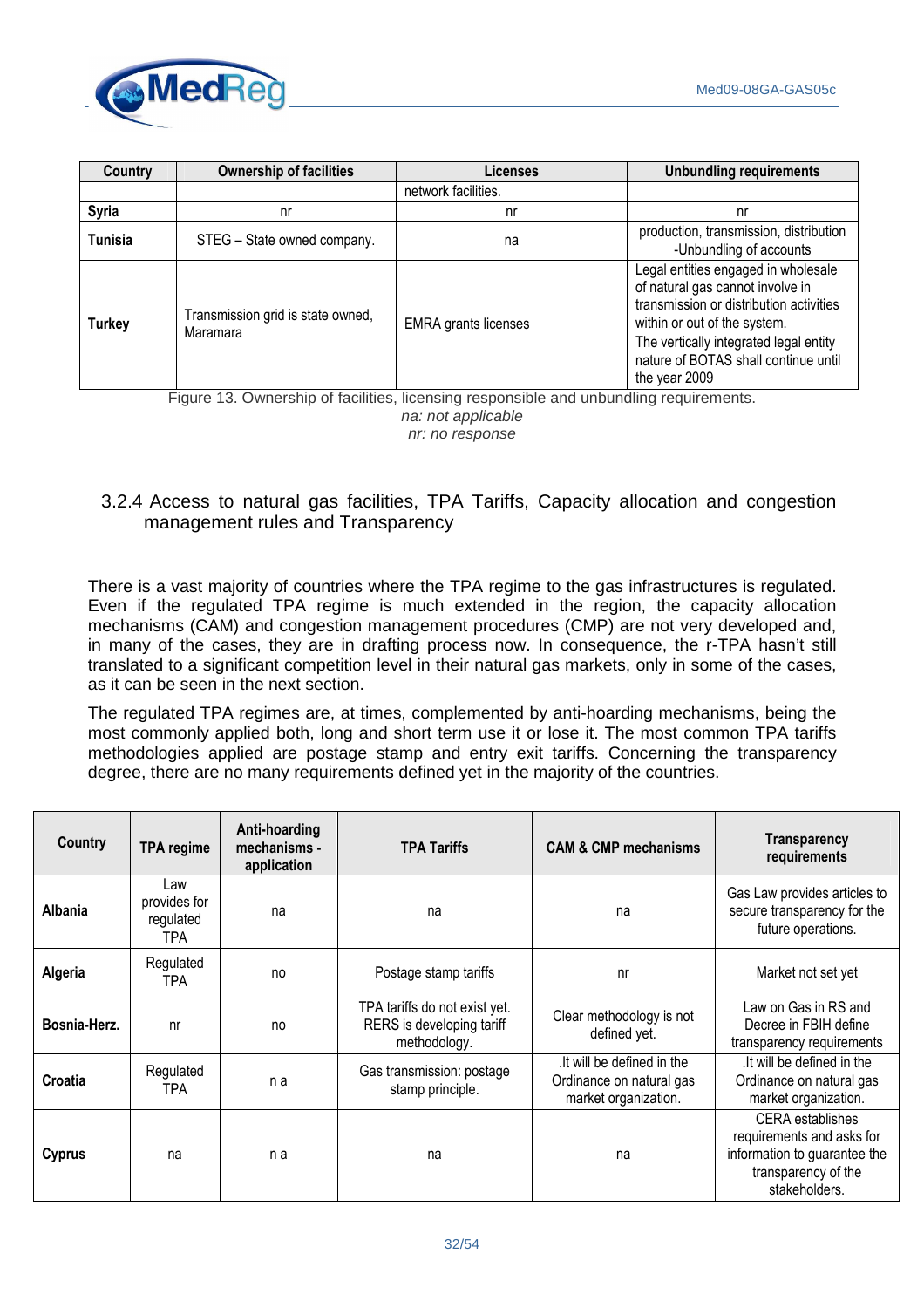

| <b>Country</b> | <b>TPA regime</b>                                                                                                                                   | Anti-hoarding<br>mechanisms -<br>application                                                                                                                                                                                          | <b>TPA Tariffs</b>                                                                                                                                                                                                                                                                                              | <b>CAM &amp; CMP mechanisms</b>                                                                                                                                                                                                                                                                                                                                                               | <b>Transparency</b><br>requirements                                                                                                                                                                                                                                                                                                                                                                                                                                                                       |
|----------------|-----------------------------------------------------------------------------------------------------------------------------------------------------|---------------------------------------------------------------------------------------------------------------------------------------------------------------------------------------------------------------------------------------|-----------------------------------------------------------------------------------------------------------------------------------------------------------------------------------------------------------------------------------------------------------------------------------------------------------------|-----------------------------------------------------------------------------------------------------------------------------------------------------------------------------------------------------------------------------------------------------------------------------------------------------------------------------------------------------------------------------------------------|-----------------------------------------------------------------------------------------------------------------------------------------------------------------------------------------------------------------------------------------------------------------------------------------------------------------------------------------------------------------------------------------------------------------------------------------------------------------------------------------------------------|
| <b>Egypt</b>   | nr                                                                                                                                                  | nr                                                                                                                                                                                                                                    | nr                                                                                                                                                                                                                                                                                                              | nr                                                                                                                                                                                                                                                                                                                                                                                            | nr                                                                                                                                                                                                                                                                                                                                                                                                                                                                                                        |
| <b>France</b>  | Regulated<br>TPA to<br>transmission<br>and LNG<br>Negotiated<br>TPA to<br>storage<br>facilities.                                                    | Long, short term<br>and interruptible<br><b>UIOLI</b><br>procedures. A<br>releasable<br>capacity<br>mechanism is<br>also<br>implemented.<br>The long term<br>UIOLI has not<br>been applied yet.                                       | TPA tariffs for transmission<br>operators, based on the overall<br>five balancing-zone structure<br>and follow the Entry-Exit<br>pricing principle on the main<br>network.<br>TPA tariffs for distribution<br>operators, single structure with<br>four basic pricing options.<br>TPA tariffs for the use of LNG | CAM & CMP mechanism are<br>for the capacity to be<br>developed (following Open<br>Seasons) and for the<br><b>ExistingCapacity (following</b><br><b>Open Subscription Periods</b><br>(OSPs) through the First<br>Come First Served (FCFS)<br>principle).<br>For annual and monthly<br>Capacity subscription FCFS<br>is applied and for Daily<br>subscriptions an auction<br>mechanism is used. | CRE asks the TSOs to<br>publish, firm, marketable<br>capacities, which are<br>subscribed and available,<br>daily flows for the past month<br>for entry and exit points and<br>for connection points<br>between the balancing<br>zones. Also ask to publish<br>data regarding connection<br>interfaces with LNG<br>terminals, consumptions,<br>different values forecasts,<br>maintenance and repair<br>works, exchanging balances<br>and natural gas price by the<br>balancing market on GRTgaz<br>zones. |
| <b>Fyrom</b>   | nr                                                                                                                                                  | nr                                                                                                                                                                                                                                    | nr                                                                                                                                                                                                                                                                                                              | nr                                                                                                                                                                                                                                                                                                                                                                                            | nr                                                                                                                                                                                                                                                                                                                                                                                                                                                                                                        |
| Greece         | Regulated<br><b>TPA</b>                                                                                                                             | yes                                                                                                                                                                                                                                   | The tariffs follow the postage<br>stamp system.                                                                                                                                                                                                                                                                 | Not specified yet. The<br>Network Code will Include all<br>necessary congestion<br>management and capacity<br>allocation rules.                                                                                                                                                                                                                                                               | nr                                                                                                                                                                                                                                                                                                                                                                                                                                                                                                        |
| <b>Israel</b>  | Regulated<br>TPA,<br>Partial rTPA<br>planned for<br><b>LNG</b>                                                                                      | no                                                                                                                                                                                                                                    | The Transportation Tariff is<br>two-component postage stamp<br>tariff.                                                                                                                                                                                                                                          | There is no congestion<br>anticipated in the coming<br>years; use-it-or-lose-it and<br>first come first serve models<br>are being discussed.                                                                                                                                                                                                                                                  | nr                                                                                                                                                                                                                                                                                                                                                                                                                                                                                                        |
| <b>Italy</b>   | Regulated<br><b>TPA</b><br>3 exemption<br>awarded up<br>to now: 2 for<br>new LNG<br>terminals<br>and 1 for the<br>interconnect<br>or with<br>Greece | An anti-hoarding<br>arrangement has<br>been put in place<br>for the LNG<br>Terminals since<br>2005.<br>Short term UIOLI<br>for LNG capacity<br>and short term<br>interruptible<br>UIOLI in the case<br>of pipeline import<br>capacity | Transmission: entry-exit.<br>Storage tariffs equal for all the<br>operators and an adjustment<br>mechanism is put in place in<br>order to compensate revenues<br>among operators.                                                                                                                               | AEEG set access rules to<br>Transmission, Storage and<br>regasification infrastructure.<br>- Transmission:<br>intra annual, annual or<br>multiannual allocation;<br>priority order is followed:<br>Storage and LNG: priority<br>order.<br>Pro rata allocation in case of<br>congestion.                                                                                                       | Operators are asked to<br>publish on their web site all<br>the information needed for a<br>non discriminatory access to<br>the system (among the other:<br>available and allocated<br>capacity, condition of the<br>service, tariffs).                                                                                                                                                                                                                                                                    |
| Jordan         | Local gas<br>producers<br>regulated<br>market<br>access.                                                                                            | n a                                                                                                                                                                                                                                   | na                                                                                                                                                                                                                                                                                                              | na                                                                                                                                                                                                                                                                                                                                                                                            | nr                                                                                                                                                                                                                                                                                                                                                                                                                                                                                                        |
| Lebanon        | nr                                                                                                                                                  | nr                                                                                                                                                                                                                                    | nr                                                                                                                                                                                                                                                                                                              | n <sub>r</sub>                                                                                                                                                                                                                                                                                                                                                                                | nr                                                                                                                                                                                                                                                                                                                                                                                                                                                                                                        |
| Libya          | nr                                                                                                                                                  | nr                                                                                                                                                                                                                                    | nr                                                                                                                                                                                                                                                                                                              | nr                                                                                                                                                                                                                                                                                                                                                                                            | nr                                                                                                                                                                                                                                                                                                                                                                                                                                                                                                        |
| <b>Malta</b>   | nr                                                                                                                                                  | nr                                                                                                                                                                                                                                    | nr                                                                                                                                                                                                                                                                                                              | nr                                                                                                                                                                                                                                                                                                                                                                                            | nr                                                                                                                                                                                                                                                                                                                                                                                                                                                                                                        |
| Montenegro     | na                                                                                                                                                  | na                                                                                                                                                                                                                                    | na                                                                                                                                                                                                                                                                                                              | na                                                                                                                                                                                                                                                                                                                                                                                            | na                                                                                                                                                                                                                                                                                                                                                                                                                                                                                                        |
| <b>Morocco</b> | nr                                                                                                                                                  | nr                                                                                                                                                                                                                                    | nr                                                                                                                                                                                                                                                                                                              | nr                                                                                                                                                                                                                                                                                                                                                                                            | nr                                                                                                                                                                                                                                                                                                                                                                                                                                                                                                        |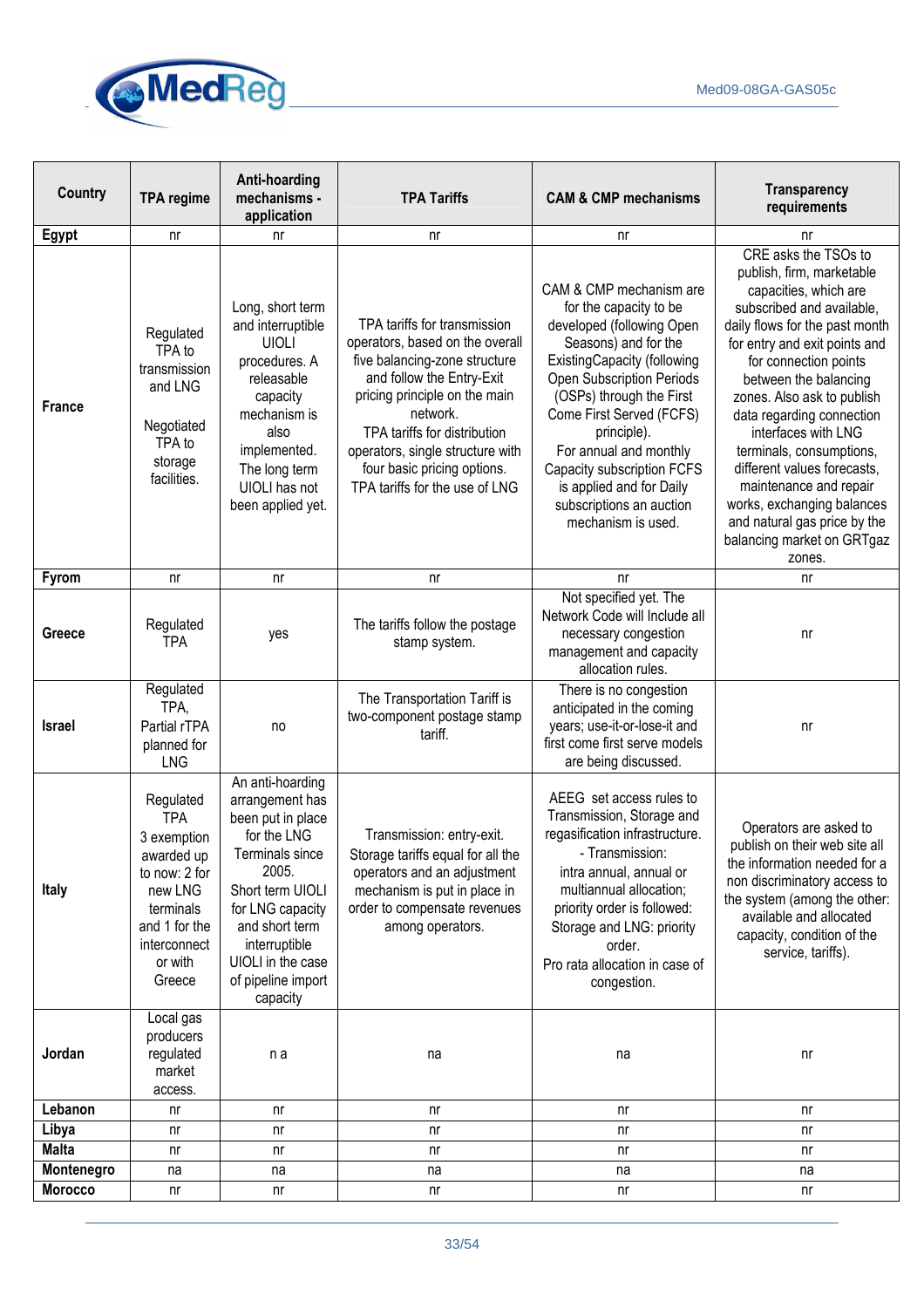

| <b>Country</b>                  | <b>TPA regime</b>                              | Anti-hoarding<br>mechanisms -<br>application                        | <b>TPA Tariffs</b>                                                                                                                                                                                                 | <b>CAM &amp; CMP mechanisms</b>                                                                                                                                                                                                                                                                                  | <b>Transparency</b><br>requirements                                                                                                                                                                                                                                                                                             |
|---------------------------------|------------------------------------------------|---------------------------------------------------------------------|--------------------------------------------------------------------------------------------------------------------------------------------------------------------------------------------------------------------|------------------------------------------------------------------------------------------------------------------------------------------------------------------------------------------------------------------------------------------------------------------------------------------------------------------|---------------------------------------------------------------------------------------------------------------------------------------------------------------------------------------------------------------------------------------------------------------------------------------------------------------------------------|
| Palestinian<br><b>Territory</b> | n <sub>r</sub>                                 | nr                                                                  | nr                                                                                                                                                                                                                 | nr                                                                                                                                                                                                                                                                                                               | n <sub>r</sub>                                                                                                                                                                                                                                                                                                                  |
| Portugal                        | Regulated<br><b>TPA</b>                        | No, since the<br>process has just<br>begun its<br>application phase | Based on a Entry-Exit from<br>Entry downstream to end-users                                                                                                                                                        | The allocation of capacity is<br>based on annual, monthly<br>and weekly scheduled<br>programs and daily<br>nominations. It can be seen<br>as an open subscription<br>period, starting on annual<br>basis, complemented with<br>auctions in case of<br>congestion                                                 | National legislation establish<br>transparency obligations to<br>all the operators in the<br>market. The materialization<br>of this principle can be<br>observed in multiple issues<br>like: general conditions of<br>infra-structural contracts;<br>general conditions of supply<br>contracts, grid connections<br>rules, etc. |
| Slovenia                        | n <sub>r</sub>                                 | nr                                                                  | nr                                                                                                                                                                                                                 | nr                                                                                                                                                                                                                                                                                                               | nr                                                                                                                                                                                                                                                                                                                              |
| Spain                           | Regulated<br>TPA to all<br>the<br>infrastruct. | Yes. Long term<br>UIOLI has been<br>already applied.                | Entry exit tariffs with only one<br>balancing zone.                                                                                                                                                                | The capacity allocation is<br>based on a FCFS basis,<br>accompanied with the<br>provision of a bail, which is<br>lost (the bail and the capacity<br>- Long term UIOLI) in case<br>of underuse of the capacity.<br>Auctions for storage capacity<br>OSP, OS for congested and<br>new interconnection<br>capacity. | Key data provided by TSOs<br>and the different<br>stakeholders are published<br>as capacity availability,<br>consumptions, exchange<br>balances, forecasts, TPA<br>tariffs, works and repairs<br>timetable, system<br>management main data<br>review, advances in<br>infrastructures, and other.                                |
| Syria                           | n <sub>r</sub>                                 | nr                                                                  | nr                                                                                                                                                                                                                 | n <sub>r</sub>                                                                                                                                                                                                                                                                                                   | nr                                                                                                                                                                                                                                                                                                                              |
| <b>Tunisia</b>                  | na                                             | nr                                                                  | nr                                                                                                                                                                                                                 | n <sub>r</sub>                                                                                                                                                                                                                                                                                                   | n <sub>r</sub>                                                                                                                                                                                                                                                                                                                  |
| <b>Turkey</b>                   | Regulated<br><b>TPA</b>                        | yes                                                                 | Connection, Transmission and<br>Supervision of Conveyance,<br>Storage, Wholesale and Retail<br>Sale Tariffs<br>- Transmission and<br>Supervision of Conveyance<br>Tariffs and Retail Sale tariffs<br>tbd. by EMRA. | Capacity allocation is made<br>pro-rata.                                                                                                                                                                                                                                                                         | Publication of legislation,<br>network codes, Board<br>Decisions and Electronic<br><b>Bulletin Board</b>                                                                                                                                                                                                                        |

Figure 14. Access to natural gas facilities: TPA regime, Capacity Allocation Mechanisms (CAM) and Congestion Management Procedures (CMP), tariffs, antihoarding mechanisms applied and transparency

requirements. na: not applicable

nr: no response

3.2.5 Promotion of competition in the natural gas sector

Although there is a great number of countries that show their intention and willingness to open the gas market to competition (retail and/or wholesale activities), the majority of them still haven't a real competition in place.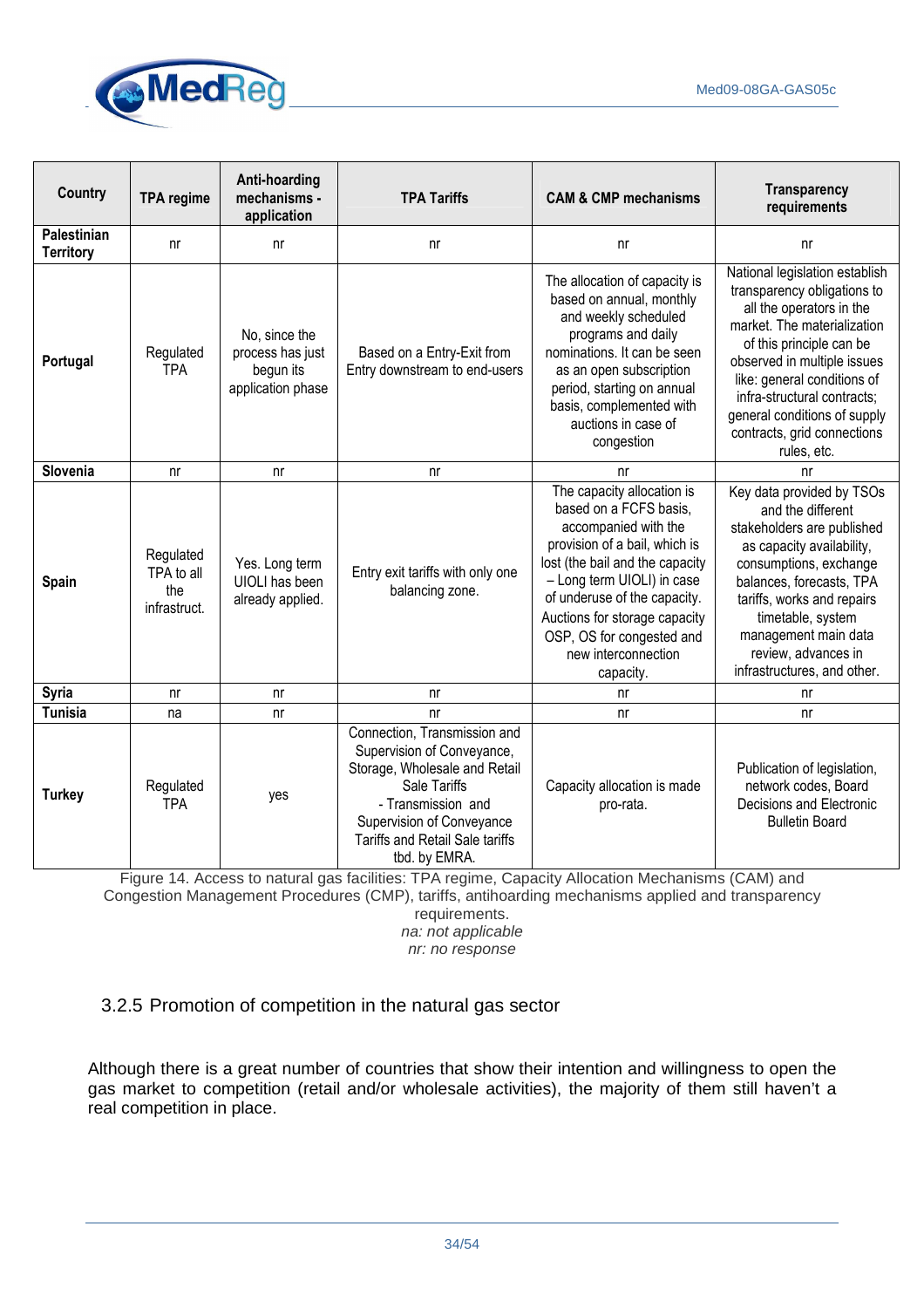

In **Algeria**, the Legislation dealing with eligibility conditions and eligibility thresholds setting was published on October  $7<sup>th</sup>$  2007. This threshold is based upon customer consumption level. This is set about 14,7 Mscm and it means around 30% of the market in terms of energy. Nevertheless, the regulator says the target has not been achieved yet and there is no information about the participation in the market of other players different than the incumbent.

**Bosnia and Herzegovina** has established that all consumers except households should be eligible from January 1<sup>st</sup> 2008. All consumers should be eligible from January 1st, 2008. Although the Law defines market opening it is not the case on the ground and competition doesn't exist yet in this country. There is a similar situation in **Croatia**, where there is no wholesale or retail competition in place, but the market has been opened by passing the new Act on Gas Market in April 2007. Nevertheless, pursuant to the Act natural gas market will be opened gradually, in the way that the status of eligible customer has been granted to all non-household customers from 1<sup>st</sup> August 2007 and to all customers from 1<sup>st</sup> August 2008.

According to Government's decision to declare the **Cyprus** gas market as emergent market there will be no competition (only one importer, one supplier and one producer (regasification of LNG – Energy Center).

Pursuant to the Gas Directive and due to the ten-year derogation period granted to **Greece** in November 1996, the full opening of the market has to be realized three years at the latest after the expiry of the derogation period (i.e. November 2009), subject to the milestones set therein. In addition, existing concessions in Greece have been exempted from certain provisions of the Gas Directive, including the eligibility rights of their customers, for the whole duration of the concession (article 28.4). Since  $1<sup>st</sup>$  July 2005, all power producers have been granted the eligibility right. Since the enactment of the Gas Law (December 2005), this right has been extended to co-generators with an annual consumption of more than 9 Mm3/year.Currently, these eligible customers represent approximately 67% of the gas demand in Greece (based on actual 2005 and forecast 2006 demand data). Nevertheless, currently there is no competition in wholesale or retail activities.

In **Israel** every consumer is eligible to choose the supplier and there is no license needed to supply natural gas. Nevertheless, there is no information available related to the companies competing in any of the activities, wholesale or trading/supply activities.

The natural gas is a new industry in **Jordan** and competition hasn't been introduced in this market yet, although it is intended to do so, after a certain period, when Fajer company unbundle its activities.

In **Malta** there is no competition and it is not foreseen to introduce it in the future scenarios analyzed. Neither is information on any competition activity in **Tunisia**.

The wholesale competition is foreseen in **Portugal** but not yet in practice. Until now there are no eligible customers in the market, although all customers with consumption higher than 1 million m3 can choose a different supplier (from 1 Jan 2008). The natural gas market opening schedule is defined and foresees eligibility according to the following dates:  $1<sup>st</sup>$  Jan 2008 – Consumers with more than 1 million m3 per year, 1<sup>st</sup> Jan 2009 - Consumers with more than 10.000 m3 per year and 1<sup>st</sup> Jan 2010 – All customers. The incumbent will apply gas release programs of 0,3 bcm per year from 1 July 2009 until June 2012. Additionally, the SSO realized an auction to buy the cushion gas for new underground storage.

Eligibility threshold is set by the **Turkish** regulator every year, at the moment 1 Mscm of consumption in existing distribution areas and 15 MScm in new distribution areas. Although retail competition is not being applied at the moment, there are some measures to promote competition in place, in the wholesale activity. I.e., BOTAS, the former monopolist supplier, following the promulgation of the Law, cannot execute a new natural gas purchase contract until its imports fall down to the twenty percent of the national consumption. The amounts transferred by BOTAS in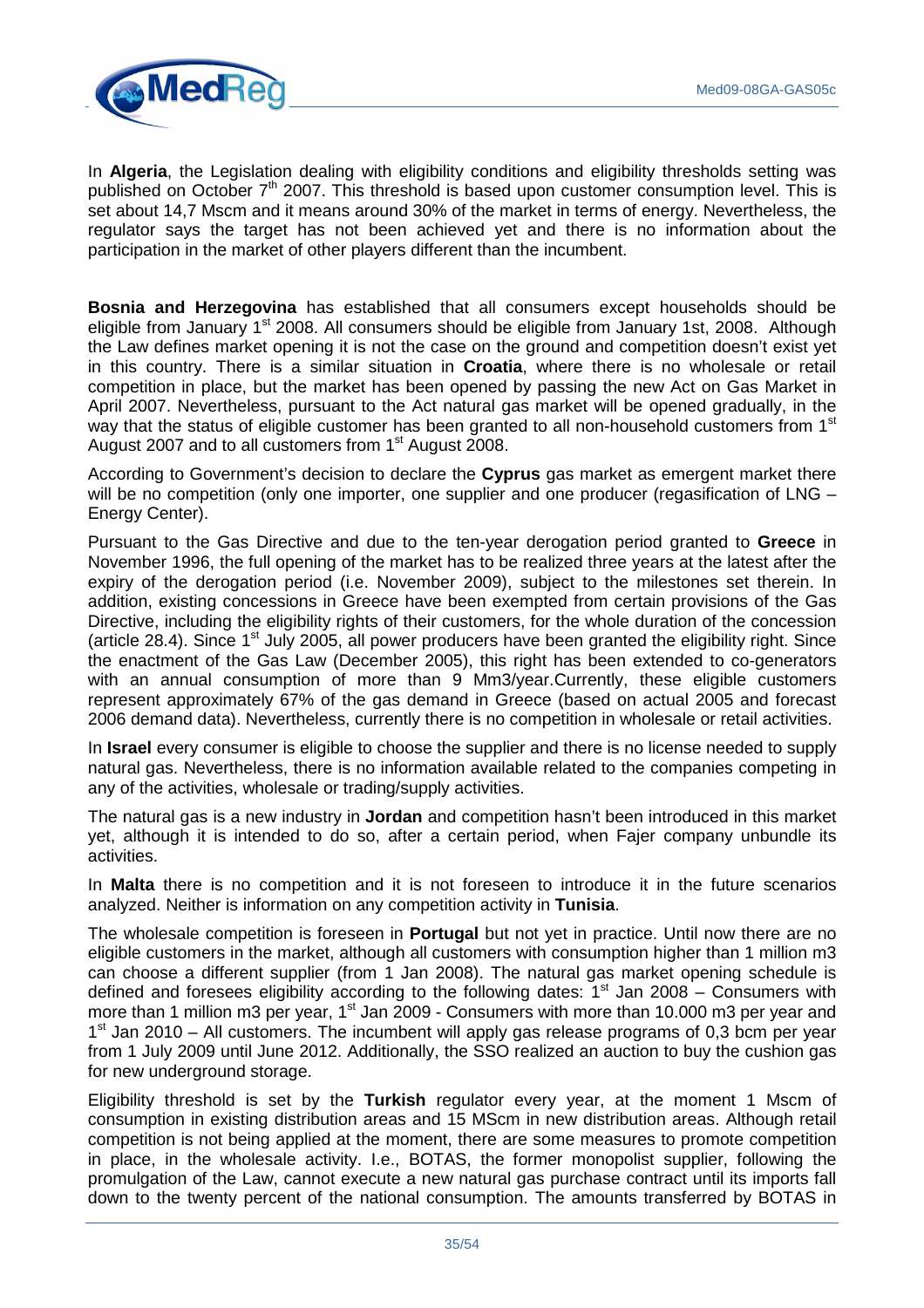

each calendar year cannot be less than ten percent of total natural gas amount which is to be purchased as guaranteed on the effectiveness date of this Law.

On the other hand, France, Italy and Spain have already introduced the competition in their markets, in line with the requirements stated in the Gas Directive 2003/55/EC.

In the case of **France**, after a gradual eligibility calendar, the market is fully opened since 1st July 2007. At present, the market share of the 3 main suppliers in terms of number of customers is 98 %. In terms of energy, 14% of the market has been supplied by offers of new suppliers, different from the incumbent. Among the measures used to reduce market dominance, CRE has set two Gas Release programs in the South of France, which have been implemented by Gaz de France and Total and proposed to alternative operators.

In the case of **Italy**, there is also a complete retail competition in place since 1<sup>st</sup> January 2003, according to the Letta Decree. This Decree introduced some measures to promote competition; in particular, the following market share limitations for gas operators: 50% of retail market (for the period 2003-2010) and 75% for inflow in the national network of natural gas imported or produced in Italy (for the period 2002-2010); this limitation is intended to decline of 2% each year, up to 61% in 2010. Furthermore, following the opening of some investigations, the Italian competition authority AGCM has introduced some gas release obligations for the Eni Group. The sum of market shares in the final market of the first three players (for number of customers) is 63.45%.

In the case of **Spain**, all the customers (including the residential sector) have been eligible since January 1st 2003. The effects of all the regulatory measures put in place, complemented with several reductions the level of TPA tariffs have lead to an impressive growth of the market share of shippers and significant discounts in the price paid for final consumers. In 2007, the consumption supplied through the liberalised market totalled 89% of the total supplies. Some of the measures that have contributed to foster this competition are the establishment of a regulated TPA regime to any infrastructure, transparent and non-discriminatory, an ownership separation for the Technical Manager of the System, a release program issued at the beginning of the liberalization process or the market share limit imposed to the incumbent. At present, there are more than 10 shippers in the gas market, being the three biggest players responsible for around 73% of the gas supplied through the liberalized market.

#### 3.2.6 Security of supply and Public service obligations

Among the measures included in the **Algerian** regulation in order to improve the security of supply, it is the design of an updated ten year sliding plan, comprising: developed gas reserves, the as yet untapped gas reserves, domestic market's gas needs, gas requirements for enhanced recovery and cycling and quantities of gas available for export. There is also an obligation for transmission operators to develop their network on the basis of the mentioned 10 year gas supply program. Gas flaring is prohibited unless exceptional authorizations, after specific taxes paid by operators. As far as public service obligations are concerned, there are obligations for connection to gas network, to deliver gas at specific quality of service standards and with continuity of service, supervised by the regulator.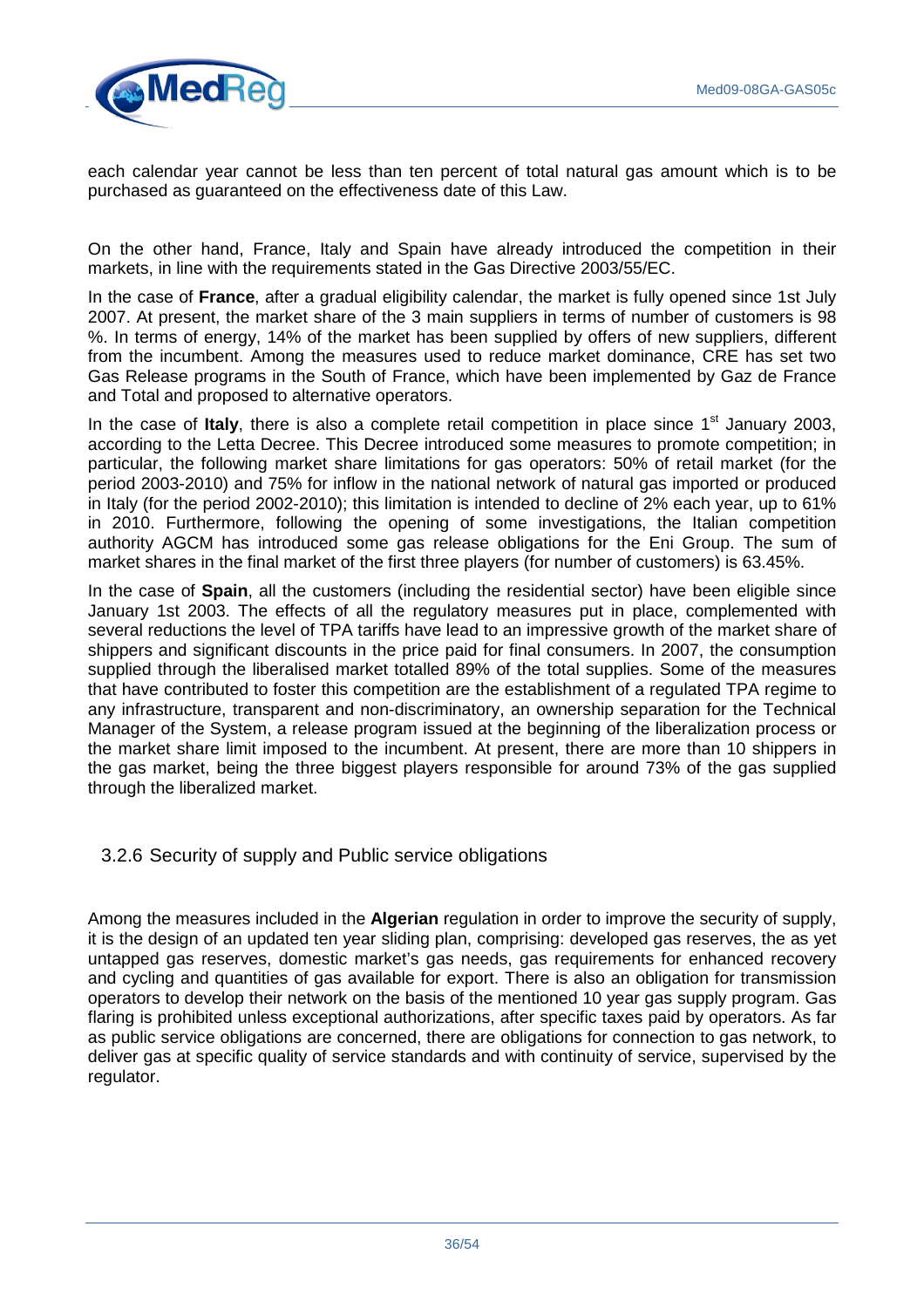

In **Bosnia** there are some measures to be undertaken in the event that security of supply is in danger due to disturbances on the natural gas market, such as obligations for supply and delivery to special customer categories (hospitals, kindergartens, schools etc), priorities in supply and delivery of natural gas in the event of termination of supply of natural gas and the manner of bearing detrimental consequences caused to energy entities due to measures undertaken according to the regulation.

The Regulation on the security of natural gas supply was passed by the Government of the Republic of **Croatia** in September 2008. The Regulation defines: measures for securing a reliable and efficient gas supply, criteria and methods of determining sufficient gas volumes for securing reliable supply for protected customers, a schedule for the reduction or cessation of gas supply to particular categories of customers in the case of a crisis situation, and the content of the report by a gas supplier on the security of gas supply.

There are some countries where the security of supply regulation is in drafting process at the moment when the answers to the questionnaires were submitted, i.e. **Cyprus**.

The actors of the gas sector in **France** have an obligation of public service related to security of supply. They have to take every necessary first measure to guarantee the continuity of supply when a crisis occurs; they are requested to inform regularly the Ministry of Energy about the developments. If these measures turn out to be insufficient, the government can take additional measures. An emergency response unit is set up. Furthermore, the only public service obligation mentioned in the French law is the tariff for vulnerable customers. Moreover, another obligation that can be qualified as a public service obligation is the obligation for incumbent suppliers to supply at regulated prices. All types of customers can benefit from regulated prices, except those who have chosen a market price.

According to the Law, the **Greek** regulator is responsible for monitoring security of supply and for that purpose, the authority is responsible for collecting data from market players, as well as monitoring infrastructure development, existing supply contracts etc. RAE publishes an annual report regarding security of supply, published no later than 31st of July, with comments and recommendations of the regulator regarding the issue.

In the case of **Israel**, there is no specific guidance in the legislation concerning security of supply. It is accepted that the ministry holds the public role of achieving such security, but there is no specification concerning concrete measures. The country considers it has a problem in achieving certifiable level of diversification of supply. LNG project and negotiations with remote producers are held in order to solve the problem during the next decade.

The **Italian** Ministry has defined a procedure in order to face emergency related to critical climatic condition (i.e. in the case of cold winter). Under this procedure shippers can be asked to maximize their gas input in the network and to interrupt the supply to interruptible customer. The Ministry can also ask to minimize the consumption of gas to the thermoelectric consumers, and ask to the domestic customers to reduce the hour and the degrees of heating. Security of supply problems were experienced in winters 2004/2005 and 2005/2006. In both cases a part of the strategic reserves was withdrawn, it was imposed to maximize the input of gas in the network and interruptible customers were activated. In 2005/2006 it was imposed to switch to alternative fuels for the production of electricity with some derogation to the fixed environmental limit. It was also asked to domestic consumers to reduce their consumption.

It is the Department of Energy and Mines who is responsible for the security of supply in **Morocco**.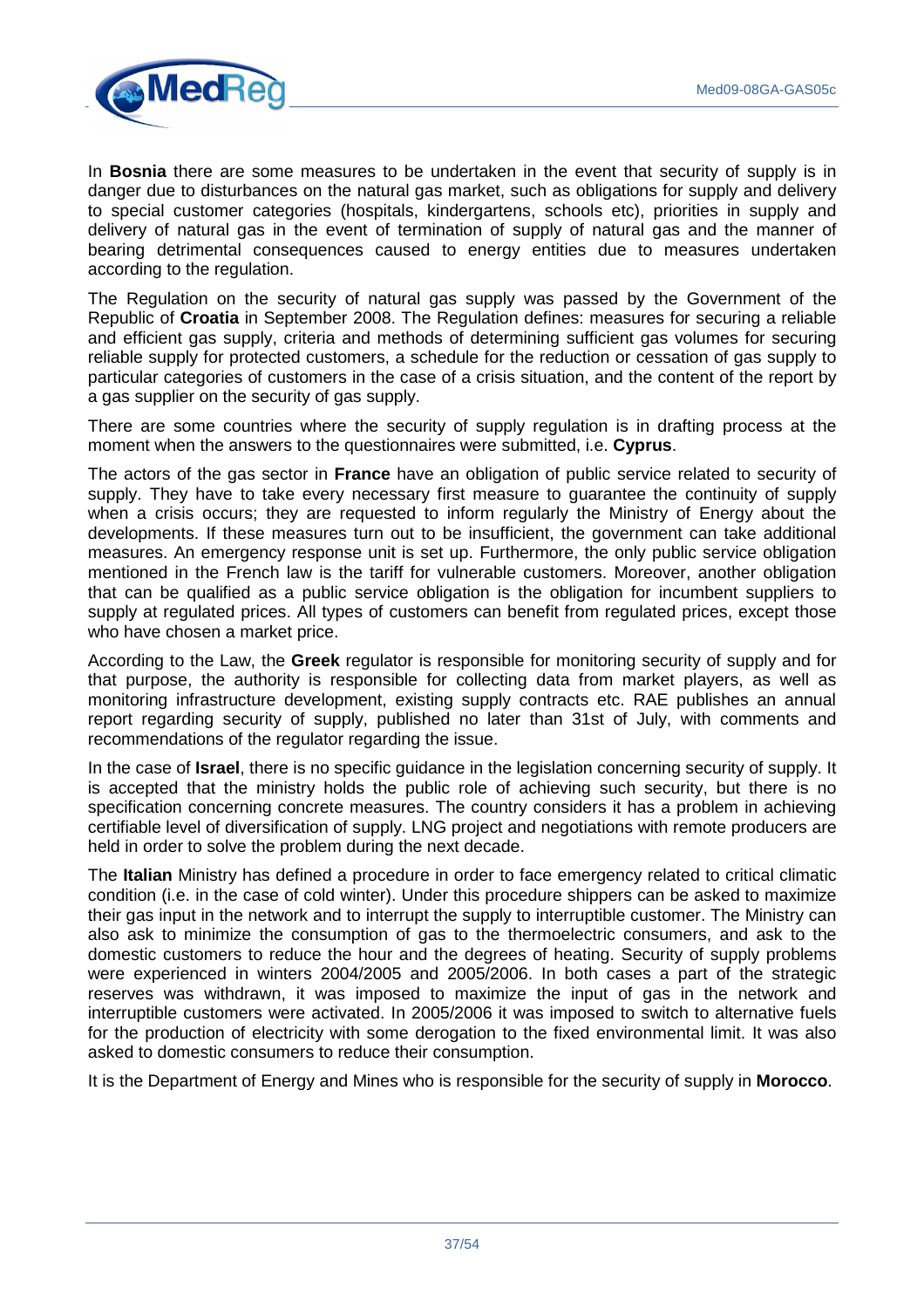

In **Portugal**, the security of supply is guaranteed by the following measures: minimum security storage is mandatory by law; different supply sources should exist rather than a single one; long term agreements; interruptible regimes for big consumers and cooperation measures with neighbor countries. Regarding reserves, each shipper must have a minimum storage volume enough to 15 days of non stoppable supply regarding gas fired electric generation needs and 20 days for the remaining consumption needs. Those reserves can be met by storage in underground storage facilities, LNG facilities as well as the volume being transported in ships expected to arrive ion relevant time. As public service obligations the following are identified: security, continuity and quality of supply, guaranty of connection to the network, consumer's protection, in special to prices and tariffs and environment protection and energy efficiency promotion

Some of the measures in place in the **Spanish** gas market, for both long and short term security of supply, are very similar to the precedent ones, such as those related to minimum security of stocks, the establishment of interruptible customers or some long term agreements. In particular, there is an obligation to maintain during all the year minimum security stocks of 12 days the firm sales to final consumers. On October the security gas stocks must be 20 days (preparing for winter peak). The supplies used for the consumption of installations with alternative fuels, and under certain circumstances, are exempted from this requirement. There is also an obligation to diversify supplies, so that the proportion thereof deriving from the main country supplying Spain should not exceed 50%. With a view to facilitating the entry of new companies to the market and given that supplies for agents with small market shares may be an obstacle to the development of their business, application of the diversification obligation has been limited to those agents that import more than 7% of the Spanish total gas supply. For public service obligations, tariffs of last resort have been established for the most vulnerable customers.

As a complement of the Planning document already mentioned, the Spanish regulator, CNE performs a study, updated on an annual basis, analysing electrical and gas demand and the coverage thereof, in the short term, under a five-year timescale. This report, consist in a detailed analysis of foreseen demand and supply, and the adequacy of infrastructures to assure that demand will be covered over the next five years

In **Turkey** there are also storage obligations for security of supply reasons.

For the rest of countries, not mentioned above, there is no information available concerning the concrete security of supply measures implemented in their respective gas markets, if any.

3.2.7 Other issues raised by the respondents

Concerning the **dispute settlement system** it has to be said that in the majority of the countries, the main body responsible for it is the regulator, although in some cases it is the Government (through any Ministry) who has this role. There are different proceedings considered within this function, such as conflicts resulting from the implementation of the regulations, in particular TPA conflicts, maybe the most significant one; but also Technical management, tariff-related conflicts, arbitration between agents, contract disputes, or any other matter of dispute.

Concerning the **quality of supply**, there is a wide range of situations. There are some countries where the quality specifications are very developed, using very complete indicators as the time of supply interruptions, quality of natural gas, number of repairs, end consumers complaints or others. Even, in case of non compliance with the standards set, fines to operators and reimbursement to consumers can be imposed. Nevertheless, there are other countries where this issue is not or partially covered.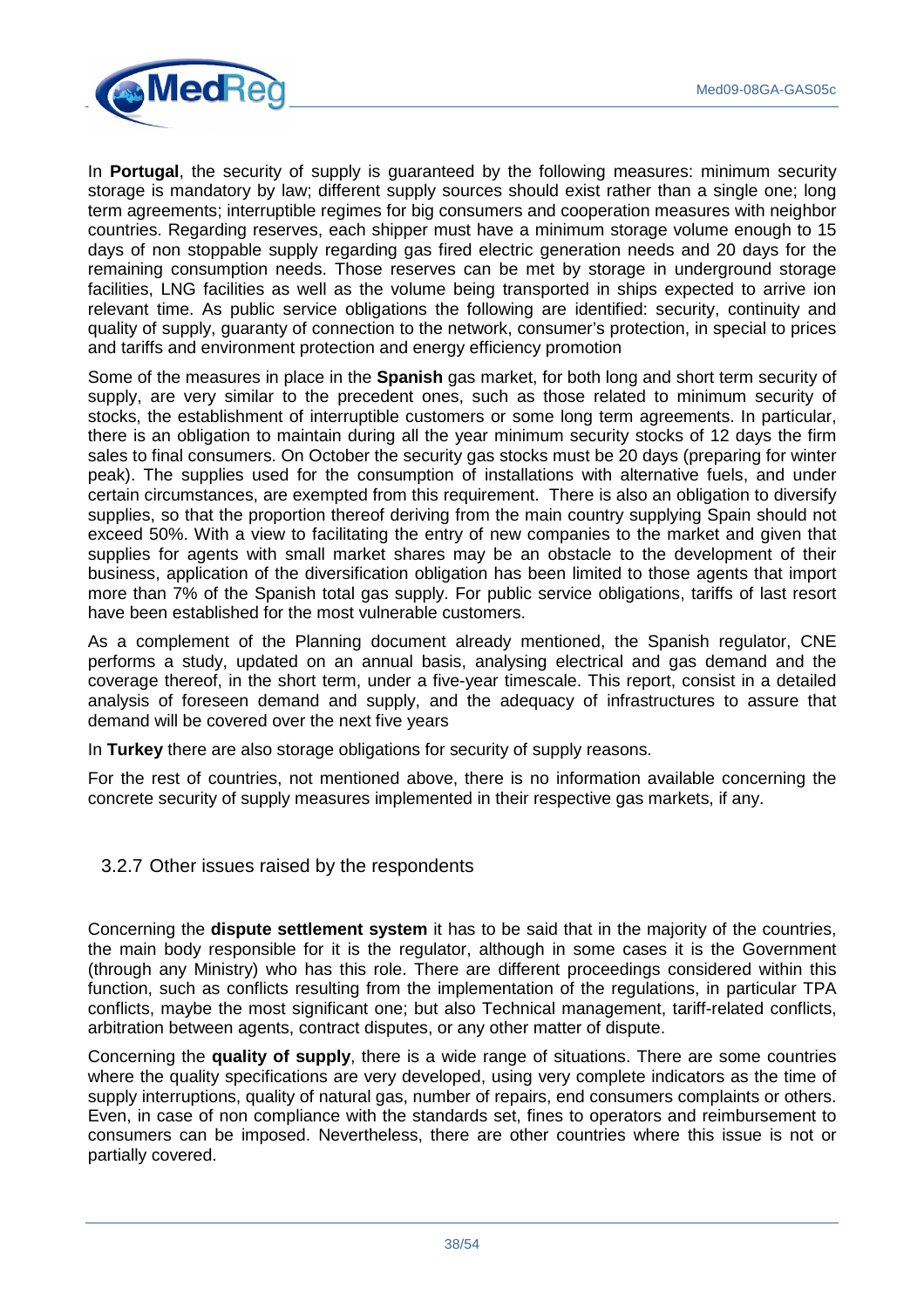

Concerning the **grid code**, in some of the countries the code has not been defined yet or is in drafting process. This is normally the case for these countries where there is in place a dominant player in the gas market, typically the vertically integrated incumbent. Nevertheless, those markets in which the competition is developed in a greater degree usually have already issued a grid code. In some cases it is regularly updated, taking into account the opinion of all the participating agents with the aim to adapt it to the changing circumstances in the gas market.

# **3.3 Investment needs and processes**

3.3.1 Assessment of investment needs and incentives. Major infrastructure projects

The assessment of new investment needs is carried out by different means. Among the ways used for this purpose, there are different approaches: one of them is the definition of central but participative planning processes for some countries, it is directly assessed by the main national TSO, normally owned by the State or by the corresponding Government Agency/Ministry; other approach it is asking to the market players through the conduction of open seasons.

The development of new infrastructures are incentivized through appropriated TPA tariff levels for the infrastructures to be promoted, through the direct participation of the Government in building the new assets, having even, in some cases, the capacity to enforce the TSOs to construct them, by guaranteeing the promoters with a pre-fixed rate of return in a determined depreciation period, or through granting access exceptions in some particular cases and with specific conditions.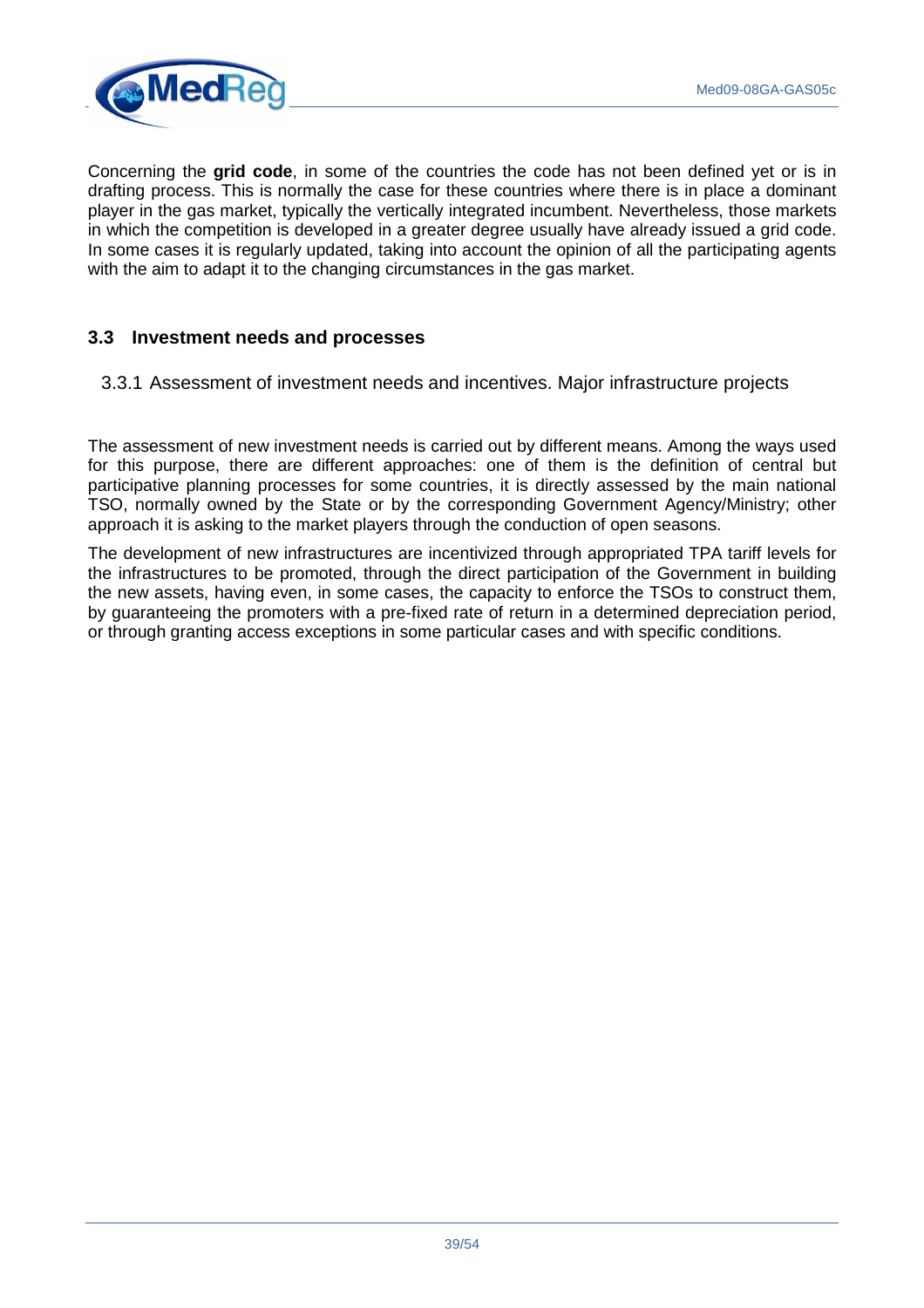| <b>Country</b> | Assessment of Investment needs and incentives                                                                                                                                                                                                                                                                                                                                                                                                                                                                                                                                                                                                                                                                                                                                                                                          | Major infrastructure projects<br>(See annexes for details on the projects)                                                                                                                                                                                                                                                                                                                                                                                                                                                                                                  |
|----------------|----------------------------------------------------------------------------------------------------------------------------------------------------------------------------------------------------------------------------------------------------------------------------------------------------------------------------------------------------------------------------------------------------------------------------------------------------------------------------------------------------------------------------------------------------------------------------------------------------------------------------------------------------------------------------------------------------------------------------------------------------------------------------------------------------------------------------------------|-----------------------------------------------------------------------------------------------------------------------------------------------------------------------------------------------------------------------------------------------------------------------------------------------------------------------------------------------------------------------------------------------------------------------------------------------------------------------------------------------------------------------------------------------------------------------------|
| Albania        | Inexistence of a Natural Gas Market yet. However The Gas Law provides that any new infrastructure<br>investments in the natural gas sector needs the approval of the Council of Ministers. ERE is<br>responsible for the approval of the annual investment plans of Licensees in the gas sector after<br>being licensed.                                                                                                                                                                                                                                                                                                                                                                                                                                                                                                               | Potential projects expected to supply gas for the Albanian gas market:<br>Trans Adriatic Pipeline that connects Greece - Albania and continues<br>towards Italy, a LNG re-gasification plant or the Ionian - Adriatic<br>Pipeline.                                                                                                                                                                                                                                                                                                                                          |
| Algeria        | Assessment of investment needs is carried out by gas transmission company with the contribution of<br>operators. Assessment approved by CREG.<br>Incentives: Participation of Government to infrastructure investments regarding transmission,<br>distribution and connection through national gas supply program.                                                                                                                                                                                                                                                                                                                                                                                                                                                                                                                     | To overcome the increasing national gas demand for the period 2007-<br>2016, some necessary new infrastructure projects have been decided.<br>Used for export and partially for national market.                                                                                                                                                                                                                                                                                                                                                                            |
| Bosnia-Herz.   | Assessment: Clear tools are not defined by existing legislation. According to Law in RS the right for<br>construction therein will be obtained pursuant to Law on Concessions in RS, and will be built in<br>accordance to rules on construction of facilities.<br>Incentives: Existing legislation in BiH provides possibility to exempt new infrastructure such as<br>interconnecting lines, storages and other facilities for performing activities in natural gas sector or<br>significant increase of capacity of existing facilities, upon the request by the investor and under<br>certain conditions.                                                                                                                                                                                                                          | BIH has one source of supply, and limited import capacity. Small part of<br>the country is covered by the gas network, which is built in early 1980s.<br>Thus, it is obvious necessity to build new infrastructure in order to<br>increase security of supply, to bring gas to consumers in areas of the<br>country in which gas is not available today, and to increase level of<br>competition at the market.                                                                                                                                                             |
| Croatia        | Assessment: According to Act on the Gas Market system operators' duty is to elaborate a five-year<br>system development plan, publish it and update it annually, and deliver it to the Minister for<br>approval.<br>Incentives: Amounts of tariff items determined according to the tariff systems include allowed costs<br>of investments. Furthermore, the Croatian Energy Regulatory Agency is responsible for providing<br>approval for exemption for granting the concession for the distribution system construction and gas<br>distribution and also for major new gas infrastructures, i.e. interconnectors, storage and LNG<br>facilities.                                                                                                                                                                                    | There is a significant need for new infrastructure and the most of it is<br>included in the Second Development and Investment Natural Gas<br>Transport System Cycle of Croatia from 2007 to 2011. Also, there is a<br>need for a new distribution systems, underground storage and LNG<br>terminal.<br>All needed reconstruction and modernization of the existing infrastructure<br>have been included in the Second Development and Investment Natural<br>Gas Transport System Cycle of Croatia from 2007 to 2011 that was<br>adopted by the Ministry at the end of 2006. |
| <b>Cyprus</b>  | Assessment: There are no such identification tools in the law, however CERA is responsible to<br>Safeguard adequacy in energy for the satisfaction of all reasonable needs and demands for gas and<br>to secure the Continuation, Quality, Reliability and Security of Natural Gas Supply. Furthermore,<br>CERA follows up the issues of security of supply and especially the balance of supply and demand<br>in the market, the level of the expected future demand and the availability of Supply, as well as the<br>level of competition in the market. In this respect measures and decisions are taken with regards to<br>possible investments in order to achieve and secure the above parameters. On the other hand the<br>case of Cyprus is different due to the fact that the Government will declare the market as emergent | The Government of the Republic of Cyprus is proposing an Energy<br>Centre at Vasilikos that will include facilities for the importation, storage,<br>pumping and vaporisation of liquefied natural gas (LNG), and the export<br>of that natural gas to power plant users. It's really import to mention that<br>both storage facilities and LNG terminal project are in a preliminary<br>stage, however details are given below in order to provide some<br>indicative information.                                                                                         |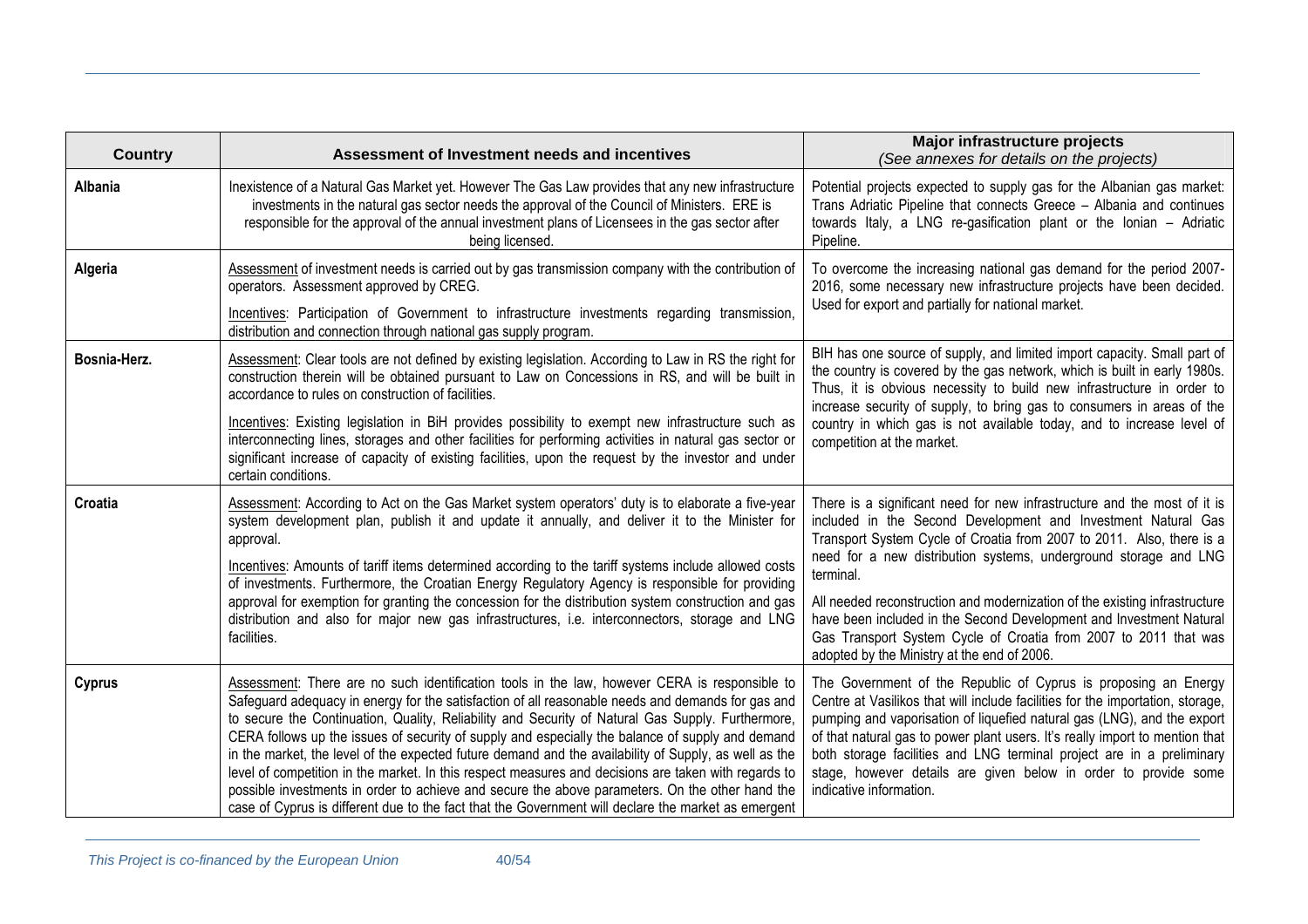

|                |                                                                                                                                                                                                                                                                                                                                                                                                                                                                                                                                                                                                                                                                                                                                                                                                                                                                                                                      | Major infrastructure projects                                                                                                                                                                                                                                                                                                                                                                                                 |
|----------------|----------------------------------------------------------------------------------------------------------------------------------------------------------------------------------------------------------------------------------------------------------------------------------------------------------------------------------------------------------------------------------------------------------------------------------------------------------------------------------------------------------------------------------------------------------------------------------------------------------------------------------------------------------------------------------------------------------------------------------------------------------------------------------------------------------------------------------------------------------------------------------------------------------------------|-------------------------------------------------------------------------------------------------------------------------------------------------------------------------------------------------------------------------------------------------------------------------------------------------------------------------------------------------------------------------------------------------------------------------------|
| <b>Country</b> | Assessment of Investment needs and incentives                                                                                                                                                                                                                                                                                                                                                                                                                                                                                                                                                                                                                                                                                                                                                                                                                                                                        | (See annexes for details on the projects)                                                                                                                                                                                                                                                                                                                                                                                     |
|                | market<br>Incentives: According to the last amendment of the law the potential investors (DEFA and Energy<br>Centre) are exempted from the obligation to submit an application and secure a licence. In addition<br>such investments are exempted from the provisions of the organization of access to the system<br>(third party access, access to storage and access to upstream pipeline networks).                                                                                                                                                                                                                                                                                                                                                                                                                                                                                                               |                                                                                                                                                                                                                                                                                                                                                                                                                               |
| Egypt          | No information                                                                                                                                                                                                                                                                                                                                                                                                                                                                                                                                                                                                                                                                                                                                                                                                                                                                                                       |                                                                                                                                                                                                                                                                                                                                                                                                                               |
| <b>France</b>  | Assessment: In France, there is no prescribed tool in law to identify potential investments. As a<br>general rule, main investment projects are identified through open season procedures (supervised<br>by CRE) which dimension new gas infrastructure according to market need and allocate the<br>corresponding capacity to operators.<br>During open seasons, operators are asked to commit themselves to firmly subscribe capacities at<br>least for a ten-year period in order to cope with the risk generated by the development of new<br>infrastructures. A minimal percentage of subscribed capacities is also required to validate the<br>decision of investment. The forecasted investments are included in annual and multi-year<br>investment programs. These programs are presented by TSOs. The CRE approves annual TSOs'<br>investment programs. Multi-year programs are given for information only | There are several projects foreseen for the coming years, the majority of<br>them addressed to increase the interconnection capacity, as well as the<br>LNG import capacity, trough the extension of the existing terminals or<br>building new plants. There are also some important transmission<br>projects, addressed to decrease the number of balancing zones and the<br>transport capacity from the South to the North. |
|                | Incentives: TPA tariffs for transmission operators                                                                                                                                                                                                                                                                                                                                                                                                                                                                                                                                                                                                                                                                                                                                                                                                                                                                   |                                                                                                                                                                                                                                                                                                                                                                                                                               |
|                | Current tariffs for the use of natural gas transmission networks came into force in January 2007 and<br>are valid until December 31st, 2008. They are currently based on the overall five balancing-zone<br>structure and follow the Entry-Exit pricing principle on the main network.                                                                                                                                                                                                                                                                                                                                                                                                                                                                                                                                                                                                                               |                                                                                                                                                                                                                                                                                                                                                                                                                               |
|                | In order to draw up its tariff proposals, CRE systematically consults market players on the main<br>evolutions they expect. Hearings are also held with the parties contributing to CRE consultation.                                                                                                                                                                                                                                                                                                                                                                                                                                                                                                                                                                                                                                                                                                                |                                                                                                                                                                                                                                                                                                                                                                                                                               |
|                | CRE has adopted a real rate of return of 7.25% (before taxes). In order to encourage operators to<br>invest, gas transmission networks benefit from a bonus system of 125 base points increase for all<br>the investments operated after January 1 <sup>st</sup> , 2004. An additional bonus of 300 base points for a<br>period of 5 or 10 years can be allocated by CRE to the investments which significantly contribute to<br>the improvement of gas market operations.                                                                                                                                                                                                                                                                                                                                                                                                                                           |                                                                                                                                                                                                                                                                                                                                                                                                                               |
|                | As mentioned above, with the merger of the balancing zones as from January 1 <sup>st</sup> , 2009 (merger of<br>the West, North and East zones), the tariff structure will be based on three balancing zones. CRE<br>has proposed new tariffs in July 2008. According to the proposal, the tariff period could be extended                                                                                                                                                                                                                                                                                                                                                                                                                                                                                                                                                                                           |                                                                                                                                                                                                                                                                                                                                                                                                                               |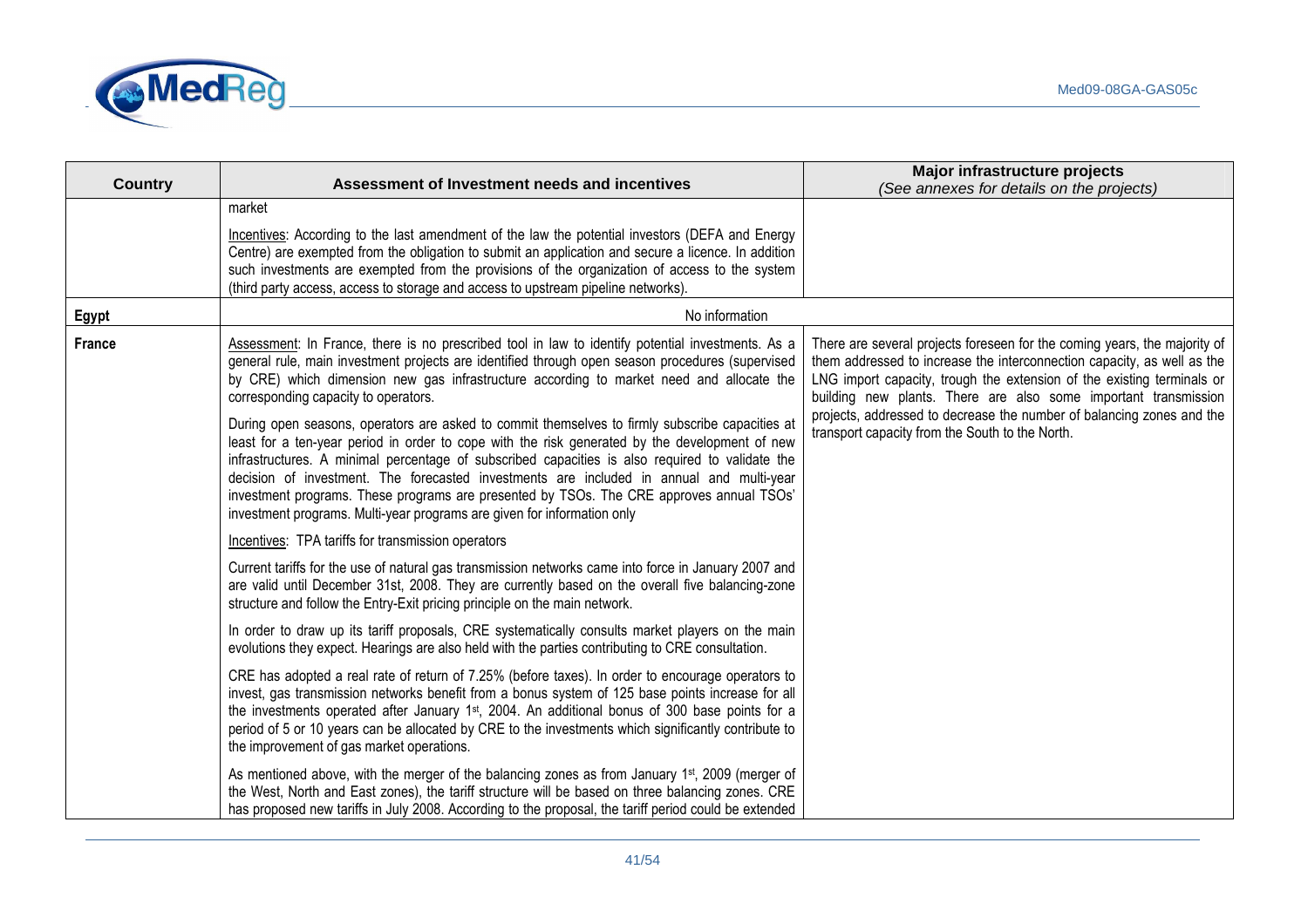

|                |                                                                                                                                                                                                                                                                                                                                                                                                                                                                                                                                                                                                                                                                                                                                                                                                                                                 | Major infrastructure projects                                                                                                                                                                                                                                                                                                                                                                                   |  |  |  |
|----------------|-------------------------------------------------------------------------------------------------------------------------------------------------------------------------------------------------------------------------------------------------------------------------------------------------------------------------------------------------------------------------------------------------------------------------------------------------------------------------------------------------------------------------------------------------------------------------------------------------------------------------------------------------------------------------------------------------------------------------------------------------------------------------------------------------------------------------------------------------|-----------------------------------------------------------------------------------------------------------------------------------------------------------------------------------------------------------------------------------------------------------------------------------------------------------------------------------------------------------------------------------------------------------------|--|--|--|
| <b>Country</b> | Assessment of Investment needs and incentives                                                                                                                                                                                                                                                                                                                                                                                                                                                                                                                                                                                                                                                                                                                                                                                                   | (See annexes for details on the projects)                                                                                                                                                                                                                                                                                                                                                                       |  |  |  |
|                | to 4 years (instead of 2 now). A more incentive-based approach could be adopted regarding the<br>quality of service; a productivity improvement objective for the operating charges could also be<br>introduced.                                                                                                                                                                                                                                                                                                                                                                                                                                                                                                                                                                                                                                |                                                                                                                                                                                                                                                                                                                                                                                                                 |  |  |  |
|                | TPA tariffs for the use of LNG terminals.                                                                                                                                                                                                                                                                                                                                                                                                                                                                                                                                                                                                                                                                                                                                                                                                       |                                                                                                                                                                                                                                                                                                                                                                                                                 |  |  |  |
|                | The current tariff for the use of LNG terminals came into force on January 1st, 2006. This tariff was<br>adopted upon a ministerial decision and will be applied until the commissioning of the Fos Cavaou<br>terminal (currently under construction).                                                                                                                                                                                                                                                                                                                                                                                                                                                                                                                                                                                          |                                                                                                                                                                                                                                                                                                                                                                                                                 |  |  |  |
|                | The rate of return is fixed at 9.25% before taxes, for assets commissioned before December 31st,<br>2003 and 10.5% for the others. This tariff provides spot cargoes a discount of around 20% and<br>comprises special clauses concerning the functioning of the terminals when several shippers are<br>operating at the same time.                                                                                                                                                                                                                                                                                                                                                                                                                                                                                                             |                                                                                                                                                                                                                                                                                                                                                                                                                 |  |  |  |
|                | New tariffs will be proposed in October 2008.                                                                                                                                                                                                                                                                                                                                                                                                                                                                                                                                                                                                                                                                                                                                                                                                   |                                                                                                                                                                                                                                                                                                                                                                                                                 |  |  |  |
| <b>Fyrom</b>   | No information                                                                                                                                                                                                                                                                                                                                                                                                                                                                                                                                                                                                                                                                                                                                                                                                                                  |                                                                                                                                                                                                                                                                                                                                                                                                                 |  |  |  |
| Greece         | Assessment: Necessary investments are explicitly identified by the TSO, who is required to draft a 5<br>year Development Plan on a periodical rolling basis. Furthermore, in the framework of the default<br>regime, independent sponsors can submit an application for an (administrative) authorization to<br>construct a new infrastructure.                                                                                                                                                                                                                                                                                                                                                                                                                                                                                                 | Planed investments for the National Gas System expected to be<br>concluded in the next 2 years include the expansion to new cities and to<br>power plants, the istallation of compressor station at Nea Mesimvria<br>(Thessaloniki) and the upgrade of the SCADA system                                                                                                                                         |  |  |  |
|                | Incentives: Exemption from third party access for part or the total of the independent natural gas<br>systems can be considered as an investment incentive. The relevant exemption may be requested<br>in the case of an independent natural gas system (new infrastructure not forming a part of the<br>National Gas System) : According to the relevant provision of the national Gas Law, a request for<br>exemption from TPA for part or the total of the independent natural gas systems is submitted<br>together with the application for granting a relevant license and is granted by decision of the<br>Minister of Development, following RAE's consenting opinion for a specified time period in<br>accordance with the procedure and the preconditions provided in the provisions of Articles 22 and<br>28 of Directive 2003/55/EC. | An expansion of the National Transmission System, which will extend the<br>existing system from Nea Mesimvria (Thessaloniki) to Stavrolimenas<br>(West part of the country), has been planned and it will connect to the<br>sub-sea interconnector "Poseidon". Also there are plans for a duplication<br>of the existing pipeline between Komotini and Thessaloniki. Technical<br>specs have not yet determined |  |  |  |
| Israel         | Assessment: According to government decision, expansion of the Transportation System is subject<br>to Ministers' decision, after consultation with the NGA. However, the NGA may impose installation<br>new gas facilities if it is proved that the incumbent ones are insufficient to supply transportation or<br>distribution services to additional consumers. The NGA must take into account the profitability of<br>such installation from the point of view of both the licensee and the consumer/national economy; if                                                                                                                                                                                                                                                                                                                    | Additional investments in the infrastructures must be matched by the<br>expected investment in the supply segment                                                                                                                                                                                                                                                                                               |  |  |  |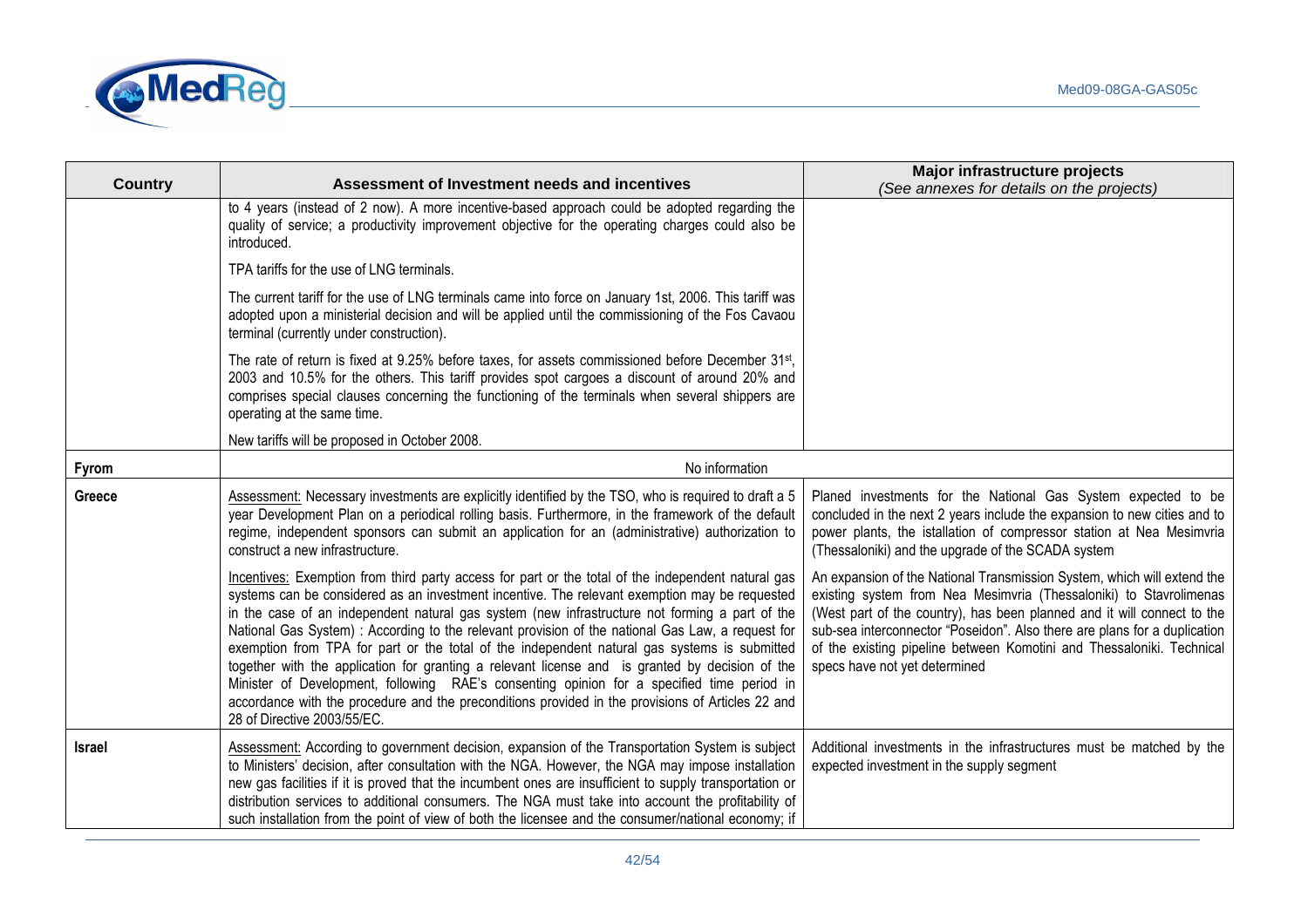

|                              |                                                                                                                                                                                                                                                                                                             | Major infrastructure projects                                                                                                                                                                                                                                                           |  |  |
|------------------------------|-------------------------------------------------------------------------------------------------------------------------------------------------------------------------------------------------------------------------------------------------------------------------------------------------------------|-----------------------------------------------------------------------------------------------------------------------------------------------------------------------------------------------------------------------------------------------------------------------------------------|--|--|
| <b>Country</b>               | Assessment of Investment needs and incentives                                                                                                                                                                                                                                                               | (See annexes for details on the projects)                                                                                                                                                                                                                                               |  |  |
|                              | the installations are not profitable enough, the NGA must introduce the way of collecting additional<br>funds by the licensee, including rising national tariffs subject to the council's approval.                                                                                                         |                                                                                                                                                                                                                                                                                         |  |  |
|                              | Incentives: Initial contract for 1 bcm a year is granted; Recovery of the regasification costs is granted<br>through tariffs                                                                                                                                                                                |                                                                                                                                                                                                                                                                                         |  |  |
| Italy                        | Assessment: No tools are prescribed in the law. The planning for the development of the system is<br>under the responsibility of the Ministry.                                                                                                                                                              | The demand for natural gas in Italy in the recent years has experienced<br>a growth mainly driven by the increase of the consumption of                                                                                                                                                 |  |  |
|                              | Incentives: For all gas infrastructures the present regulatory regime provides for partial or total<br>exemptions from regulated TPA and, for the share of capacity concerned with TPA, incentivizing<br>tariffs, differentiated according to the importance of the investment. AEEG has also introduced an | thermoelectric consumers. New infrastructure is so required in order to<br>face the growth of consumption and the decline of the domestic<br>production. It doesn't exist an official projection of the investment need.                                                                |  |  |
|                              | additional remuneration for new infrastructure in particular for new Lng terminals and for new<br>storage sites, in order to provide incentives to new investment in infrastructures.                                                                                                                       | Some Gas Storage facilities currently under examination and<br>investigation                                                                                                                                                                                                            |  |  |
| Jordan                       | Assessment: Through investment opportunities and through request of proposal.                                                                                                                                                                                                                               | Natural gas distribution project in Amman and Zarka cities is under                                                                                                                                                                                                                     |  |  |
|                              | Incentives: Jordan Promotion law                                                                                                                                                                                                                                                                            | evaluation of the proposal , the same also for Aqaba city                                                                                                                                                                                                                               |  |  |
|                              |                                                                                                                                                                                                                                                                                                             |                                                                                                                                                                                                                                                                                         |  |  |
| Lebanon                      | No information                                                                                                                                                                                                                                                                                              |                                                                                                                                                                                                                                                                                         |  |  |
| Libya                        | No information                                                                                                                                                                                                                                                                                              |                                                                                                                                                                                                                                                                                         |  |  |
| <b>Malta</b>                 | Inexistence of a Natural Gas Market yet                                                                                                                                                                                                                                                                     |                                                                                                                                                                                                                                                                                         |  |  |
| Montenegro                   | Inexistence of a Natural Gas Market yet                                                                                                                                                                                                                                                                     |                                                                                                                                                                                                                                                                                         |  |  |
| <b>Morocco</b>               |                                                                                                                                                                                                                                                                                                             | There is a new project of LNG terminal, which will supply the future<br>needs for gas of the country. It is also expected to increase the importing<br>capacity through the GME.                                                                                                        |  |  |
| <b>Palestinian Territory</b> | No information                                                                                                                                                                                                                                                                                              |                                                                                                                                                                                                                                                                                         |  |  |
| Portugal                     | Assesment: According to legislation the government is responsible for drawing up a supervisory<br>report in order to identify ant special needs regarding security of supply or special investment need.<br>These are to be included afterwards in the planning stage.                                      | The Portuguese gas system is relatively new and currently has<br>overcapacity. However, the expected demand growth for the next 5<br>years, due to the construction of 4 new gas fired plants, requires new<br>investment in entry capacity for the Portuguese market. In this context, |  |  |
|                              | Incentives: Currently there are not any kinds of specific incentives for the investment.                                                                                                                                                                                                                    | there are three major projects foreseen until 2012: Expansion of Sines                                                                                                                                                                                                                  |  |  |
|                              | However, the form of regulation of some activities, contemplates, the remuneration of the assets. In                                                                                                                                                                                                        | LNG terminal (increasing the send out cap. from 600.000 to 1.200.000                                                                                                                                                                                                                    |  |  |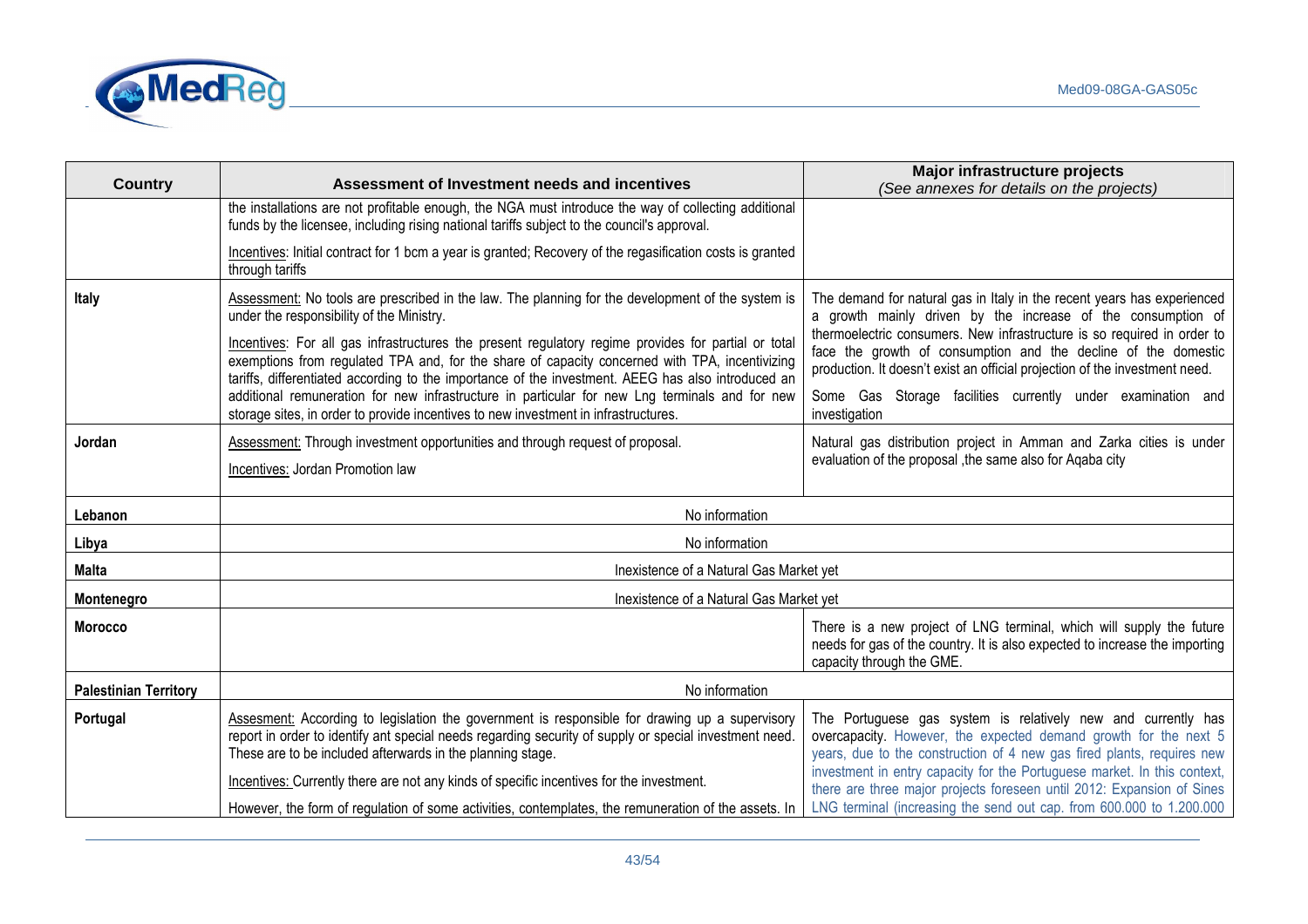

| <b>Country</b> | Assessment of Investment needs and incentives                                                                                                                                                                                                                                                                                                                                                                                                                                                                                                                                                                                                                                                                                                                                                                                                                                                                                                                                                                                                                                                                                                                                                                                                                                                                                                                                                                                                                                                                                                                                                                                                                                                                                                       | Major infrastructure projects<br>(See annexes for details on the projects)                                                                                                                                                                                                                                                                                                                                                                                                                                                                                                                                                                                                                                                                                                                                                                                                                                                                                                                                                                                 |  |
|----------------|-----------------------------------------------------------------------------------------------------------------------------------------------------------------------------------------------------------------------------------------------------------------------------------------------------------------------------------------------------------------------------------------------------------------------------------------------------------------------------------------------------------------------------------------------------------------------------------------------------------------------------------------------------------------------------------------------------------------------------------------------------------------------------------------------------------------------------------------------------------------------------------------------------------------------------------------------------------------------------------------------------------------------------------------------------------------------------------------------------------------------------------------------------------------------------------------------------------------------------------------------------------------------------------------------------------------------------------------------------------------------------------------------------------------------------------------------------------------------------------------------------------------------------------------------------------------------------------------------------------------------------------------------------------------------------------------------------------------------------------------------------|------------------------------------------------------------------------------------------------------------------------------------------------------------------------------------------------------------------------------------------------------------------------------------------------------------------------------------------------------------------------------------------------------------------------------------------------------------------------------------------------------------------------------------------------------------------------------------------------------------------------------------------------------------------------------------------------------------------------------------------------------------------------------------------------------------------------------------------------------------------------------------------------------------------------------------------------------------------------------------------------------------------------------------------------------------|--|
|                | certain activities the costs of the capital $-$ i.e. costs resulting from the remuneration of assets<br>considered for regulatory purposes - and the amortization of such assets are leveled for the<br>concession period.                                                                                                                                                                                                                                                                                                                                                                                                                                                                                                                                                                                                                                                                                                                                                                                                                                                                                                                                                                                                                                                                                                                                                                                                                                                                                                                                                                                                                                                                                                                          | m <sup>3</sup> (n)/h; increase of the LNG storage capacity by 150.000 m <sup>3</sup> GNL.),<br>Integration of a new compression station and new interconnection<br>Portugal-Spain.<br>In order to enhance security of supply, 6 new storage cavities are to be<br>build in the existing storage facilities of Carriço. This investment should<br>be concluded by 2015.                                                                                                                                                                                                                                                                                                                                                                                                                                                                                                                                                                                                                                                                                     |  |
| Slovenia       | No information                                                                                                                                                                                                                                                                                                                                                                                                                                                                                                                                                                                                                                                                                                                                                                                                                                                                                                                                                                                                                                                                                                                                                                                                                                                                                                                                                                                                                                                                                                                                                                                                                                                                                                                                      |                                                                                                                                                                                                                                                                                                                                                                                                                                                                                                                                                                                                                                                                                                                                                                                                                                                                                                                                                                                                                                                            |  |
| Spain          | Assessment: There is a ten years central planning, responsibility of the Government, in which the<br>Autonomous Communities, the Technical System Manager, other system agents, transmission<br>operators, distributors and marketers, and CNE, also take part. Planning is in general indicative,<br>except regarding to the basic network gas pipelines, the calculation of the total regasification of<br>liquefied natural gas, needed to supply the gas system, hydrocarbon strategic reserve storage<br>plants, in which case it shall be on a mandatory and minimum enforceable basis for guaranteed<br>supply of gas. The new projects for increasing entry capacity over the next three years are specified<br>in the Planning Document 2008-2016. This report includes in its assessments the objectives<br>identified by the European Union for the year 2020. This annual planning is revised in the overall<br>every four years; however, a yearly Annual Program for transport system facilities will be approved.<br>Incentives: TPA tariffs are designed in order to ensure the investment made by the owners is<br>recouped within the useful life period of the facilities, to allow a reasonable return on the capital<br>invested and to incentivize the efficient management and enhanced productivity, which must partly<br>to be passed to the users. Before undertaking the investment, the promoter can calculate the<br>remuneration it will obtain, which doesn't significantly depend on the final use of the infrastructure<br>(as a result of the planning process - this reduces the risk of the promoter and incentivize to build<br>the infrastructures identified as necessary for the safe supply of the system) | In the context of the ERGEG South Gas REM, the Implementation Group<br>has decided to increase the interconnection capacity with a view to<br>improve competition and to increase security of supply on both the<br>Spanish and French gas markets.<br>The last Planning report provides the configuration of three main<br>transport axes interconnected between them resulting in a network<br>allowing feed the center of the system from any entry point. At the end of<br>the analyzed period, regasification capacity will have increased by 71%,<br>LNG storage capacity by 142%, 80% the kilometers of primary gas<br>network, and by 238% the volume of operative underground storage.<br>The overall investment needs for that period are estimated at 4.050<br>Million € for primary transport pipelines; 534 Million € for secondary<br>transport pipelines; 3.421 Million € for regasification plants; 1.575 for<br>underground storage capacity; and 642 Million € for compression<br>stations, totaling 10.221 Million € for the gas sector |  |
| <b>Syria</b>   | No information                                                                                                                                                                                                                                                                                                                                                                                                                                                                                                                                                                                                                                                                                                                                                                                                                                                                                                                                                                                                                                                                                                                                                                                                                                                                                                                                                                                                                                                                                                                                                                                                                                                                                                                                      |                                                                                                                                                                                                                                                                                                                                                                                                                                                                                                                                                                                                                                                                                                                                                                                                                                                                                                                                                                                                                                                            |  |
| <b>Tunisia</b> | No response                                                                                                                                                                                                                                                                                                                                                                                                                                                                                                                                                                                                                                                                                                                                                                                                                                                                                                                                                                                                                                                                                                                                                                                                                                                                                                                                                                                                                                                                                                                                                                                                                                                                                                                                         | No response                                                                                                                                                                                                                                                                                                                                                                                                                                                                                                                                                                                                                                                                                                                                                                                                                                                                                                                                                                                                                                                |  |
| <b>Turkey</b>  | Assessment: Expressed concern by shippers, license applications of project promoters and other<br>necessary tools.<br>Incentives: Rate of return in tariff methodologies, distribution tender process                                                                                                                                                                                                                                                                                                                                                                                                                                                                                                                                                                                                                                                                                                                                                                                                                                                                                                                                                                                                                                                                                                                                                                                                                                                                                                                                                                                                                                                                                                                                               | Tuz Gölü (Salt Lake) Underground Storage Facility, located in Aksaray.<br>Project of BOTAŞ. Utilization of salt domes of the Salt Lake as<br>underground storage. Commencement of construction phase is expected<br>very soon                                                                                                                                                                                                                                                                                                                                                                                                                                                                                                                                                                                                                                                                                                                                                                                                                              |  |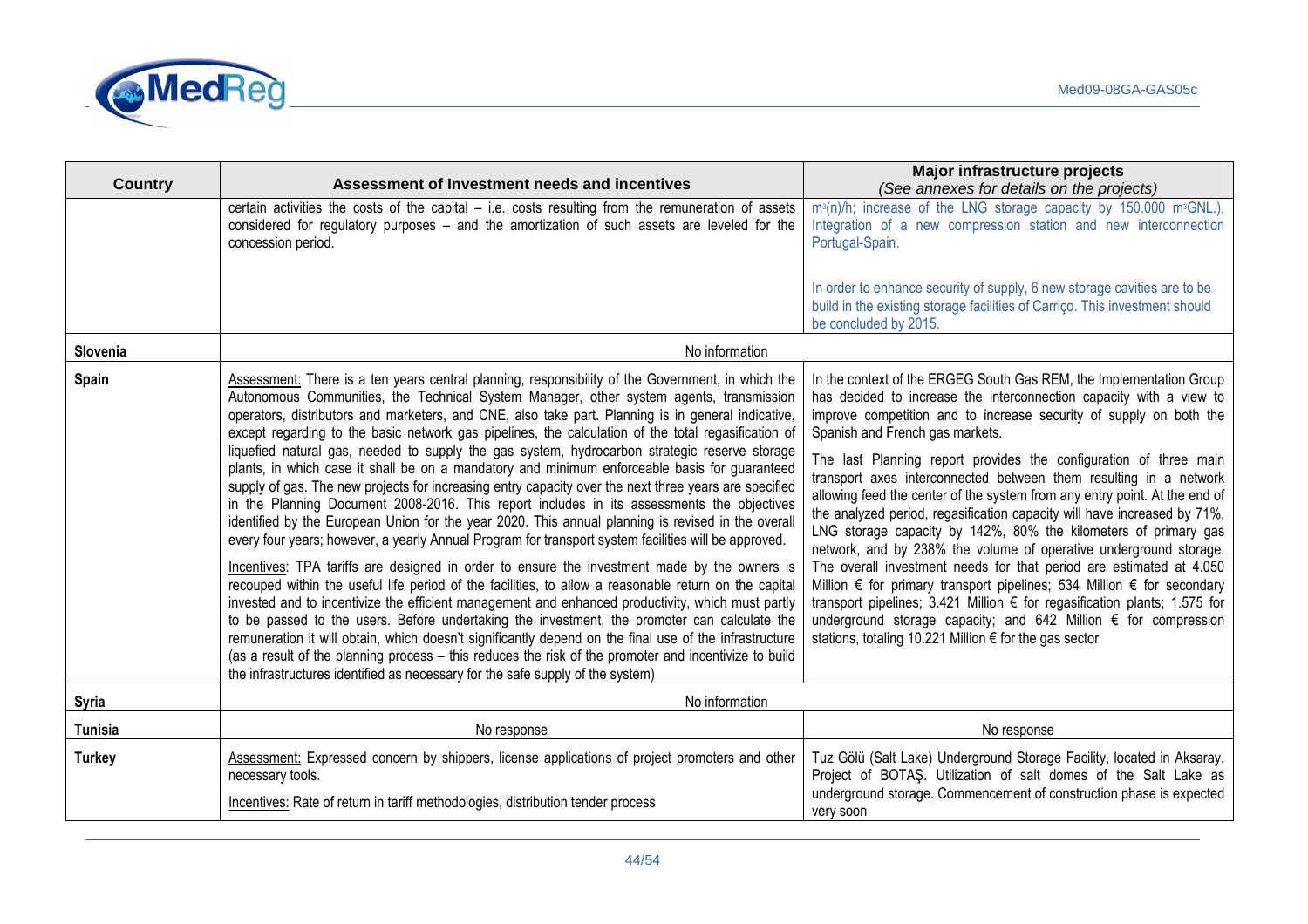

Figure 15. Assessment of new infrastructure needs. Incentives and major infrastructure projects.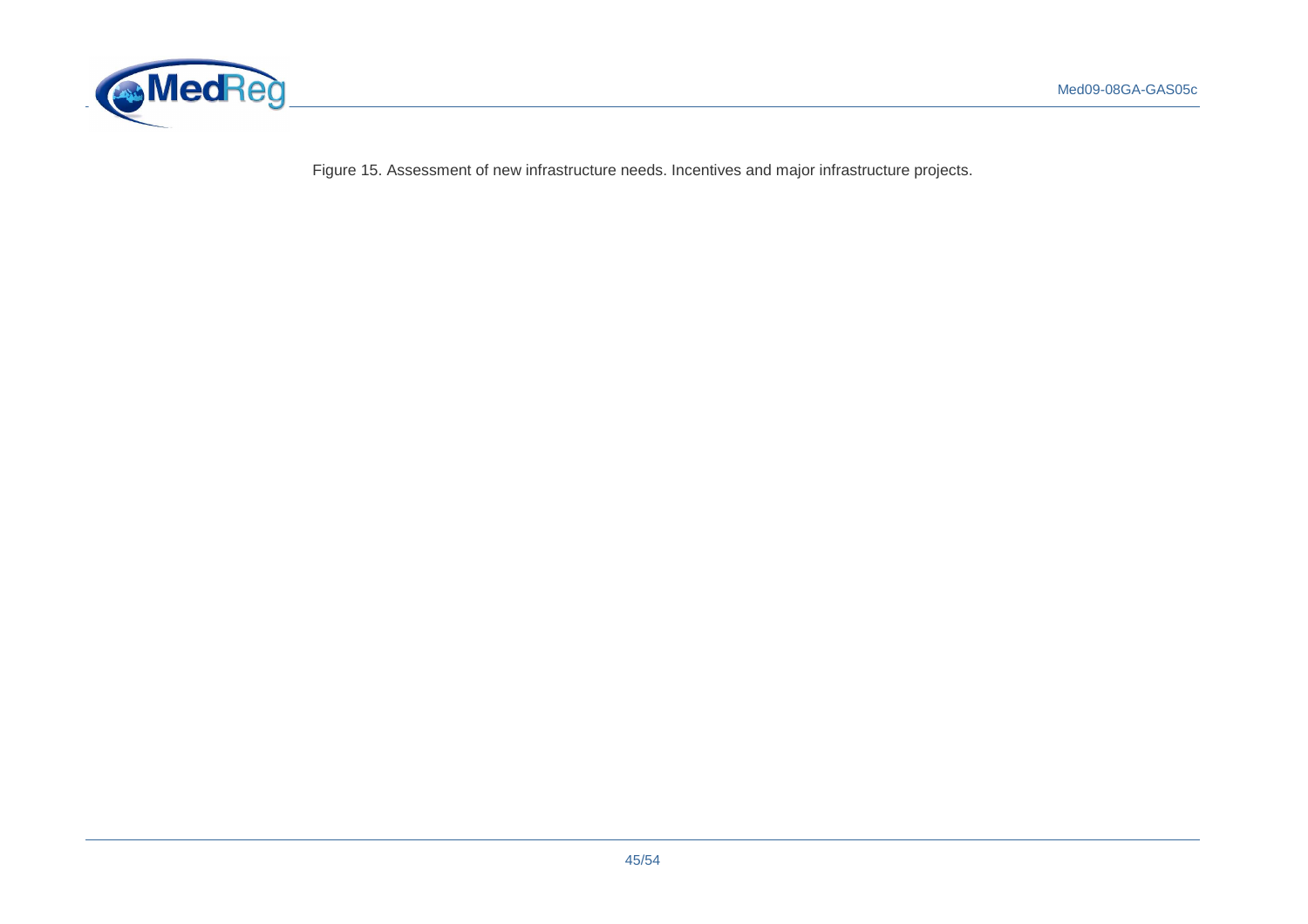# 3.3.2 Powers of the regulator on gas infrastructures

With some exceptions, in general the main functions related to the authorization, licensing or approving new investments are directly linked with the national governments, as it can be seen in the following figure.

|                | Which body is responsible for:                                                                                                                               |                                                                                                                                      |                                                                                 |                                                                                                                                                                                                                                                                                                                                                                         |
|----------------|--------------------------------------------------------------------------------------------------------------------------------------------------------------|--------------------------------------------------------------------------------------------------------------------------------------|---------------------------------------------------------------------------------|-------------------------------------------------------------------------------------------------------------------------------------------------------------------------------------------------------------------------------------------------------------------------------------------------------------------------------------------------------------------------|
| <b>Country</b> | determining the<br>need to invest                                                                                                                            | approving<br>investment<br>plans                                                                                                     | authorizing<br>investments                                                      | Regulator's role                                                                                                                                                                                                                                                                                                                                                        |
| <b>Albania</b> | Government:<br>Licensees<br>identify<br>and develop long and<br>short term investment<br>plans.                                                              | Licensees<br>yearly<br>investment<br>plans<br>are approved by the<br>regulator (ERE)                                                 | Government                                                                      | ERE is responsible for reviewing and<br>approving of investment plans for<br>transmission and distribution network<br>operators.                                                                                                                                                                                                                                        |
| Algeria        | TSO (GRTG) for its<br>network development<br>needs.<br>TSOs for appropriate<br>network development<br>needs.<br>DSOs for distribution<br>network development | CREG for National<br>transmission<br>gas<br>distribution<br>and<br>plans<br>ARH for upstream<br><b>TSO</b><br>gas<br>(Sonatrach TRC) | authorities<br>Same<br>(but<br>Ministry<br>of<br>for<br>energy<br>distribution) | Follow up of decision's implementation<br>as executed by operators                                                                                                                                                                                                                                                                                                      |
| Bosnia-Herz.   | Government                                                                                                                                                   | Government                                                                                                                           | Government                                                                      | The decision is not clearly defined.                                                                                                                                                                                                                                                                                                                                    |
| Croatia        | Ministry<br>The<br>οf<br>Economy                                                                                                                             | The<br>Ministry<br>οf<br>Economy and the<br>Agency                                                                                   | Government                                                                      | According to Act on the Gas Market<br>system operators' duty is to elaborate a<br>5-year system development plan, publish<br>and annually update it, and deliver it to<br>the Minister for approval. Also, system<br>operator is obliged to, among the others,<br>deliver to the Agency the report on the<br>execution of the system development<br>plan for each year. |
| <b>Cyprus</b>  |                                                                                                                                                              |                                                                                                                                      |                                                                                 | With regards to security of supply and in<br>order to secure reliability, continuation<br>and quality of supply CERA may impose<br>specific obligations to transmission and<br>distribution operators. CERA can also<br>provide consultancy services on energy<br>issues to the Minister of Commerce,<br>Industry and Tourism.                                          |
| Egypt          |                                                                                                                                                              |                                                                                                                                      | No information                                                                  |                                                                                                                                                                                                                                                                                                                                                                         |
| <b>France</b>  | <b>CRE</b>                                                                                                                                                   | <b>CRE</b>                                                                                                                           | <b>CRE</b>                                                                      | After approving investments, the CRE<br>provides the government with proposals<br>on tariffs for access to infrastructures<br>that are regulated (i.e. transmission<br>distribution<br>LNG).<br>and<br>This<br>tariff<br>framework<br>is<br>foster<br>meant<br>to<br>investments<br>for start-up<br>of projects                                                         |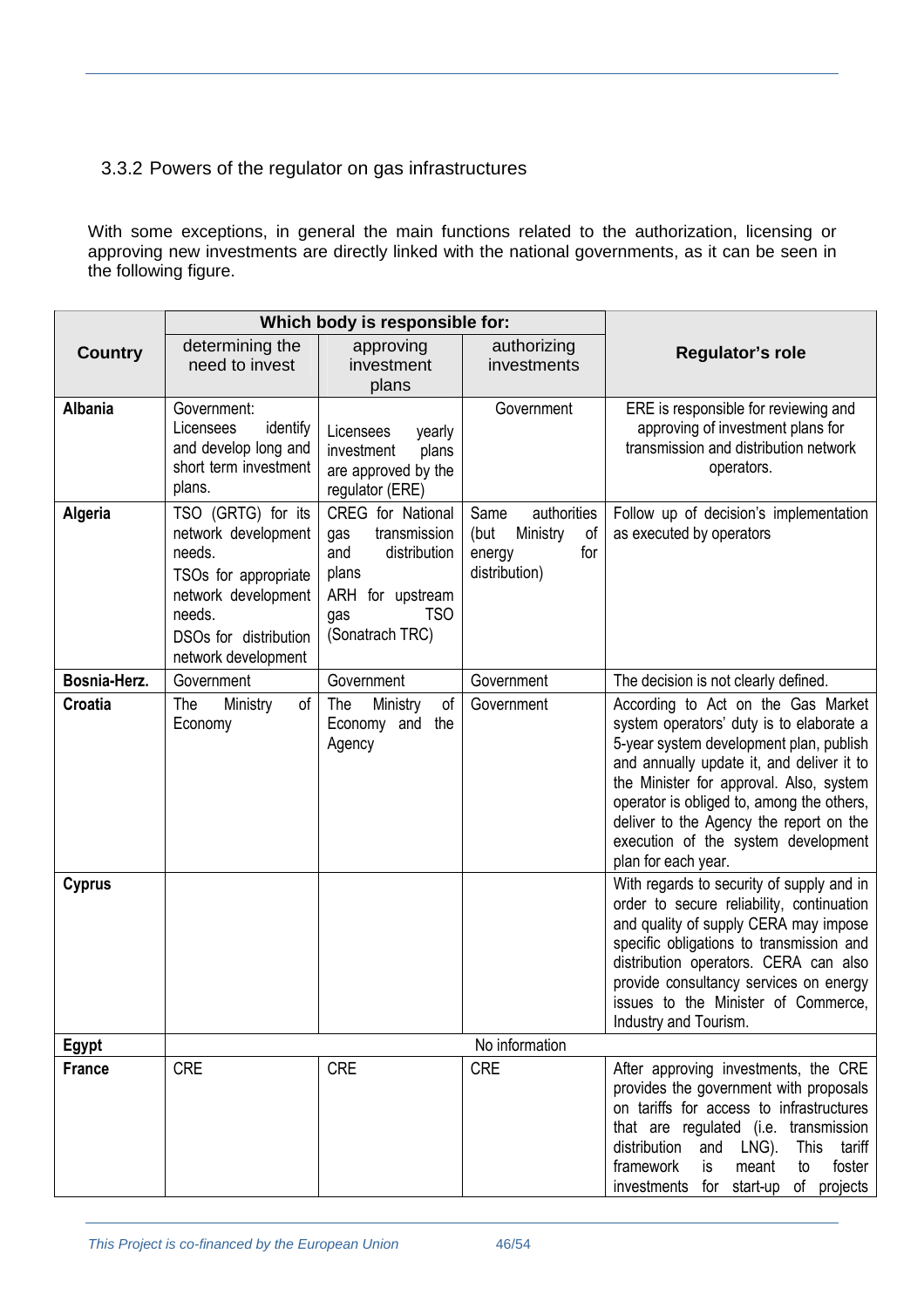

|                | Which body is responsible for:                |                                                                                     |                                 |                                                                                                                                                                                                                                                                                                                                                                                                             |
|----------------|-----------------------------------------------|-------------------------------------------------------------------------------------|---------------------------------|-------------------------------------------------------------------------------------------------------------------------------------------------------------------------------------------------------------------------------------------------------------------------------------------------------------------------------------------------------------------------------------------------------------|
| <b>Country</b> | determining the<br>need to invest             | approving<br>investment<br>plans                                                    | authorizing<br>investments      | Regulator's role                                                                                                                                                                                                                                                                                                                                                                                            |
|                |                                               |                                                                                     |                                 | necessary to improved French gas<br>market operation.                                                                                                                                                                                                                                                                                                                                                       |
| <b>Fyrom</b>   |                                               |                                                                                     | No information                  |                                                                                                                                                                                                                                                                                                                                                                                                             |
| Greece         |                                               |                                                                                     |                                 | The role of the NRA in identifying                                                                                                                                                                                                                                                                                                                                                                          |
|                |                                               |                                                                                     |                                 | necessary investments may be seen as<br>indirect, through its annual security of<br>supply report addressed to the European<br>Commission.<br>Regulator<br>provides its<br>consenting<br>opinion to the Ministry of Development                                                                                                                                                                             |
|                |                                               |                                                                                     |                                 | for approval of the 5-year Development<br>Plan drafted by the TSO. Regulator<br>provides its opinion to Ministry for<br>granting the administrative authorisation<br>for construction of independent projects.<br>TSO is obliged to implement the<br>development plan and to this end the<br>regulator monitors the implementation on                                                                       |
|                |                                               |                                                                                     |                                 | a yearly basis<br>Referring to the role of the regulator with<br>respect to investment in existing or new<br>facilities, there are particular provisions<br>in the Gas Law: The regulator opines for<br>both the approval of the development<br>plan of the National Gas System and the<br>licenses<br>of the<br>granting<br>for<br>the<br>construction of new infrastructure from<br>independent sponsors. |
| <b>Israel</b>  | Minister of National<br>Infrastructures       | Minister of National<br><b>Infrastructures</b><br>in<br>the<br>License<br>amendment | NGA through tariffs<br>decision | The regulator is responsible of tariffs<br>amendment and supervision upon the<br>licensee                                                                                                                                                                                                                                                                                                                   |
| <b>Italy</b>   | No AEEG role                                  | No AEEG role                                                                        | No AEEG role                    | Advisory role to the Ministry of Economic<br>Development for the decision of granting<br>exemptions<br>from<br>TPA<br>to<br>new<br>infrastructural projects<br>Setting up of rules for Open Season<br>Procedures, once the above said<br>exemption has been granted.                                                                                                                                        |
| Jordan         | <b>MEMR</b>                                   | <b>MEMR</b>                                                                         | <b>MEMR</b>                     | Approval, follow up and monitoring                                                                                                                                                                                                                                                                                                                                                                          |
| Lebanon        | No information                                |                                                                                     |                                 |                                                                                                                                                                                                                                                                                                                                                                                                             |
| Libya          |                                               |                                                                                     | No information                  |                                                                                                                                                                                                                                                                                                                                                                                                             |
| <b>Malta</b>   | Inexistence of a<br>Natural Gas Market<br>yet |                                                                                     |                                 |                                                                                                                                                                                                                                                                                                                                                                                                             |
| Montenegro     | Inexistence of a                              |                                                                                     |                                 |                                                                                                                                                                                                                                                                                                                                                                                                             |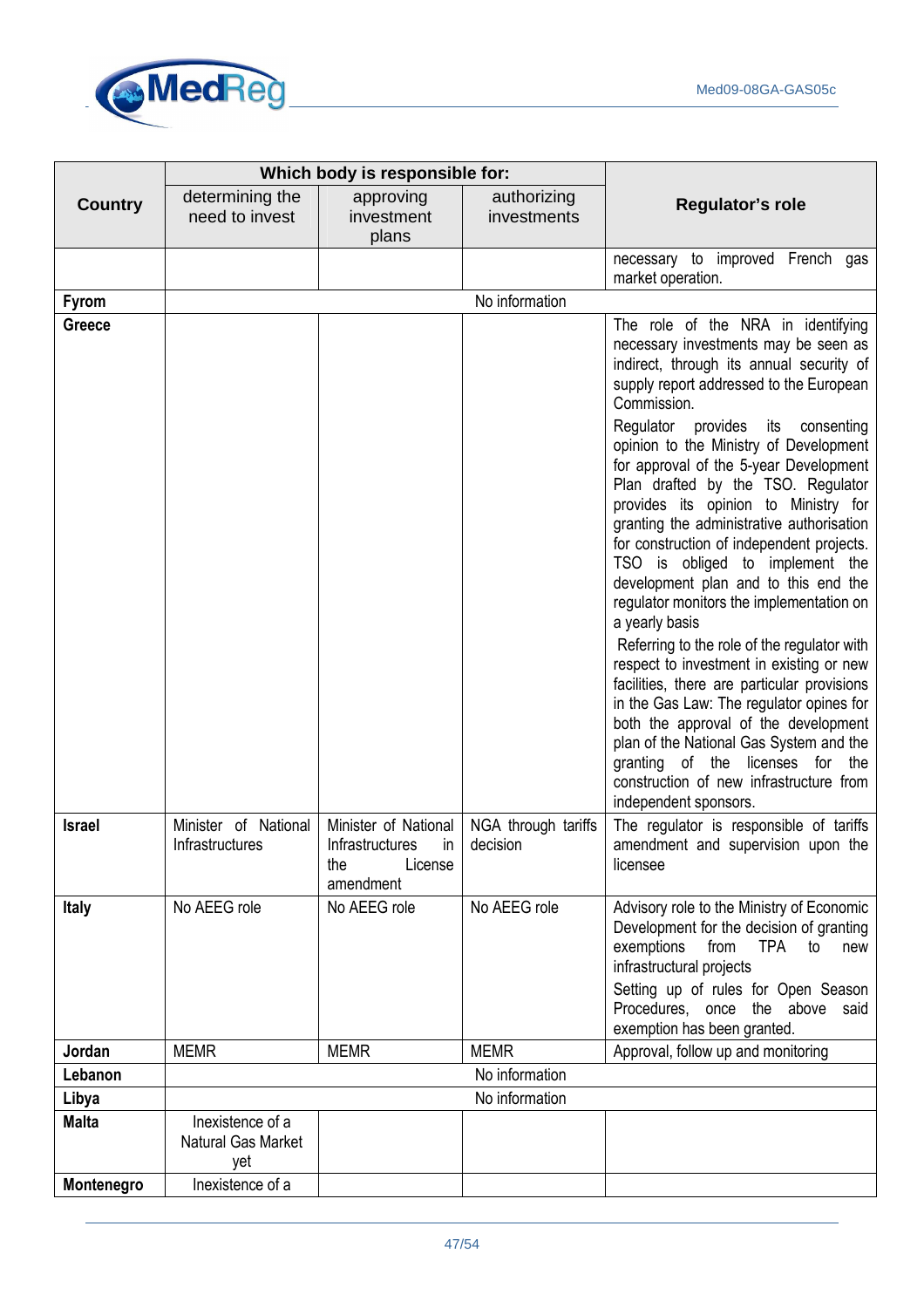

 $\overline{a}$ 

|                                 | Which body is responsible for:                                                                                                                  |                                  |                            |                                                                                                                                                                               |
|---------------------------------|-------------------------------------------------------------------------------------------------------------------------------------------------|----------------------------------|----------------------------|-------------------------------------------------------------------------------------------------------------------------------------------------------------------------------|
| <b>Country</b>                  | determining the<br>need to invest                                                                                                               | approving<br>investment<br>plans | authorizing<br>investments | Regulator's role                                                                                                                                                              |
|                                 | Natural Gas Market<br>yet                                                                                                                       |                                  |                            |                                                                                                                                                                               |
| <b>Morocco</b>                  |                                                                                                                                                 |                                  |                            | There isn't an independent regulator yet.<br>It is envisaged in the near future                                                                                               |
| Palestinian<br><b>Territory</b> | No information                                                                                                                                  |                                  |                            |                                                                                                                                                                               |
| Portugal                        | Government                                                                                                                                      | Government                       | Government                 | Once the investment has been licensed<br>and has become an asset for the<br>operator, the regulator includes<br>the<br>related cost it has accepted into the tariff<br>system |
| Slovenia                        | No information                                                                                                                                  |                                  |                            |                                                                                                                                                                               |
| Spain                           | Government, with the<br>participation<br>οf<br>Autonomous<br>Regions,<br>the<br>Technical<br>System<br>other<br>Manager,<br>agents and the CNE. | Government                       | Government                 | No executive role for the CNE. The CNE<br>elaborates a monitoring report every 6<br>months on the implementation of the<br><b>Annual Planning</b>                             |
| <b>Syria</b>                    | No information                                                                                                                                  |                                  |                            |                                                                                                                                                                               |
| <b>Tunisia</b>                  | No information                                                                                                                                  |                                  |                            |                                                                                                                                                                               |
| <b>Turkey</b>                   |                                                                                                                                                 | EMRA.                            |                            | Monitoring.                                                                                                                                                                   |

Figure 16. Powers of the regulatory agencies concerning infrastructures.

#### 3.3.3 Experiences of regional and bilateral cooperation among regulators on investment issues

There are some experiences of bilateral cooperation between MEDREG countries that are described in this section. They could serve as examples of possible ways to obtain significant benefits of the mutual support within the region, in terms of increase of the security of supply, diversification of sources (from both points of view, from a country consumer perspective and from a producer country viewpoint), financial and technical support, risks reduction, etc. This section is not an exhaustive exhibition of possible ways of cooperation but an illustrative sample of real examples of collaboration that have already taken place. There are of course, in consequence, other multiple potential ways to cooperate between MEDREG countries, which have to be explored in the near future.

The Regional Initiatives were launched by  $ERGEG<sup>5</sup>$ , with the support of the European Commission, in spring 2006. The Regional Initiatives are set up in a way which helps ensure that stakeholders are effectively engaged. They bring together regulators, the European Commission,

 $5$  The documentation and details related to this initiative can be consulted on the ERGEG webpage, through the following link: http://www.energy-regulators.eu/portal/page/portal/EER\_HOME/EER\_INITIATIVES/GRI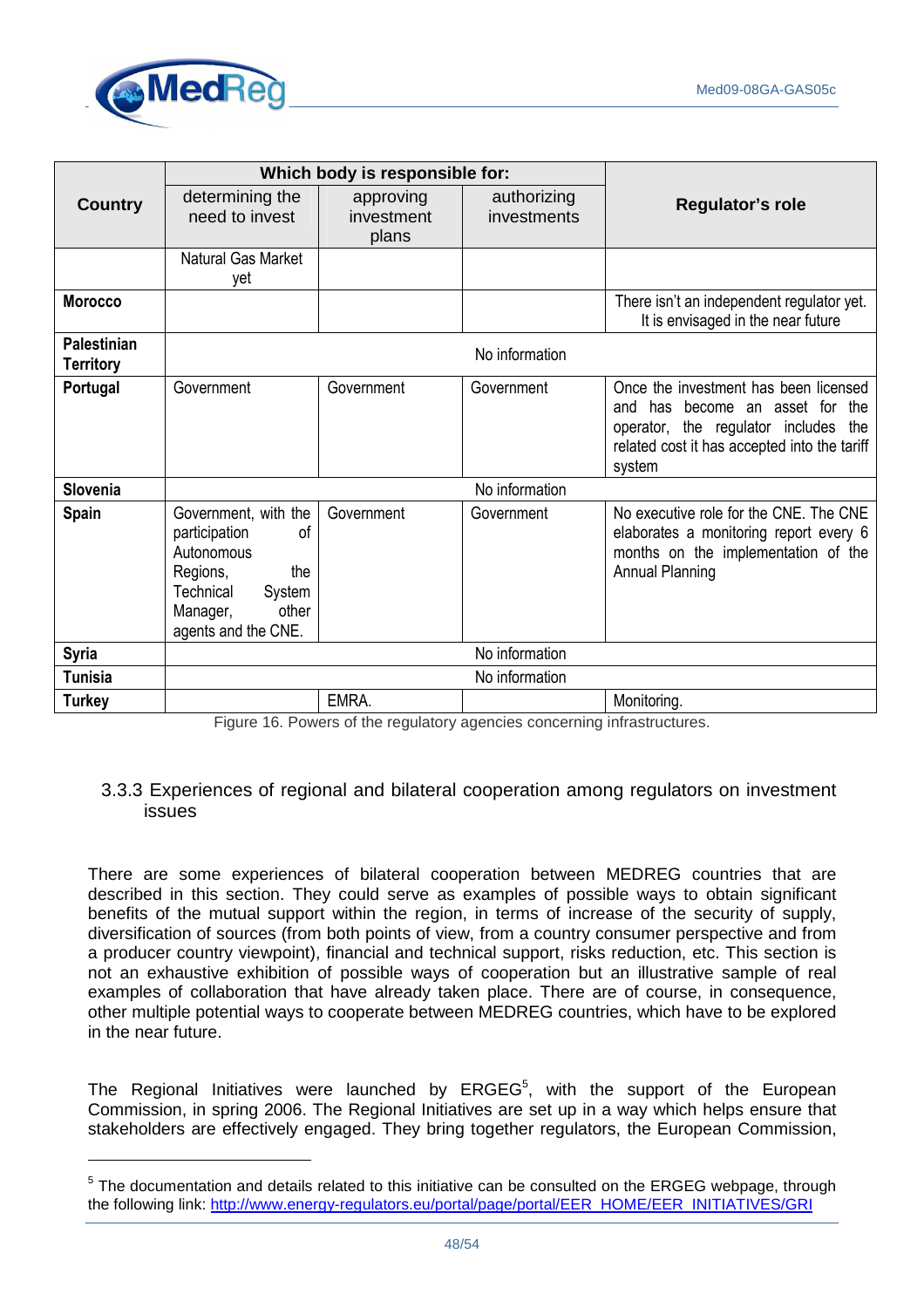

Member State governments, companies and other relevant parties to focus on developing and implementing solutions to improve the way in which regional energy markets develop. The South Gas REM is led by the Spanish Energy Commission (CNE) and aims to integrate **Portugal**, Southern **France** and **Spain** into one gas regional market. The South REM represents a gas consumption of 80 bcm/year, almost 17% of the EU25's gas market. The South REM contributes to both the European security of energy supply and diversification of energy sources. This region is one of the main entries for the natural gas coming from the north of Africa, and for the LNG coming from a variety of origins (87% of LNG supplied to EU25 enters by this region). Interconnection capacity, interoperability and transparency issues are the three key priorities of the South REM.

Concerning the increase of the interconnection capacity, the countries involved in this initiative have carried out a coordinated study of the current capacity and the future needs up to 2015. As a result of this study, they have concluded that while the interconnection level between Portugal and Spain was sufficient, that was not the case for the interconnection degree between France and Spain.

In consequence, it has been decided to carry out firstly, an Open Season Procedure (OSP) to allocate the existing and committed transmission capacity at the interconnection of the Spanish and French gas networks at Larrau. Given the success of this allocation process, that has largely exceed the capacity offered, the second step will be to carry out jointly an Open Season Process that will allow to evaluate the market needs and develop the subsequent new interconnection capacity between the countries.

This will allow the Iberian Peninsula to get connected with the rest of Europe and benefit from the increase of the competition level in the gas market and it will allow France and other European countries to accede to the gas coming from the South Mediterranean MEDREG countries, such as Algeria, through the Medgaz interconnection.

In a parallel way, Portugal and Spain are closely cooperating in order to foster the Iberian Market Natural Gas (MIBGAS) and, among other priorities identified, they are now developing common licences for shippers and analysing the possibility to harmonize the TPA tariffs in both countries.

**France** is also involved in the North-West Gas Regional Initiative. The 2008-2012 road map for this region insists on the development of principles allowing the coordination of open seasons on crossborder interconnection points. For instance, Fluxys and GRTgaz launched a coordinated open season in 2007 which is unprecedented in Europe.

The last and most important AEEG (the **Italian** regulator) experience in international collaboration on gas related issues is represented by its involvement, together with RAE (the **Greek** regulatory authority), in the definition of the rules for access and operation of the Poseidon gas pipeline (interconnection Greece-Italy jointly realized by the Italian company Edison and the Greek DEPA).

There is also a fluent Governmental cooperation between Arab gas pipeline countries (**Jordan**, **Egypt**, **Syria** and **Lebanon**).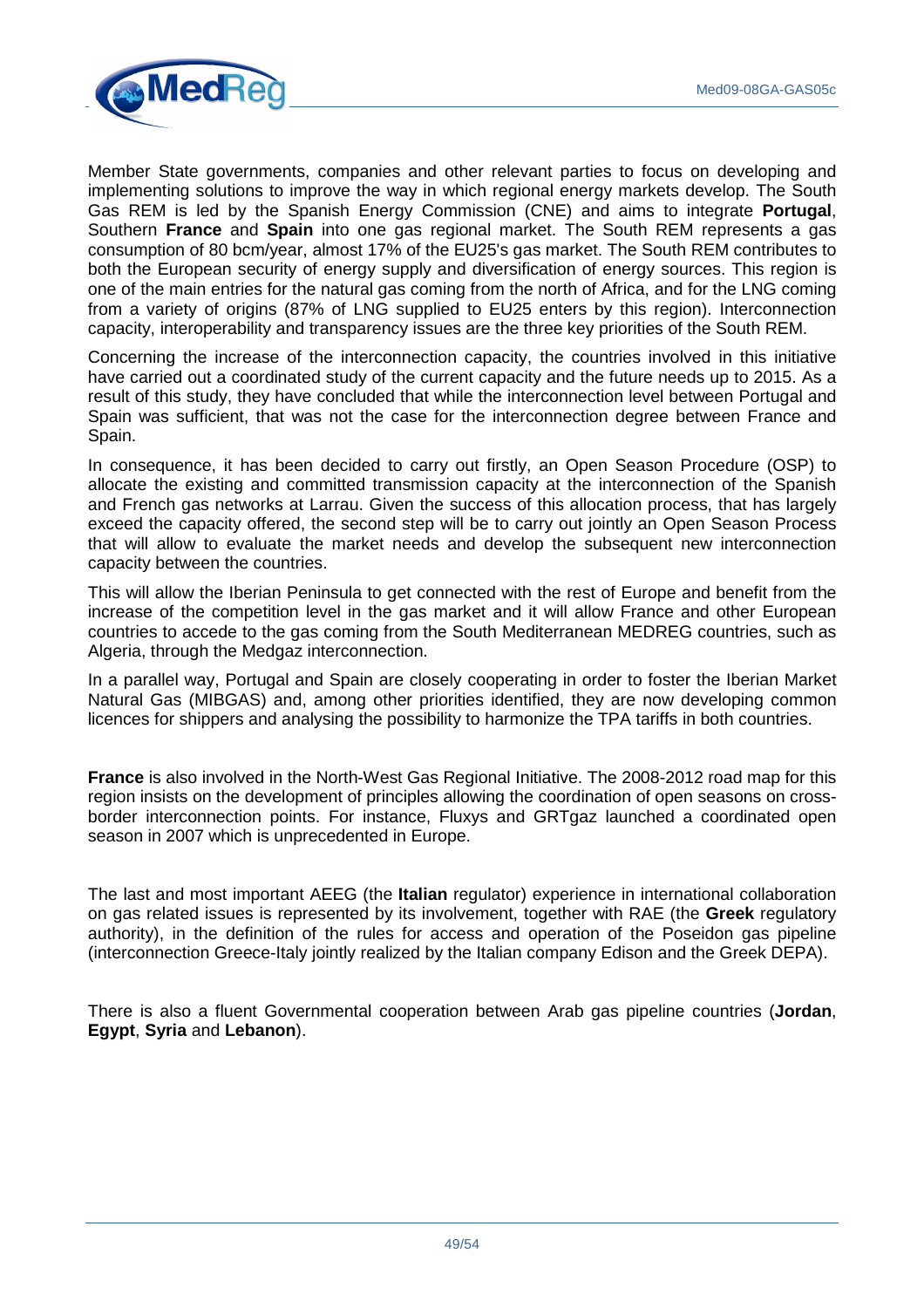

.

The Treaty establishing the **Energy Community**, which entered into force on July 2006, has as a general objective to create a stable regulatory and market framework in order to attract investment in networks in order to ensure stable and continuous energy supply; create an integrated energy market allowing for cross-border energy trade and integration with the EU market; enhance the security of supply; improve the environmental situation in relation with energy supply in the region and enhance competition at regional level and exploit economies of scale. The Parties to the Treaty are the European Community, on the one hand, and seven Contracting Parties, namely, Albania, Bosnia & Herzegovina, Croatia, former Yugoslav Republic of Macedonia, Montenegro, Serbia and the United Nations Interim Administration Mission in Kosovo. As of December 2007, 14 European Union Member States have the status of Participants. Georgia, Moldova, Norway, Turkey and Ukraine take part as Observers. Furthermore, international donors and market operators also contribute to the process.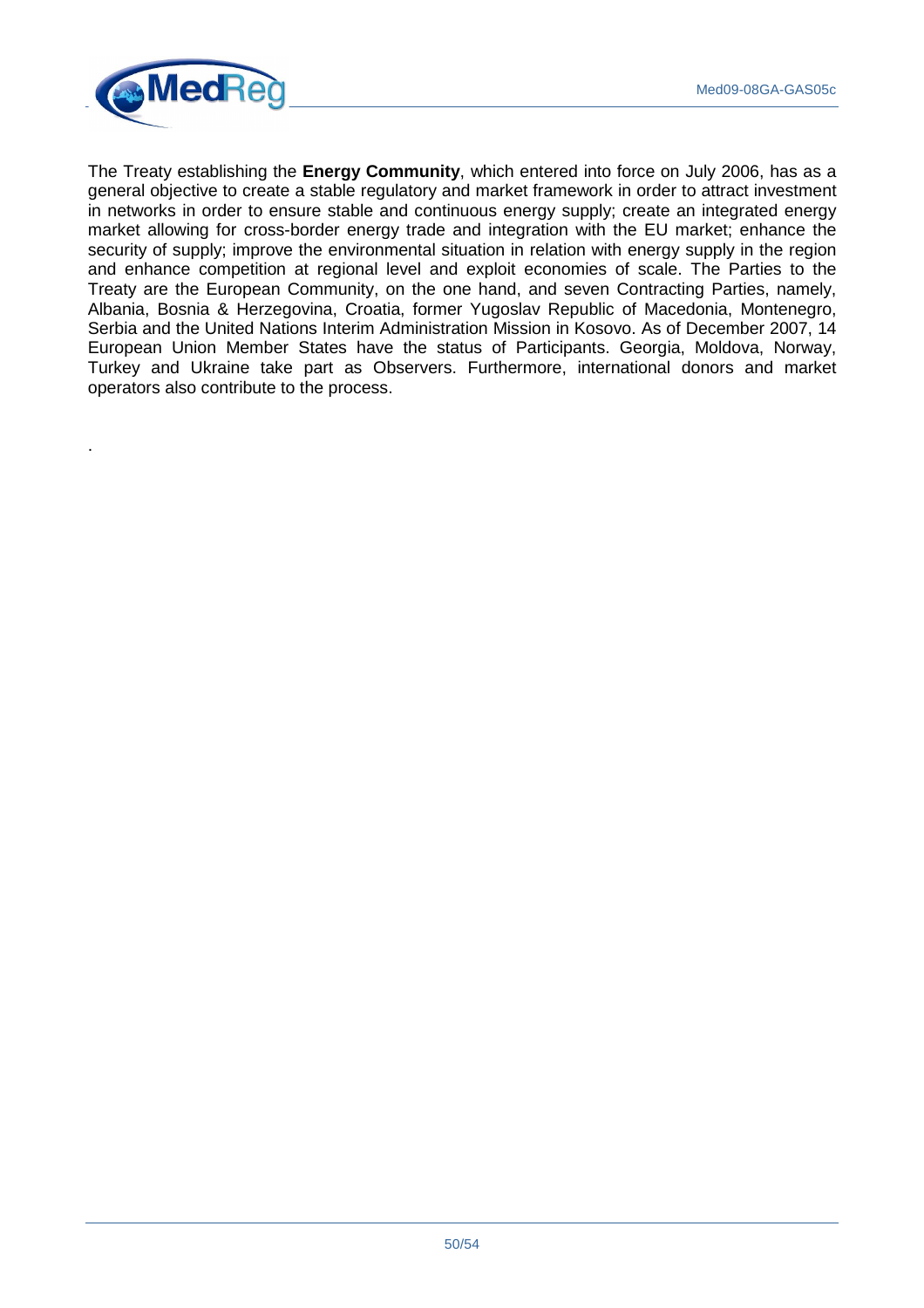

# **4 CONCLUSIONS**

The twenty-four countries included in the region show very different structures of their gas sectors, from those not having natural gas consumption at all (and not foreseen in the next future) to those relying significantly in this source as one of the main primary energy supplies of the country. There is also a variety of situations related to the availability of gas reserves within region, being some of countries net exporters of gas and others 100% dependent on external supplies, or related to the gas market organization and access regimes, being some of them fully liberalized markets while other are not open to competition.

These different features are derived from causes of diverse nature, being them geological, weather, social, historical or political reasons. They have been exposed in detail along this study and could be summarized as follow:

#### **Market and infrastructure related conclusions**

- $\triangleright$  The MEDREG region accounts for 5% of natural gas reserves in the world, which are mainly located in the North African countries, it is responsible for slightly more than 5% of the gas production and a share of 9% of the world consumption of this resource. In contrast with the location of the reserves, the consumption is mainly concentrated in the North basin of the Mediterranean Sea.
- $\triangleright$  The consumption of natural gas of the countries within the MEDREG region varies enormously, and goes from 85 bcm that the Italian market consumed in 2007, to non consumption at all, that is the case of several countries. The average consumption during that year raised to 14,4 bcm.
- $\triangleright$  The average percentage of this source in the primary energy consumed in the region is 22%. By sector, the average natural gas consumed by power plants in MEDREG area is 53%, 25% in the industrial sector and 21% by commercial and residential sectors.
- $\triangleright$  The first supplier of the region is one of MEDREG countries, Algeria, with nearly 1/3 of the gas consumed, while the second and third suppliers are The Russian Federation, with 24% of the supplies, and Norway, with 9% of them (figure 5). As a region, MEDREG supplies are relatively diversified, but this is not the case when speaking in terms of individual countries. LNG represented 20% of the gas supplies in 2007. Concerning the degree of dependence from other origins of gas, there is a potential complimentarily among countries, as some of them are totally or almost totally dependent on imports, while there are others that are not only self-sufficient but also net exporters of natural gas (both LNG and natural gas).
- $\triangleright$  Concerning the supply activity, some of the countries are supplied by a unique agent, which generally is the state owned company, while others count on a diversified number of suppliers importing gas to the country. This could be derived from the different circumstances in each market. Some countries have chosen to integrate the supply together with the production activity in the same agent, whereas others, with scarce gas resources, have completely liberalized this activity with the aim to promote competition among agents.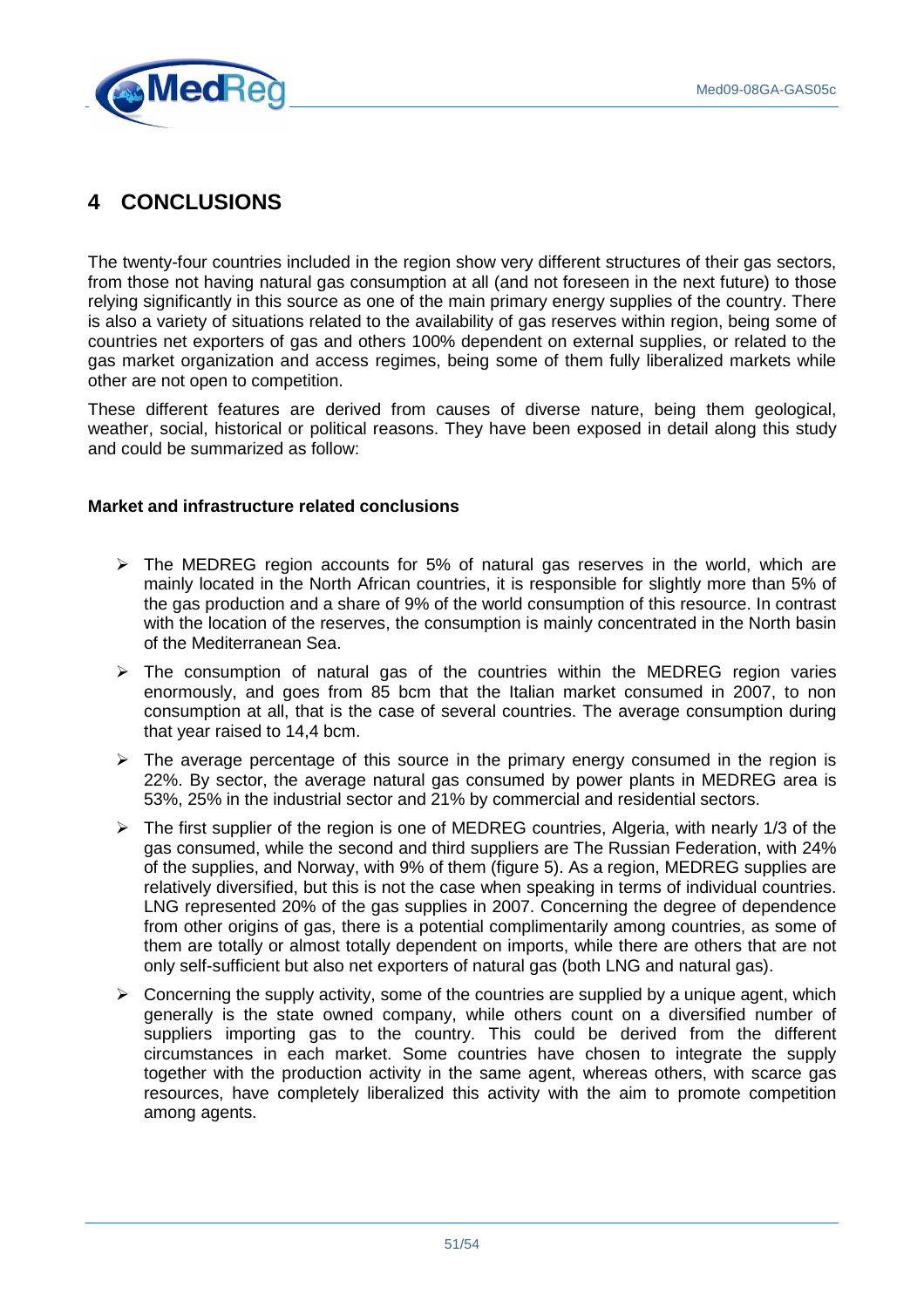

 $\triangleright$  The transmission networks (high pressure) totalize more than 110.000 km of pipelines, while the distribution systems have a total length of more than five times that value. There are many transit lines and important links between countries, some of them crossing the Mediterranean Sea, directly linking the producers with the consuming countries and there are also many new interconnection projects. The region accounts for a significant LNG market, with 13 LNG regasification plants and 5 LNG liquefaction plants.

#### **Legal and regulatory framework related conclusions**

- $\triangleright$  It is a general practice of the MEDREG countries to make the legislation available for all the interested parties on the ministries and / or regulators web pages, although only part of them have an English version of the documents apart from the national language.
- $\triangleright$  In general, all the countries have an independent Regulatory Agency, as well as the corresponding Ministry of Energy, Industry, Economy (or others dealing with energy issues) with some exceptions. These regulatory agencies are in general young, as they have been created during the last decade. Powers and functions differ very much among regulators, although the most extended powers are those related to act as an arbitral or solving disputes body, monitoring responsibilities of the agents participating in the market or to advise the Governments or other relevant public bodies on energy issues.
- $\triangleright$  There is a majority of countries in the region where the infrastructures belong to State owned companies. Licenses are normally required to build and exert regulated activities (i.e. transmission, distribution, LNG and storage) and also to act as a shipper or trading company. These are very frequently granted by the governments. And concerning the unbundling of activities, although there are some countries where there is not an explicit requirement to this matter, the majority of them have enforced at least an accounting unbundling. Several countries go beyond, typically the European countries, and have put in place at least a legal unbundling requirement, according to the Directive 55/2003/EC in force.
- $\triangleright$  There is a vast majority of countries where the TPA regime to the gas infrastructures is regulated. Even if the regulated TPA regime is much extended in the region, the capacity allocation mechanisms and congestion management procedures are not very developed and, in many of the cases, they are in drafting process now. In consequence, the r-TPA has not still translated to a significant competition level in their natural gas markets.
- $\triangleright$  The regulated TPA regimes, sometimes, are complemented by anti-hoarding mechanisms, being the most commonly applied both, long and short term use it or lose it. The most common TPA tariffs methodologies applied are postage stamp and entry exit tariffs. Concerning the transparency degree, there are no many requirements defined yet in the majority of the countries.
- $\triangleright$  Although there is a great number of countries that show their intention and willingness to open the gas market to competition (retail and/or wholesale activities), the majority of them still have not a real competition in place.
- $\triangleright$  In the majority of the countries, the main body responsible for disputes settlement is the regulator, although in some cases it is the Government (through any Ministry) who has this role.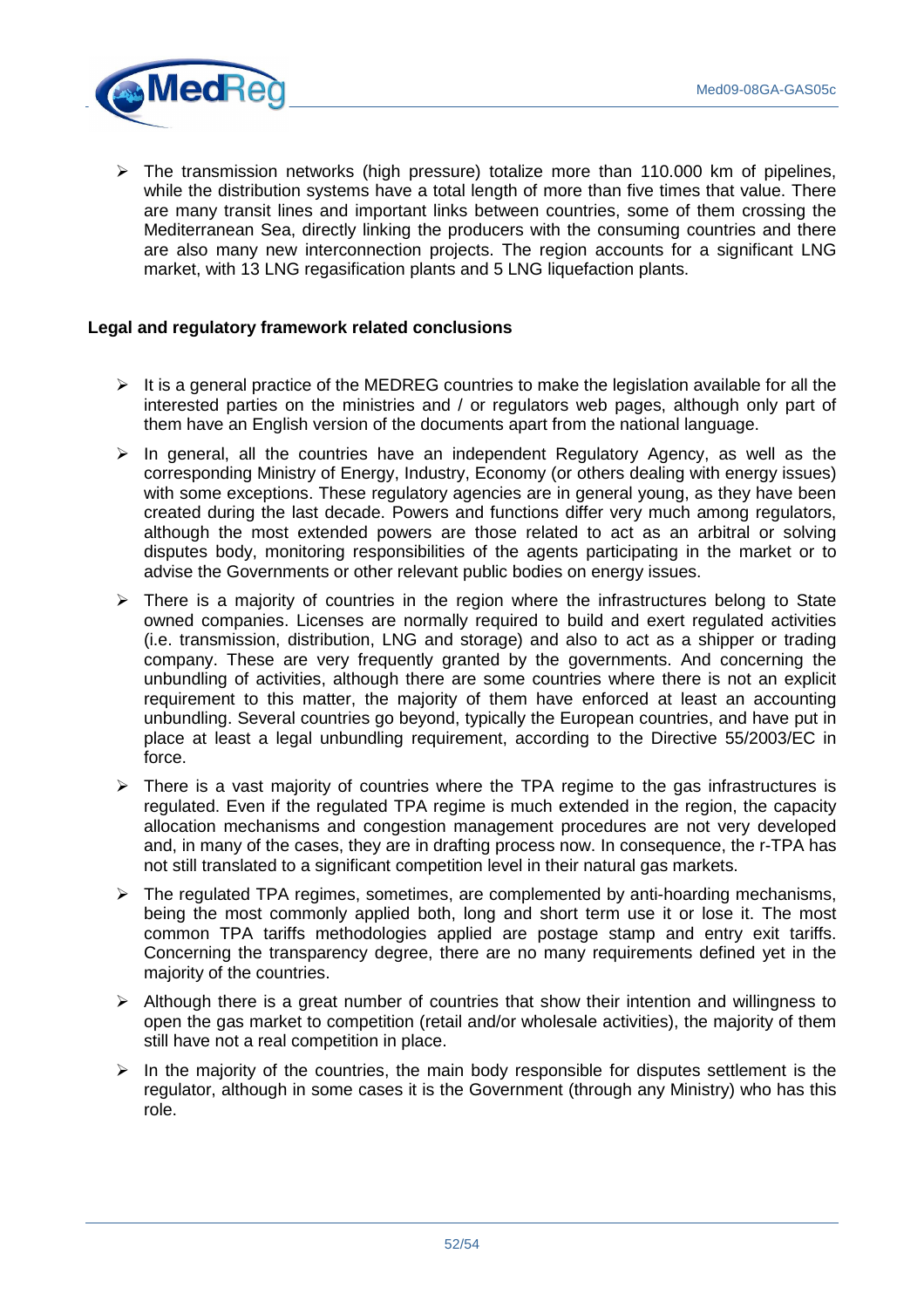

- $\triangleright$  Concerning the quality of supply, there are some countries where the quality specifications are very developed, using very complete indicators like the time of supply interruptions, quality of natural gas, number of repairs, end consumers complaints or others. Even, in case of non compliance with the standards set, fines to operators and reimbursement to consumers can be imposed. Nevertheless, there are other countries where this issue is not or partially covered.
- $\triangleright$  In some of the countries the grid code has not been defined yet or is in drafting process. This is normally the case for these countries where there is in place a dominant player in the gas market, typically the vertically integrated incumbent. Nevertheless, those markets in which the competition is developed in a greater degree usually have already issued a grid code that in some cases is regularly updated, taking into account the opinion of all the participating agents with the aim to adapt it to the changing circumstances in the gas market.

#### **New investment needs and processes related conclusions**

- $\triangleright$  The assessment of new investment needs is carried out by different means. Among the ways used for this purpose, they are the definition of central but participative planning processes for some countries, it is directly assessed by the main national TSO, normally owned by the State or by the corresponding Government Agency/Ministry, or it is asked to the market players through the conduction of open seasons.
- $\triangleright$  The development of new infrastructures are incentivized through appropriated TPA tariff levels for the infrastructures to be promoted, through the direct participation of the Government in building the new assets, having, in some cases, the capacity to enforce the TSOs to construct them, by guaranteeing the promoters with a pre-fixed rate of return in a determined depreciation period, or through granting access exemptions in some particular cases and with specific conditions.
- $\triangleright$  With some exceptions, in general the main functions related to the authorization, licensing or approving new investments are directly linked with the national governments.
- $\triangleright$  There are some experiences of bilateral cooperation between MEDREG countries. They could serve as examples of possible ways to obtain significant benefits of the mutual support within the region, in terms of increase of the security of supply, diversification of sources (from both points of view, from a country consumer perspective and from a producer country viewpoint), financial and technical support, risks reduction, etc. There are multiple potential ways to cooperate between MEDREG countries, which have to be explored in the near future.